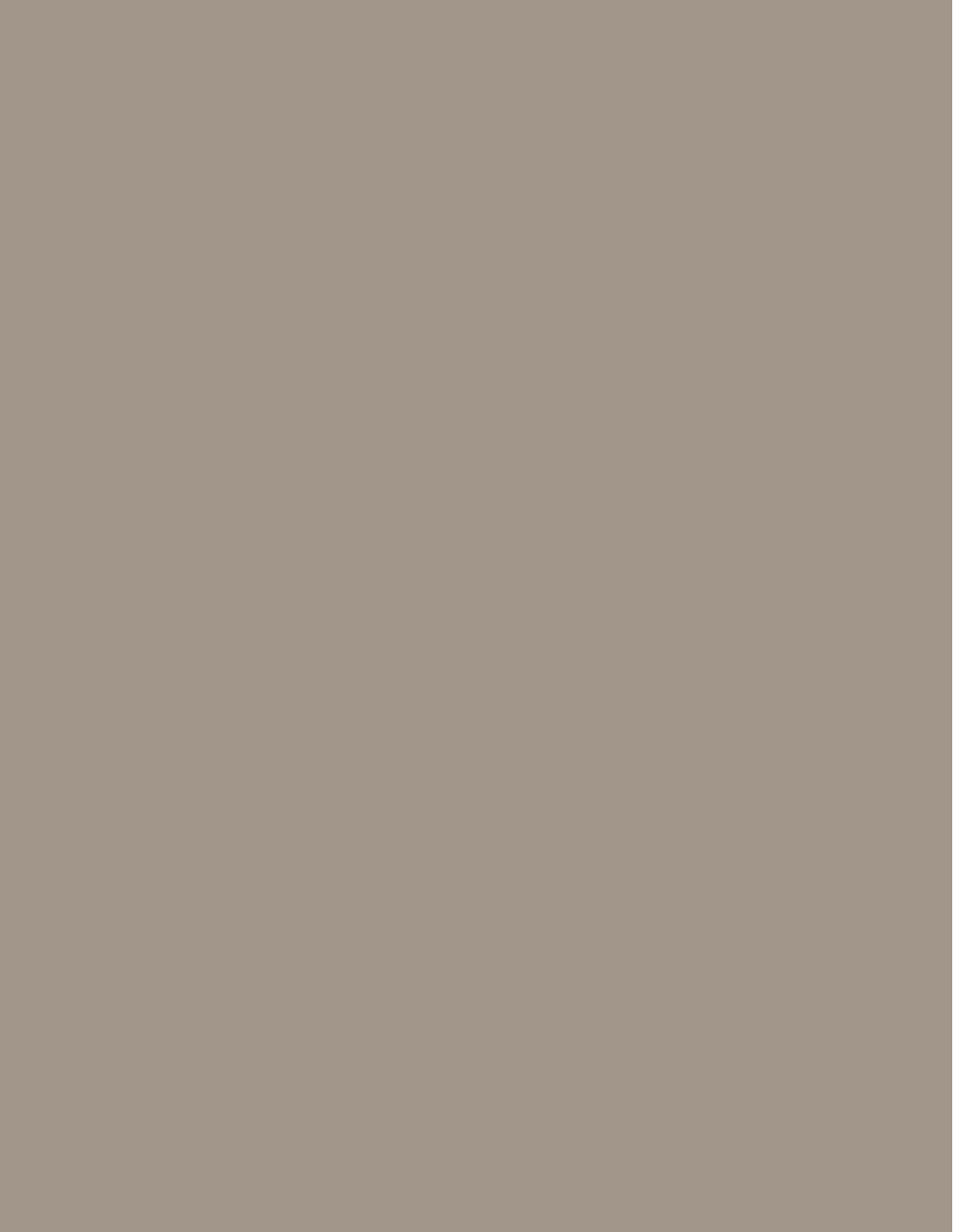# Writing for Psychology A Guide for Psychology Concentrators

by Shelley H. Carson Jeanne Fama Kate Clancy Jeffrey Ebert Adrienne Tierney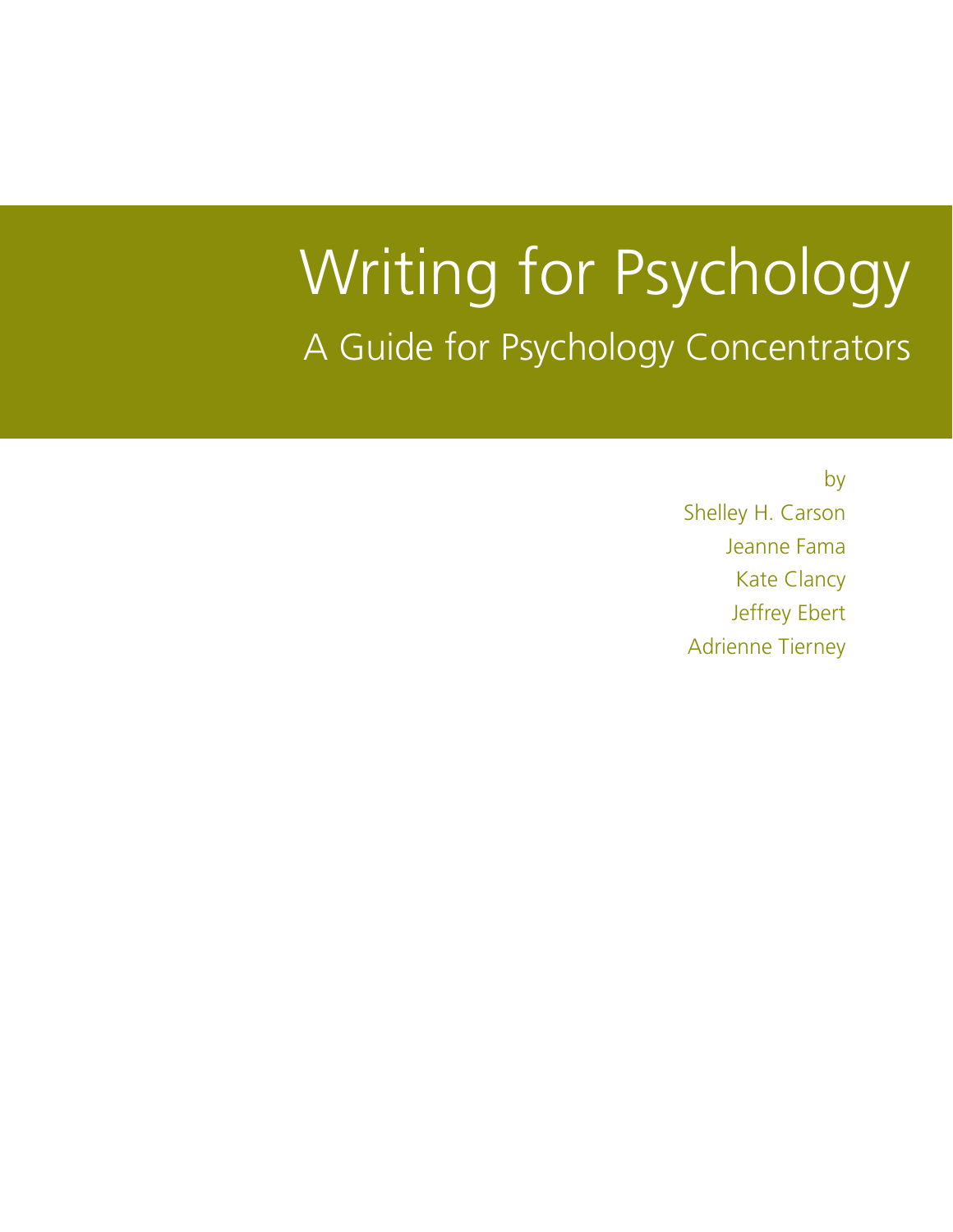Cover photo credit: Harvard News Office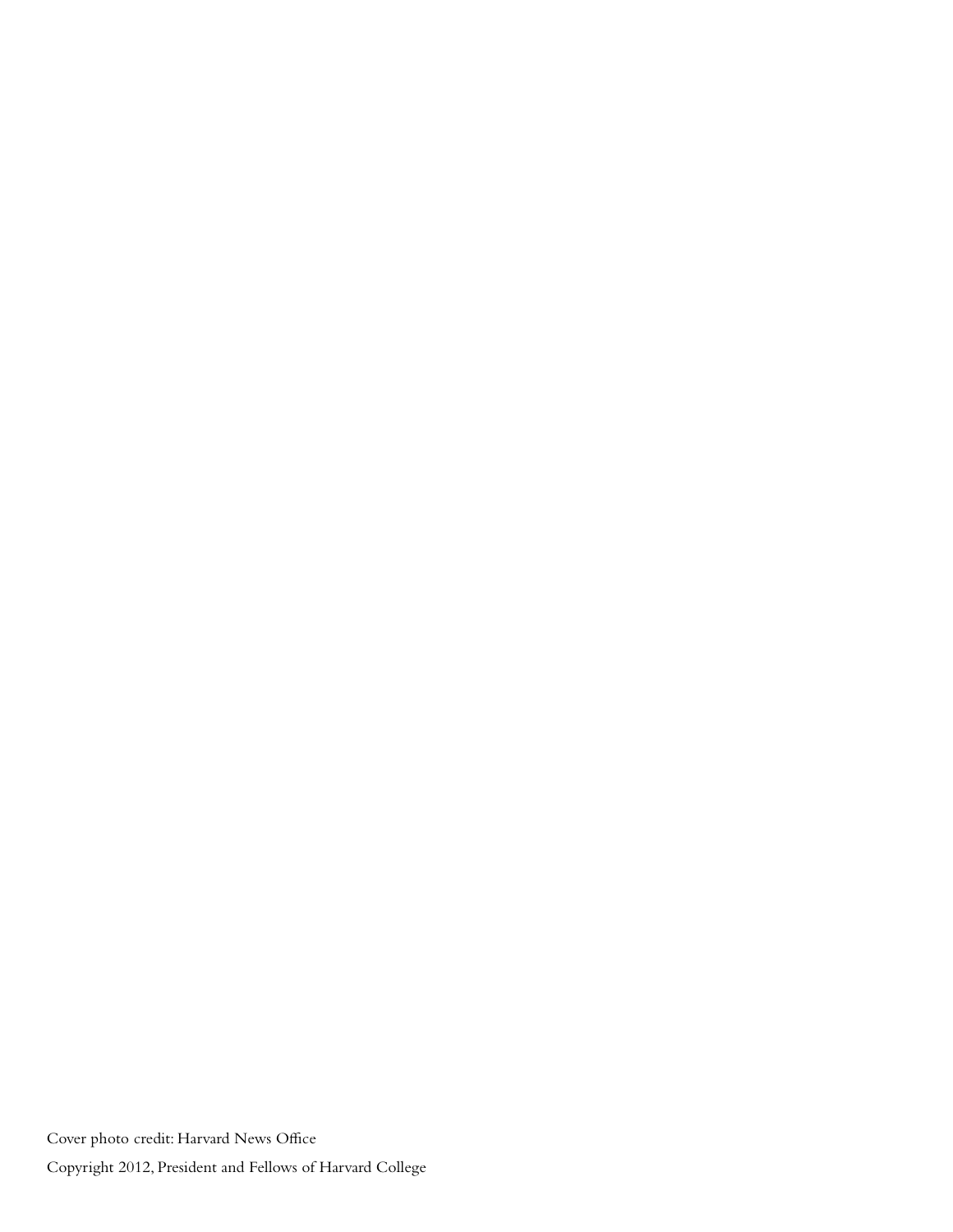## Table of Contents

| <b>Chapter One</b>                                                            |  |
|-------------------------------------------------------------------------------|--|
| Chapter Two<br>Writing a Conceptually Coherent Paper  13                      |  |
|                                                                               |  |
| <b>Chapter Three</b><br>Do's and Don'ts of Effective Writing in Psychology 24 |  |
| <b>Chapter Four</b>                                                           |  |
| Appendix:<br>Locating Databases and Sources in the                            |  |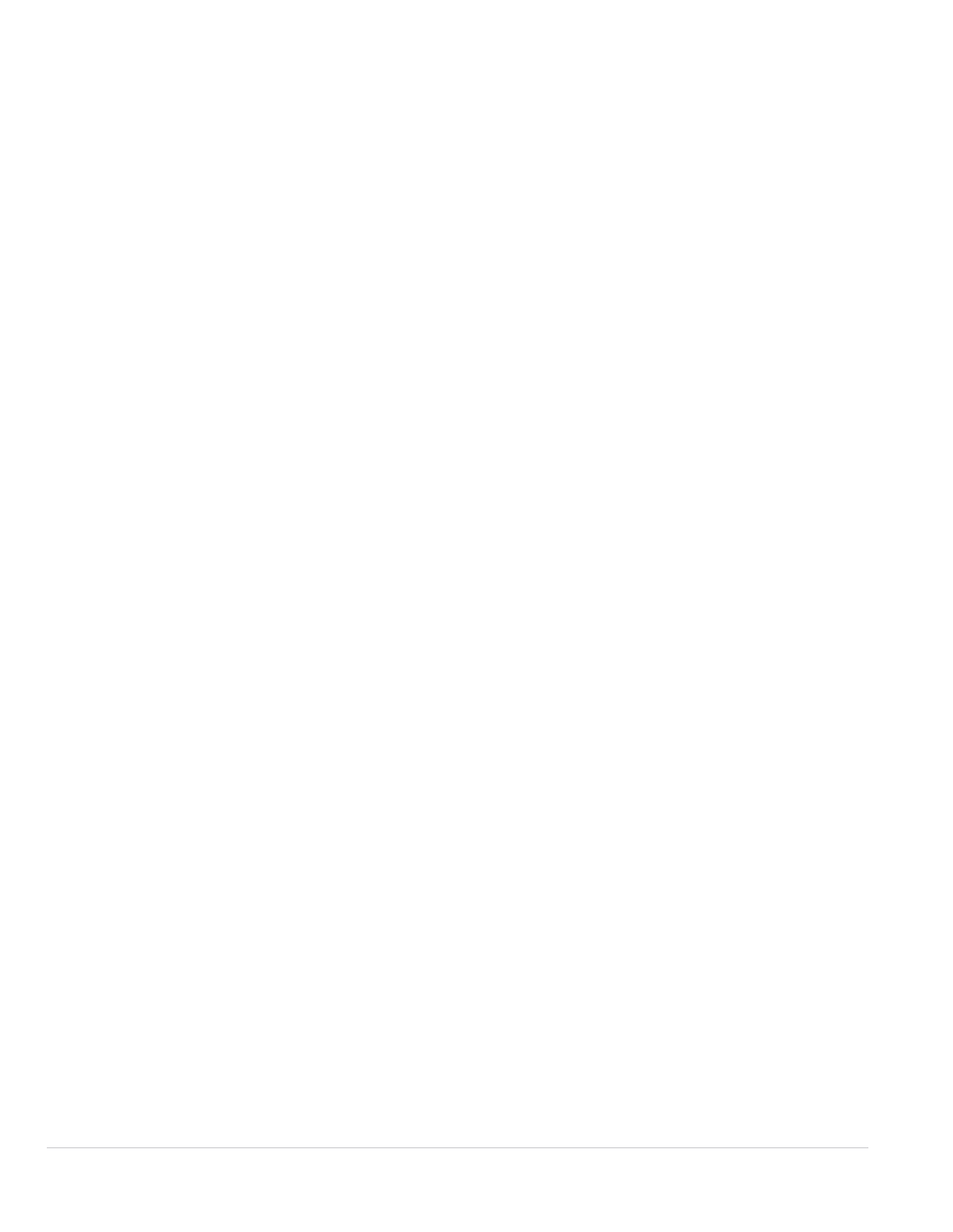## Acknowledgements

This booklet contains the accumulated wisdom of a number of eminent psychologists and writing experts, including Daryl Bem, Stephen Kosslyn, Brendan Maher, Joseph M. Williams, and the authors responsible for the American Psychological Association style manual. We have also drawn on the keen observations of Baumeister and Leary (1997) and Gordon Harvey (2002).

We would like to thank Stephen Kosslyn, C.A. Meyersburg, Kristina Olson, James Herron, and Laura Chivers for their input and assistance in the preparation of this guide.

This guide was prepared with the financial support from the Harvard Writing Project.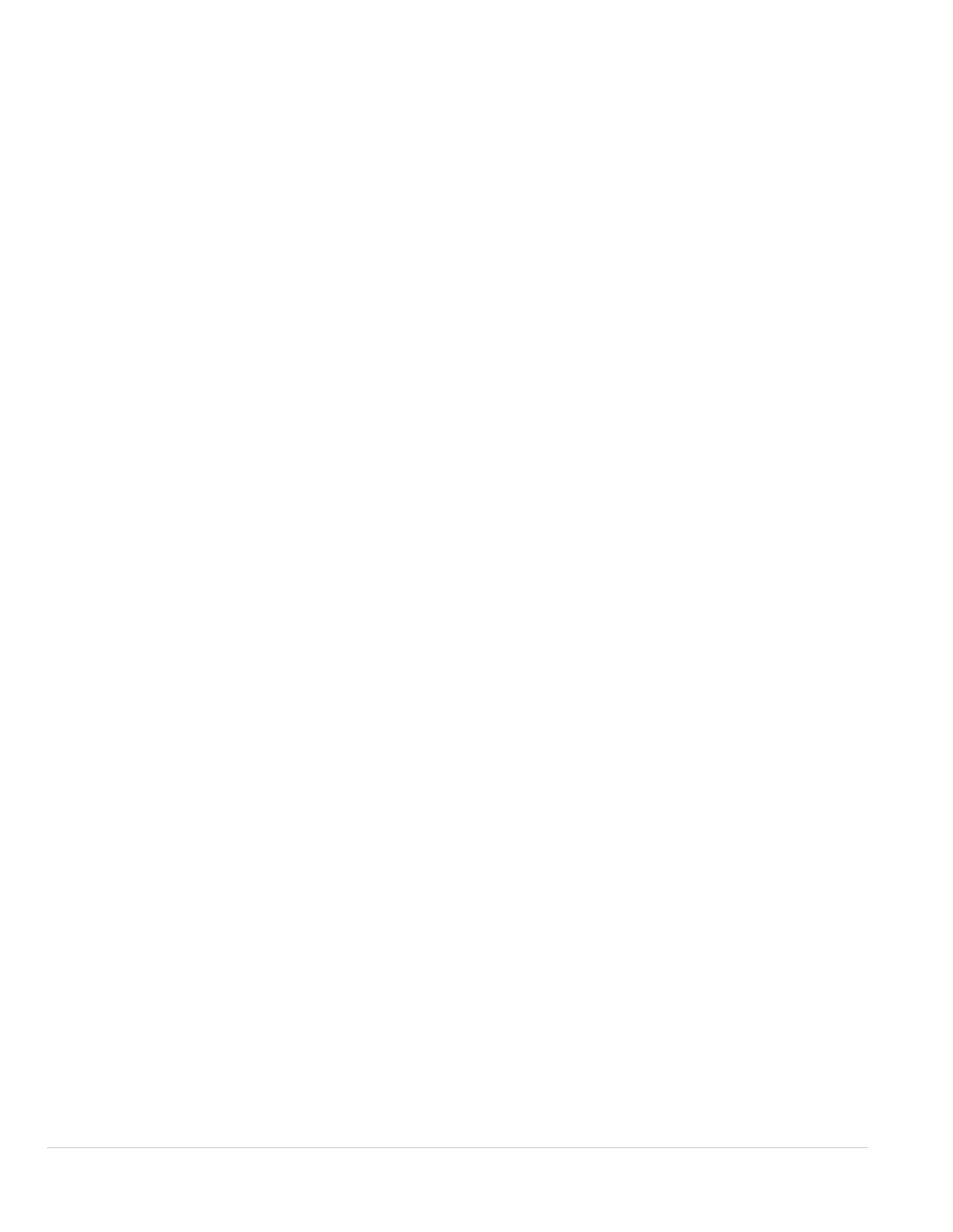learned in Expository Writing. In Expos, you were taught general academic guidelines *Writing for psychology* incorporates many of the organizational elements you for formulating a thesis, providing a motive for the thesis, supporting this thesis with convincing evidence, and anticipating objections from readers. You were also taught the principles basic to scholarly writing across the curriculum. These critical thinking/writing skills, as well as the ability to form and support an argument, create a foundation on which you will build the more specialized skills required for psychological writing.

Writing in the field of psychology (like writing in any specialized field) differs in several respects from the general academic writing style you learned in Expos. Psychological writing is a form of scientific reporting that is based on American Psychological Association publication style, widely recognized as a standard for scientific writing. The format employed in psychological writing (APA style, discussed below) reflects the principles of **clarity**, **concise wording**, and **accuracy** and facilitates the rapid and logical flow of information from author to reader. Thus, scientific writing values prose that is more straightforward, objective, and less reflective than what you may be used to. In the beginning, you may feel that APA style is dry and colorless, and that it stifles your creativity. However, after a bit of experience, you will find that the guidelines delineated by APA style will help you to write clear, informative, interesting papers. Creativity in psychology tends to come from the ideas behind the writing, not the writing itself.

 This booklet is designed to acquaint you with the basic principles of psychological writing and to help you avoid pitfalls that beginning writers in the field often encounter. First, in How to Read Sources Critically, we will discuss why it is important to for you to be a discerning reader of the work of other psychologists, and we will present guidelines to help you read critically. In Writing a Conceptually Coherent Paper, we will go through, step by step, the process of writing an essay or term paper in psychology. The section on Academic Honesty in Writing reinforces information you have previously received about using sources responsibly (and avoiding plagiarism). The Do's and Don'ts for Effective Writing in Psychology include examples of common mistakes made by beginning writers in the field. Finally, the APA Format Guidelines summarizes some of the basic elements of APA style.

For more complete information on science writing, psychological writing, and APA style, we recommend the *Publication Manual of the American Psychological Association, 6th Edition* (2009) and the *APA Style Guide to Electronic References*, as well as the other excellent references listed at the end of this booklet.

introduction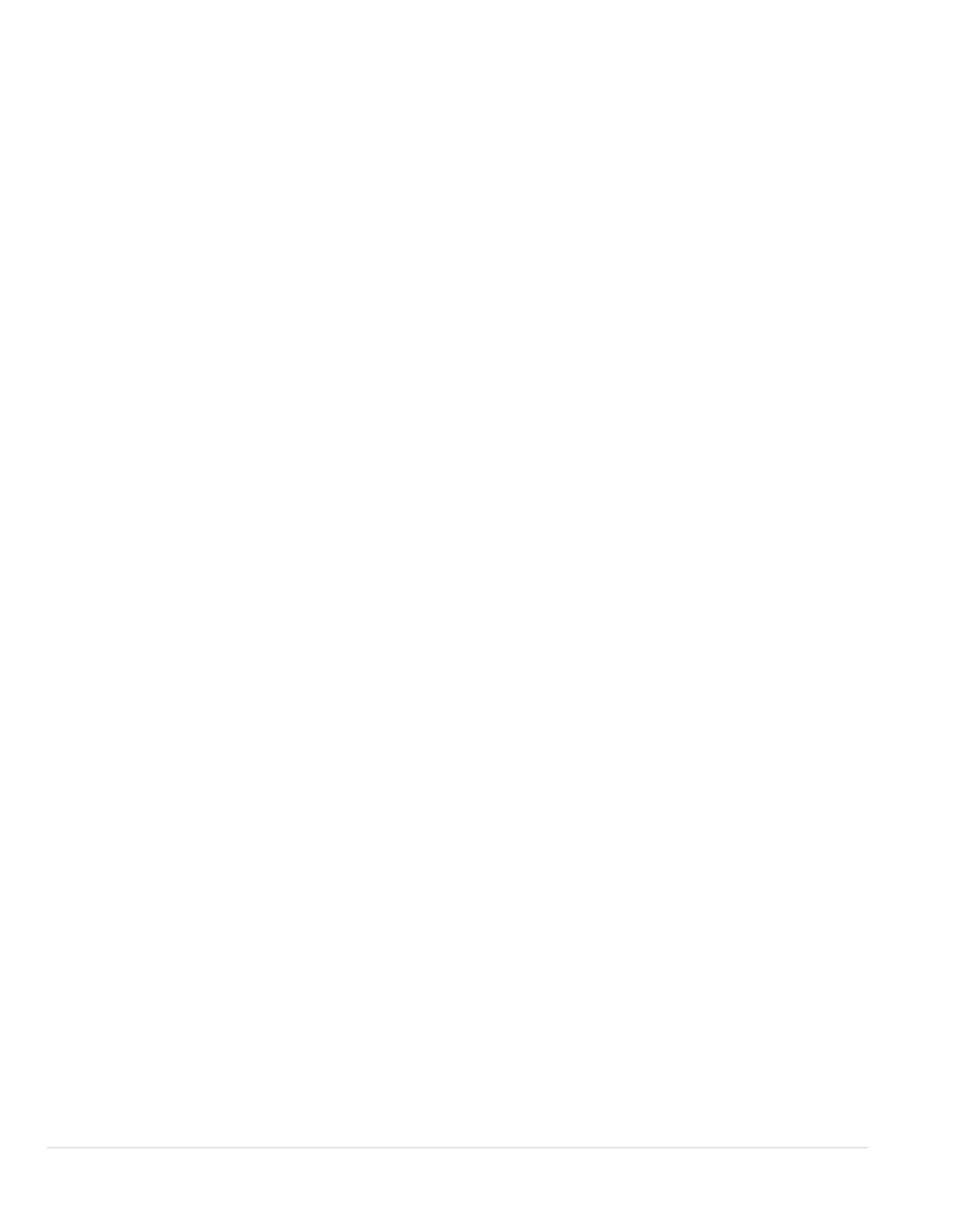## How to Read Sources **Critically**

The guidelines that follow are based on the wisdom and advice of numerous researchers, writers, teachers, and students who have helped us understand what makes a good psychology paper. Much of the information that follows is explained in greater detail by Kosslyn and Rosenberg (2001) and Maher (1978). You are encouraged to read both sources directly.

The first step in learning to write well in field of psychology is to learn to read sources critically. There are at least two reasons for this:

- 1. In order to write well, you must be well informed about the subject matter.
- 2. By training yourself to spot strengths and weaknesses in others' theses, arguments, methodologies and conclusions, you will become more aware of strengths and weaknesses in your own work. This awareness should help you to become a critical reader of your own writing.

Researchers write review papers, theoretical papers, and reports of empirical studies in order to advance a point of view. You, as a reader, are more likely to adopt a writer's point of view if the writer backs up this point of view with solid evidence. As a critical reader of psychological literature, you must consider both the *quality* and the *quantity* of the evidence that a writer uses to support his or her argument. You will also need to consider the following:

- implicit or explicit author bias (the author's agenda)
- soundness of the methodology
- appropriateness of the statistical analyses
- whether the strength of the conclusions matches the strength of the evidence

This section of the guide will teach you to make these determinations about the quality of evidence, which will help you to read sources critically and to write your own papers persuasively.

## I. Consider Whether the Information in the Source is *Evidence*

What is viewed as evidence in one academic discipline is not always viewed as evidence in others. In some fields in the humanities or social sciences, logic and rhetoric are forms of evidence. *In the field of psychology, however, evidence is in the form of empirical research results: data becomes evidence once it is evaluated in the context of a hypothesis.* Empirical data arise from observation or experimentation under controlled conditions; in contrast, opinions are personally-held convictions that may or may not be based on controlled observations, and may even contradict well-gathered data.

Writing for Psychology | page 5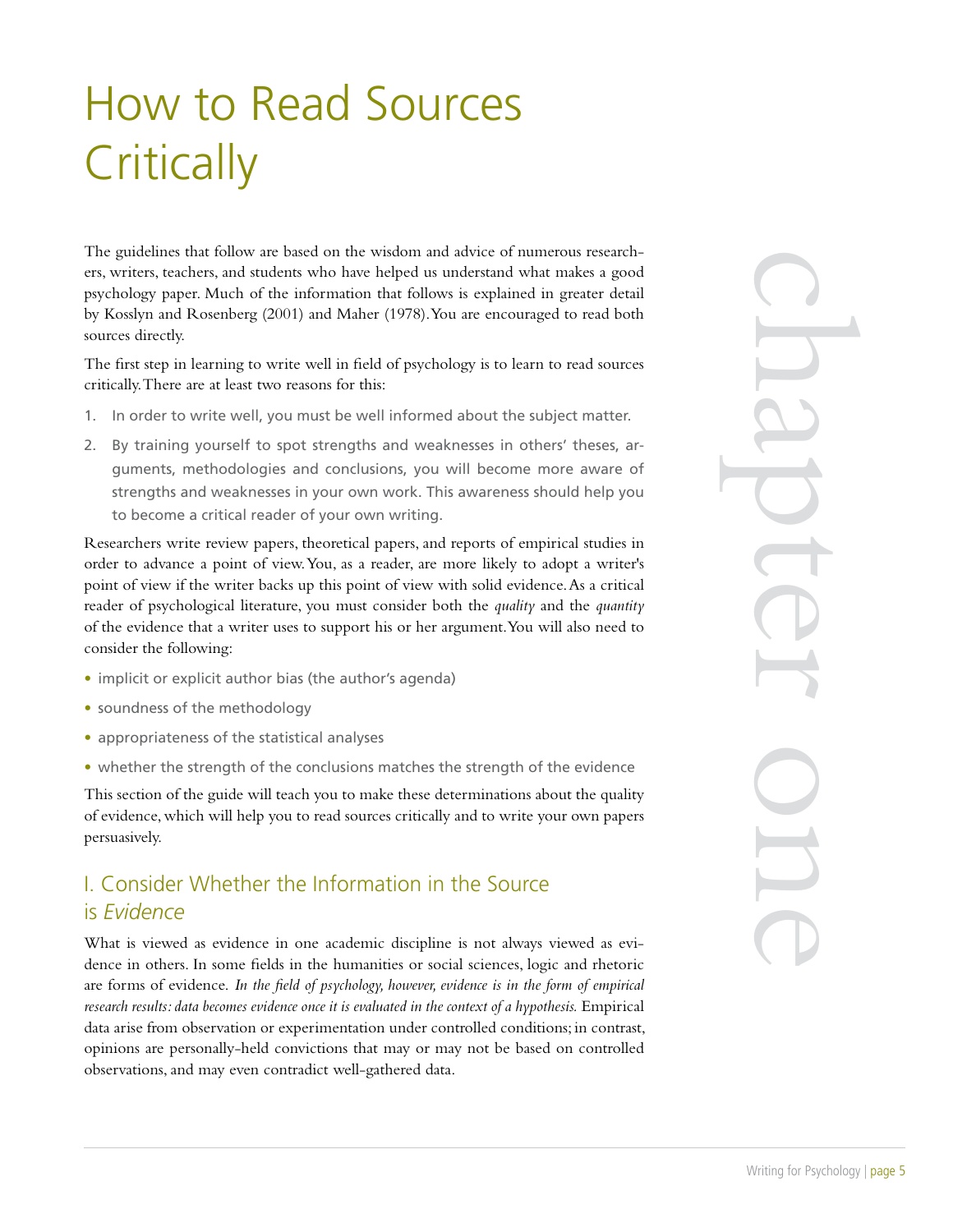In the field of psychology, evidence consists of empirical research results rather than quotations and opinions of scholars.

|  | . |
|--|---|
|  | . |
|  | . |
|  |   |

In psychological writing, the opinions of authors *do not* constitute evidence. **Example**: In many scientific fields, the opinion held by the majority has been that men are more attracted to science than women, and that this explains not only the larger numbers of men in science, but also their greater success. This *opinion* was so widely held that for many years little was done in any scientific institution to improve access to science for women. However, in the last decade several *empirical studies* have demonstrated that bias against women explains a significant portion of the difficulty women have in succeeding in science and that blinding fellowship committees and article reviewers leads to better representation of women in science. Wenneras and Wold (1997) found that men were regarded as more competent than women in a funding competition, even when their objectively-measured productivity was identical. More recently, Budden et al. (2008) showed that double-blinding the review of articles for publication in the journal *Behavioral Ecology* (neither reviewer nor reviewee know the other's identity) led to a significant increase in the publication of articles where the first author was female. These results do not completely condemn the opinion that men are better equipped or are more attracted to science as a profession. But they provide positive *evidence* in support of the argument that bias against women has played some role in their underrepresentation. The difference between opinion and empirical data demonstrated by this example is that while many people may have had this opinion about women in science, only the empirical studies provide evidence on the issue. Empirical studies go beyond the conjecture of opinion—as informed as that opinion may be—and provides data that serve as evidence.

It is perfectly okay to consider the opinion of an author as well as the opinions of other writers cited by that author (secondary sources). However, remember that opinions *do not* constitute evidence.

### II. Consider the *Quantity* of Evidence:

In addition to considering the type of evidence a writer uses, you should consider the *amount* of evidence that supports the writer's argument. In psychology (as in all science), it is common to find empirical studies that report contradictory findings. This is why researchers place so much emphasis on the replication of results. Multiple data points (i.e., converging evidence from multiple studies or multiple measures) with the same results are more convincing than a single observation. An author may present contradictory findings, but his or her conclusions should be supported by the preponderance of data presented.

**Example**: In 1994, psychologists D. Bem and C. Honorton conducted and analyzed eleven studies on extrasensory perception (ESP). They used a method called the ganzfeld procedure, in which two participants sit in separate rooms and try to convey information to each other. Bem and Honorton (1994) concluded that participants were able to do this at greater rates than chance, thus supporting the concept of ESP. In a later analysis of 30 ganzfeld experiments conducted in seven different labs, other researchers (Milton & Wiseman, 1999) concluded that participants were not able to communicate telepathically at rates greater than chance. In the absence of methodological concerns about the studies Milton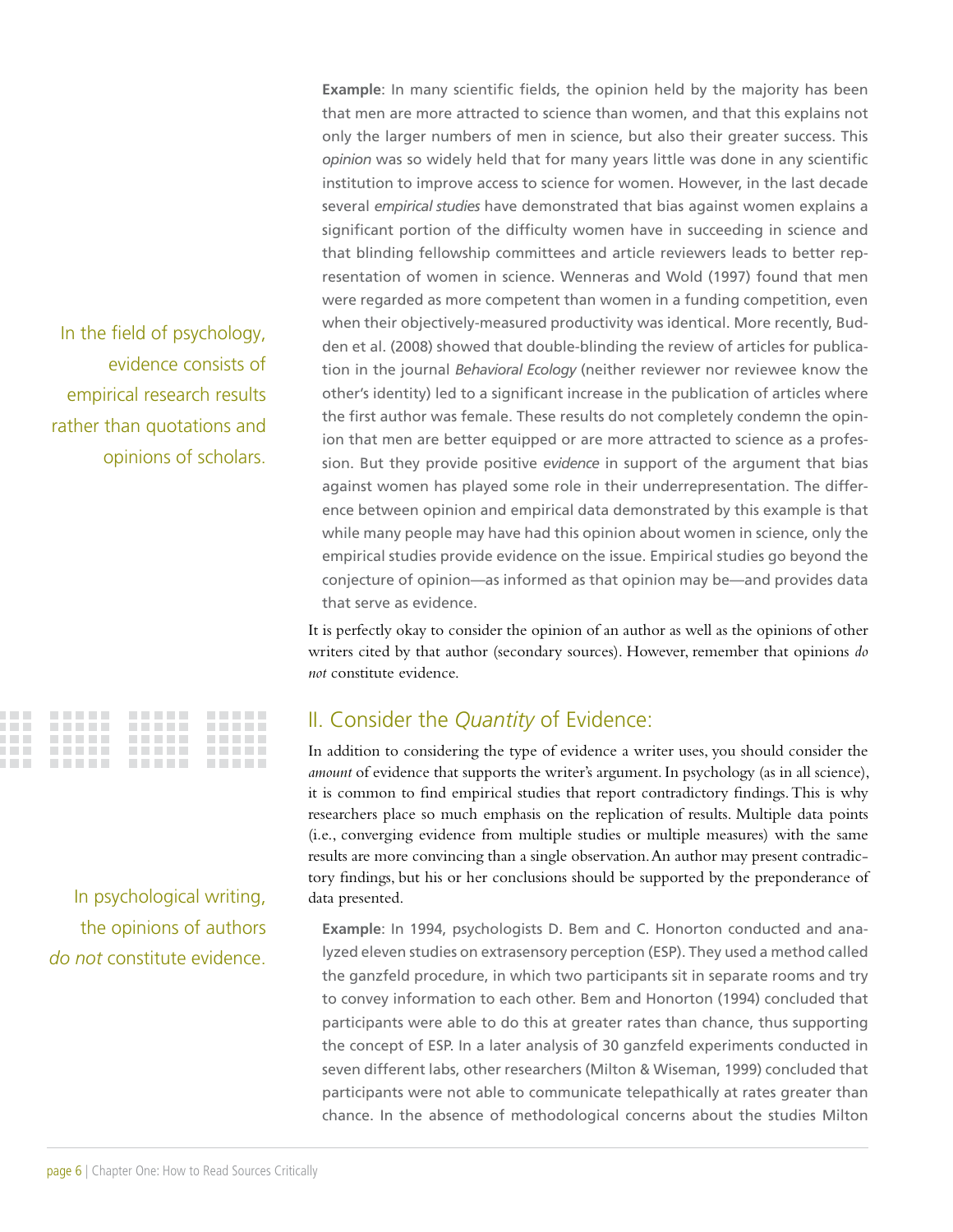and Wiseman analyzed, it would be reasonable to conclude that preponderance of the evidence from published studies did not support the demonstration of ESP. Therefore, even though Bem and Honorton (1994) found evidence of ESP in one study, one cannot conclude that ESP exists on the basis of one study if many other studies found evidence against ESP. In evaluating evidence, you must examine whether the finding has been replicated across more than one study.

## III. Consider the *Quality* of Evidence — Evidence Presented in Review Articles and Empirical Journal Articles

In addition to considering the quantity of evidence that an author cites in support of his or her conclusion, you must consider the *quality* of that evidence. As readers of psychological literature, you will often need to evaluate the quality of the evidence presented to you in review articles and empirical journal articles. Each type of article requires a different discerning eye; review articles require that you assess the authors' intentions and the way they use other empirical articles to support their argument, whereas empirical articles require that you assess hypothesis, methodology, conclusions and other issues more directly.

#### *A. Review Articles*

An author writes a review article to provide a summary of the studies that have been done in a given area and to advance a thesis/conclusion based on his or her reading of this literature (e.g. pointing out limitations, establishing the state of a field, etc). To support a thesis in a review article, the author must substantiate it with evidence (i.e., data from the pertinent studies reviewed). Otherwise, his or her thesis is an unsupported opinion. Ideally, an author should specify the type of evidence that would support the conclusion as if it were a logic problem (for example: If thesis **x** is true, then the available research should show that **a**, **b**, and **c** are true, but **d** is false). If the available research proves inconclusive with respect to **a**, **b**, **c**, or **d**, the researcher's thesis is only partially substantiated, and the conclusions must be tentative. If a conclusion or any of its premises are contradicted by the extant data, and the author of the review has not presented evidence to question these data, the conclusion is likely ill-conceived and inaccurate, and you should regard it as such.

Some review articles venture into theoretical territory by presenting a framework that integrates previous research and makes predictions for future research. In this instance the author will also explain the logic of the problem and the expected outcomes of necessary studies.

#### *B. Empirical Studies*

An author writes an empirical article to present data that speak to a particular research question. Typically, the author will present evidence that either supports or challenges a specific hypothesis about the relationship between two or more variables.. Some questions to ask yourself when reading an empirical article are:

- 1. Is the author's research question/hypothesis logical?
- 2. Do the methods adequately address the research question posed?



When reading an empirical article, ask yourself: Does the research hypothesis follow logically from the results of previous studies, or is the author making assumptions?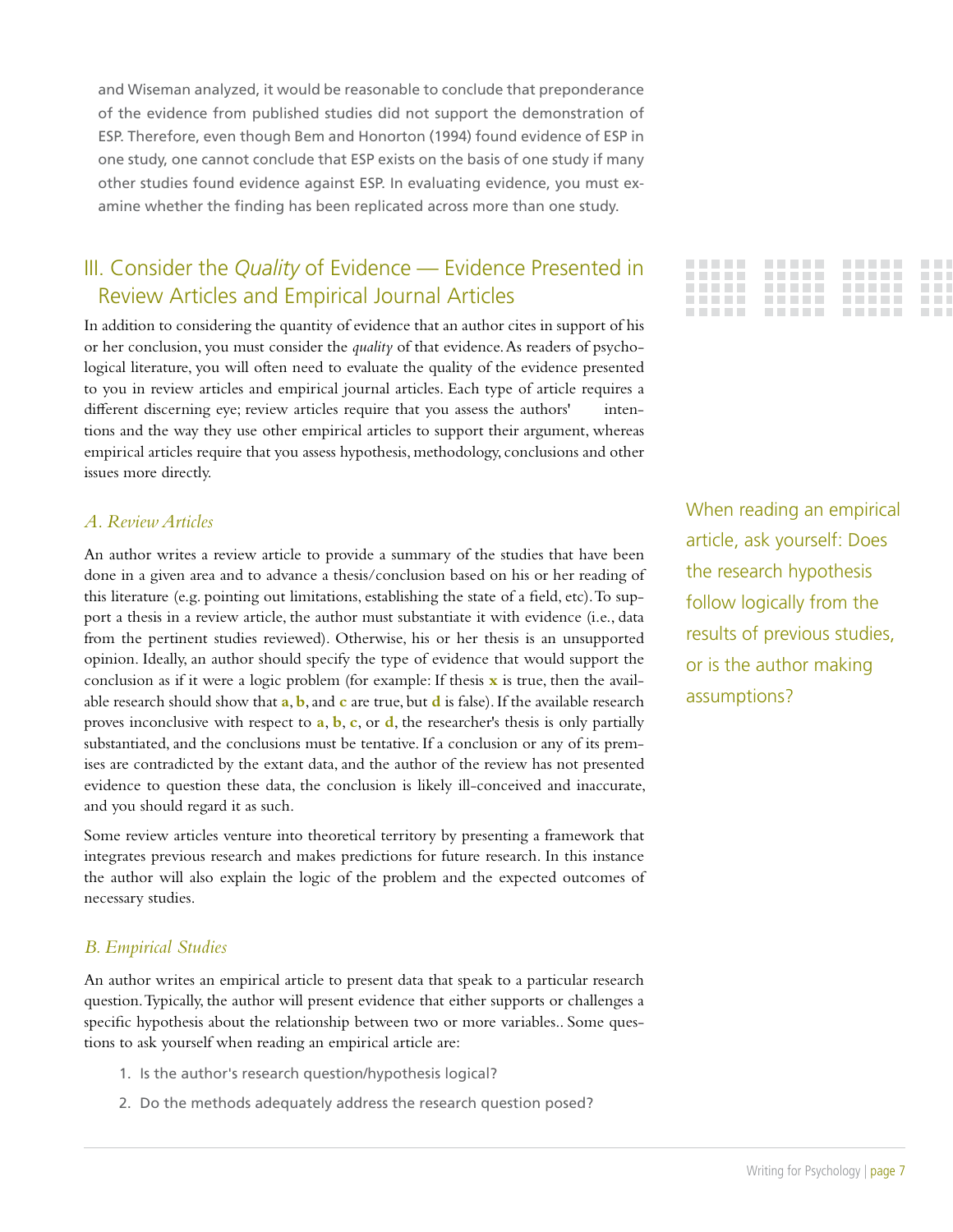- 3. Do the data support the author's specific hypothesis?
- 4. Are the author's conclusions supported by the data he or she presents?
- 5. Can you think of OTHER possible explanations for the results?

#### **1. Research Question/Hypothesis**

Empirical articles begin with a brief introduction that provides the conceptual basis of the study. The context provided is often a review of research studies that have been conducted on the topic. The studies cited should be directly relevant to the research question/hypothesis being addressed in the author's study. When reading an empirical article, you should consider the manner in which the researcher derived the research question or specific hypothesis. Does the research question/hypothesis really follow directly and logically from the results of previous studies, or is the author making assumptions, jumping to conclusions, or misinterpreting previous studies? If the researcher is testing a specific hypothesis, then he or she should be able to clearly articulate both that hypothesis and an alternative hypothesis in the following form:

- " If Hypothesis A is true, then the study results should show B"
- " If Hypothesis A is not true, then study results should show C"

If the hypothesis cannot be put into the above format, either by the researcher or the reader (and you will read many published articles that do not meet this ideal!), then the hypothesis is logically murky. As a result, the study methods will likely be inadequate, and the conclusions that can be drawn will likely be limited.

**Example**: One team of researchers hypothesized that aggression and testosterone would increase in men exposed to a violent object (Klinesmith et al., 2006). The alternate hypothesis was that exposure to a violent object would not affect aggressive behavior or testosterone. The researchers measured the testosterone of thirty men before and after playing with either a realistic toy gun or a nonviolent game. To test aggressive behavior, the subjects were asked to add hot sauce to some water that the next subject would drink as part of a taste sensitivity test; the addition of more hot sauce was a proxy for more aggressive behavior. Both testosterone and the proxy for aggressive behavior increased significantly in those men who played with the gun (Klinesmith et al., 2006), which appears to support the researchers' original hypothesis. This is an example where the authors did indeed present both their preferred hypothesis and acknowledged an alternate hypothesis. In this instance the alternative hypothesis is simply the opposite of the preferred hypothesis—that testosterone would not have an effect. However, at times an alternative hypothesis is not simply the opposite hypothesis but reflects a competing hypothesis that involves a different set of results, not just a lack of an effect.

After ascertaining whether a hypothesis is conceptually sound, you should consider whether the author has done a good job designing an experiment to test the hypothesis. The study design is presented in the Method section of an empirical article.

#### **2. Method**

The Method section of an empirical article describes exactly how the researcher carried

When reading an empirical article, ask yourself: Do the methods employed in the research actually test the hypothesis the author presented?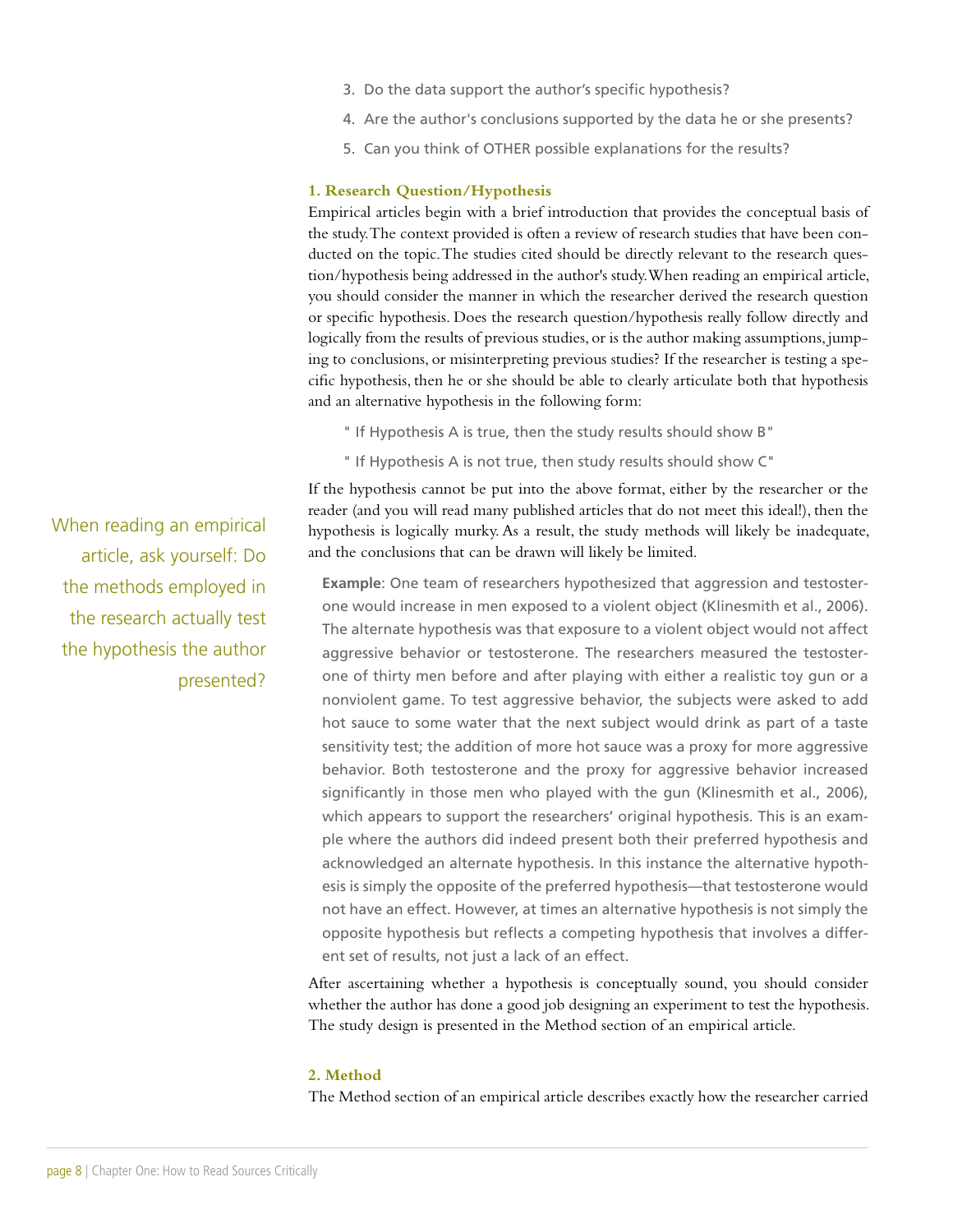out the study. Many students — indeed, many long-time scholars — are tempted to skip reading the Method section; often assuming that nothing useful will be gleaned from this section, or that reading it will be tedious. However, just because a research question or a specific hypothesis is conceptually and logically sound, you should not assume that the methods used to test the hypothesis were sound. One way you can better understand an empirical article's methods is to give them a cursory look on the first read-through of the article, then go back more meticulously once you have seen the authors' discussion and conclusions.

When trying to understand the methods and how they fit the hypotheses being tested, ask yourself:

- "If Hypothesis A is true, then is B the only possible result? If A is true, are any other results possible?"
- "If Hypothesis A is NOT true, then is C the only possible result?"
- "If B could result from factors other than those specified by Hypothesis A, has the researcher included appropriate methods to control for these other factors?"

When reading the Method section, you should consider whether the following methods are appropriate to answer the question posed by the researcher:

- sample of participants (gender, ethnicity, education, clinical status, etc.)
- materials (scales, questionnaires, scenarios written for the study, etc.)
- apparatus (computer test batteries, EEG, neuroimaging, etc.)
- procedures (what exactly the participants did...and in what order)

*a. Experimental Group Participants.* If a researcher is interested in drawing conclusions about a population, he or she must test a sample group from that population (i.e., an experimental group). Always ask yourself: Are the type of people (or animals) who are participating in the researcher's study the types of people (or animals) about whom he or she is interested in drawing general conclusions? Or, alternatively, is the study sample limited in some way?

**Example**: In the above example of men, aggression, and testosterone, clearly the researchers needed to conduct a study of men. The extent to which a researcher can generalize from the behaviors of the men who participate in a study to men in general depends upon the make-up of the researchers' sample. In this case, Klinesmith et al. (2006) used a sample group limited at least by age and educational status — they were 18-22 year old male college students — and also possibly by race and class. The question is whether these limits on the sample population limit generalizations to men as a whole. Though the only way to truly answer this question is to repeat this study on more populations, perhaps it could be argued that age and educational status should not affect the particular variables studied. These are determinations you get to make as a critical reader of psychology.

*b. Controls (Participants or Tasks).* In order to test a hypothesis about the effect of a particular variable (i.e., independent variable), one must try to isolate the effects of that variable. To do this, a researcher must design a study that manipulates the inde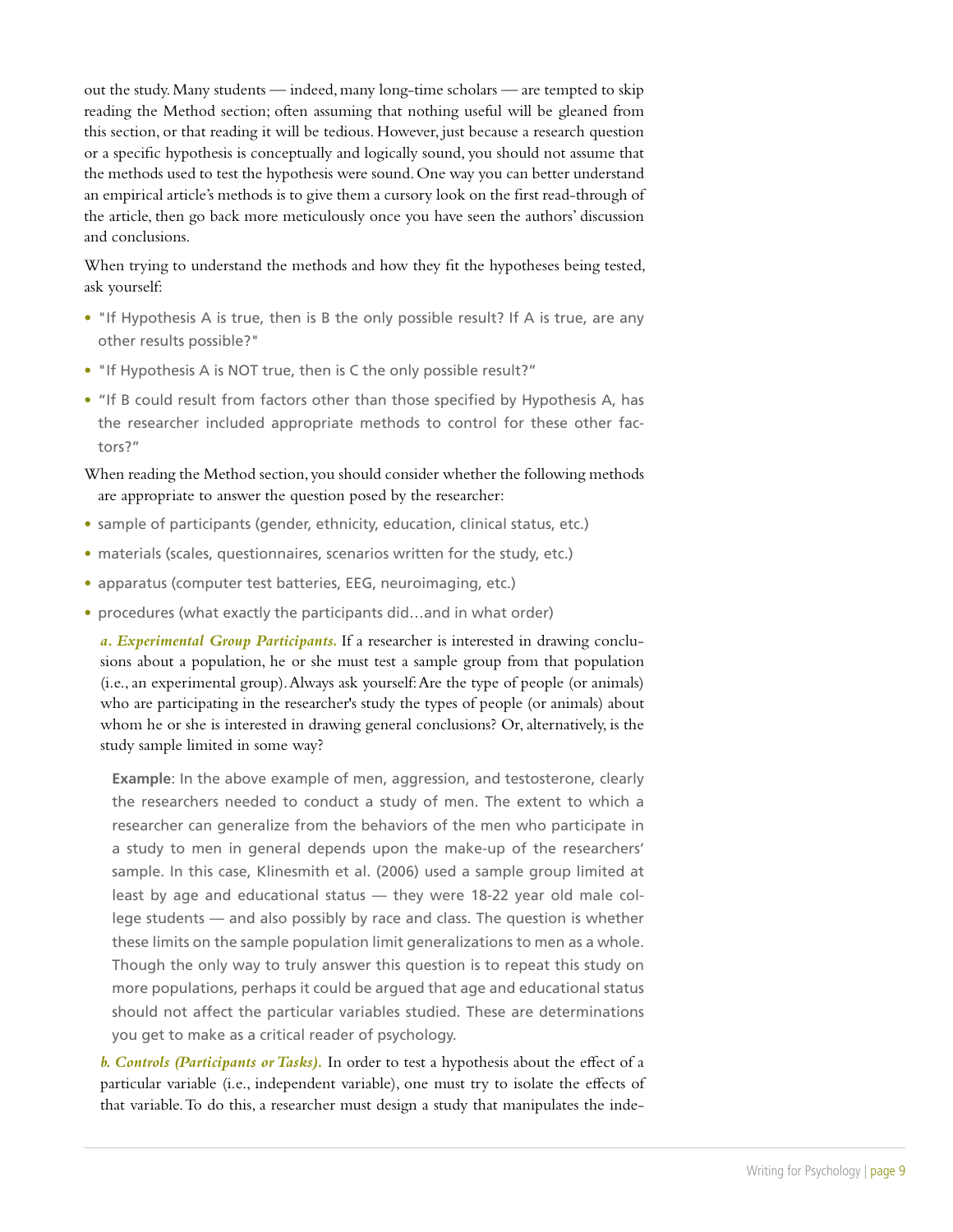pendent variable while keeping everything else constant. Only then can a researcher truly be confident that his or her study results are directly related to the manipulation of the independent variable. Often, however, it is not possible to keep "everything else" constant and more than one variable is manipulated at the same time. When this occurs, all is not lost if the researcher includes appropriate controls. A study design may require a control group, control tasks (or conditions in a task), or both.

**Example**: In their study of violent objects and aggression, Klinesmith et al. (2006) knew they could not simply measure testosterone and aggression when their subjects played with a gun; they needed to have a control group do something similar but nonviolent and have their testosterone and aggression measured as well. Thus, they had half the subjects play the game "Mouse Trap" as the control task, and the other half of the subjects played with the realistic, but toy gun. The researchers might also have considered studying responses to guns in a group of women, but as sex differences in the responsiveness of testosterone have been well studied, it was probably safe for them to keep their sample to men only. This is an example of work where a control task was an important component of the empirical article.

*c. Confounds*. In addition to considering the study procedures and the sample characteristics, you should consider factors not discussed in the article that may have influenced the results. In particular, you should ask whether there were any confounds, factors correlated with both the independent and dependent variables, that might explain their relationship.

**Example**: Klinesmith et al.'s (2006) hypothesis was that mere exposure to a violent object would increase aggressive behavior, but there are many differences between playing with a gun and playing with Mouse Trap besides the gun's status as a violent object. To take just one: Perhaps Mouse Trap is more fun and engaging than a gun, and thus leaves people in a better mood. Because mood can affect aggressive behavior, mood may have been a confound in the study design. To rule out this alternative explanation—that those in the gun condition were more aggressive because they were in a worse mood, not because they had handled a violent object, per se—the researchers could have included a measure of mood and statistically controlled for any differences in mood between the two conditions to see if the difference in aggression remained significant.

Thus, when reading an empirical article, you must make sure to ask yourself whether the researcher has done a good job of setting up the study so that the effects of the independent variable are isolated. Only then can a researcher be confident that if two groups differ, they do so as a result of the independent variables, not as a result of confounding variable. That is, "if B occurs," one can be confident that "it is because hypothesis A is correct." The types of factors that can confound study results will differ depending on the kind of independent variable(s) a researcher is examining. For experiments, in which the independent variable is manipulated, common confounds include participants' mood, interest level, and fatigue. In correlational studies, common confounds include gender, age, socioeconomic status, and IQ.

When reading a psychological report, you should consider factors not discussed in the article that may nevertheless influence the results.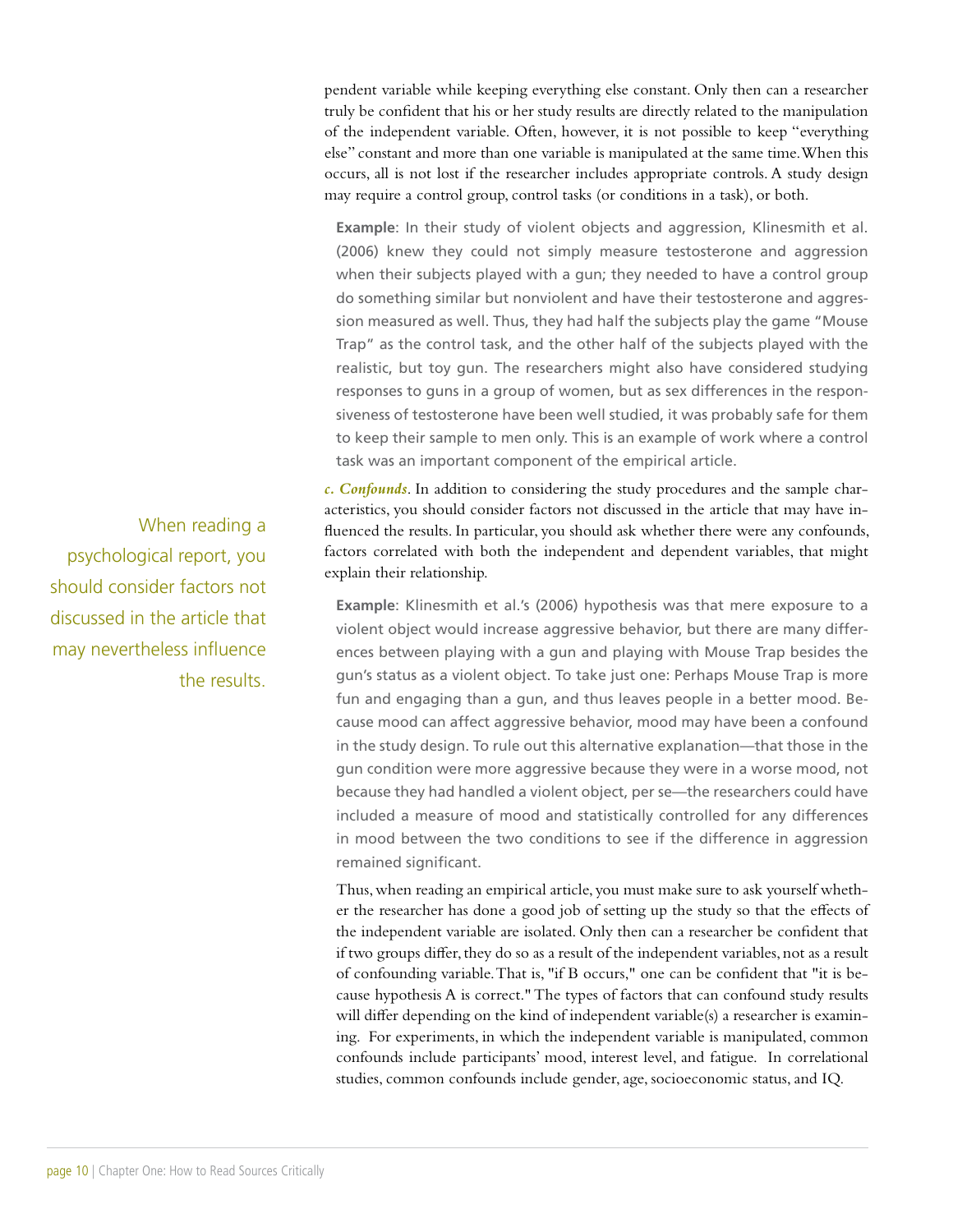#### **3. Results**

The Results section is the place where researchers present the study results. Because the Results section is usually filled with statistics, it can appear intimidating. Resist the urge to skip over this section, though again, it may help to read the discussion section first, then return to the results section. Even those without any knowledge of statistics can garner important information from reading the results section. In this section you will find such information as group averages, percentages, data tables, and figures. Take the time to review this information and consider how it bears on the researcher's question and/or whether it appears to support the researcher's hypothesis. In the discussion section, the researcher will tell you whether he or she believes the results support the hypothesis, but you should form your own opinions of the data.

If you have not yet taken statistics, you will not be able to understand all that is presented in a Results section. This is okay to start, but the more you can educate yourself about statistical methods the savvier a reader of psychological literature you will become. In the beginning, it is helpful to know two things: that correlation does not equal causation, and the that a lower *p*-value indicates a lower probability that a relationship between two variables was detected by chance.

*Note on correlation vs causation*: After reading that a researcher has found a significant relationship between two variables, you may be tempted to conclude that the independent variable causes changes or differences in the dependent variable. However, you should resist this temptation. Much of psychology research deals with correlations between measures, but correlation doesn't necessarily mean causation, even though causation is accompanied by correlation.

**Example**: Klinesmith et al. (2006) showed that aggressive behavior and testosterone increased when male college students played with a gun. Here, two variables — aggressive behavior and testosterone — increased with exposure to a violent item. Did the gun cause increases in both aggressive behavior and testosterone, which were unrelated to each other? Did the gun **cause** an increase in testosterone, which then caused an increase in aggressive behavior? Or, did the gun cause an increase in aggressive behavior, which then caused an increase in testosterone? This study is unable to resolve the correlation versus causation issue, and thus only a relationship between these variables testosterone and aggression can be reported, not cause and effect.

*Note on p values*: When a relationship is observed by a researcher, it means one of two things: either (1) the effect is a "real" effect that you would observe time and time again if you repeated the study, or (2) the effect is a fluke, merely the result of chance, and would not be observed if you repeated the study. A researcher uses "inferential" statistics to ascertain whether an observed effect is real. Specifically, with the use of inferential statistics, a researcher calculates the probability that an observed effect is due to chance. This probability that a given effect is merely due to chance is presented as a p-value, expressed in the form  $p = .xxx$  (or  $p < .xxx$ ). According to statistical theory, the smaller the  $p$ -value, the less likely it is that an observed effect is due to chance. Usually, when  $p <$ .05, researchers feel relatively confident that an effect is real, and not the result of a fluke. Usually, results associated with *ps* < .05 are called "significant" results. "Significance" doesn't mean that the result is necessarily conceptually or pragmatically important (that depends on how novel, big, or relevant to real-world problems the effect is), but it does mean that the result should be taken seriously in the sense that it is probably detecting

When reading a research article, be sure to distinguish between the empirical results and the researcher's interpretations of them.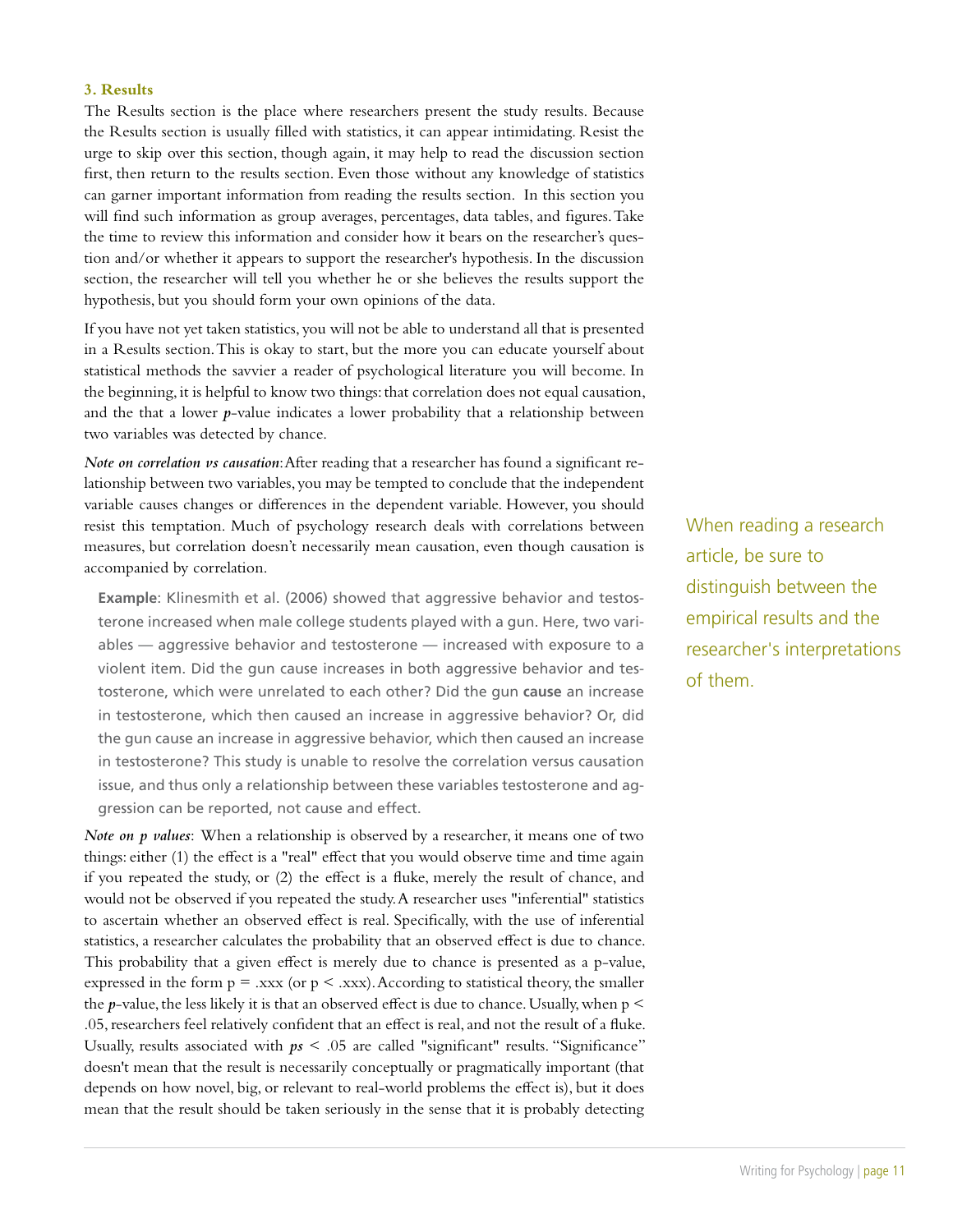something real and replicable. That said, the only way to be really confident that your effect is "real" is to conduct the study again and again, and see whether the result shows up again and again.

 **Example**: The results of Klinesmith et al (2006) were statistically significant, yet they were not able to parse out causation of the variables observed. Future research with a study design that can test the mechanisms behind the relationships of these variables may get at causation, and repeated studies will help determine whether the relationships observed were "real."

#### **4. Discussion**

The Discussion section is where the researcher interprets the results. The researcher not only must explain how the results bear on the research question being asked (or support or challenge any specific hypotheses that were made), but also should offer tentative explanations for unexpected results. Because the Discussion section is mainly interpretive, it is where the authors explain their reasoning behind the inferences and conclusions they make based on their results. Much of actual empirical work requires simplification in order to operationalize and isolate variables, but the Discussion section is where the researchers return to the broader concepts and make conclusions about the relationships among these concepts. Read the Discussion section carefully. Consider all the author has to say, but continue to ask yourself: Do these results really support the researcher's conclusions? Ask yourself: Is the author sticking closely to the facts (i.e., the data) or is he or she jumping to conclusions, making assumptions, or viewing her own speculation as fact when it is really opinion? Be sure to distinguish between the empirical results and the researcher's interpretations of them. When attempting to distinguish between the two, bear in mind the hypothesis, the study methods, the actual data, and all limitations you noted and their implications.

**Example**: In our final look at the study of guns, aggression and testosterone, it's important to note that in addition to testing increases in aggressive behavior and testosterone with exposure to a gun, the authors of the study also hypothesized that testosterone mediates the relationship between exposure to violence and aggression (Klinesmith et al. 2006). That is, exposure to violence causes an increase in testosterone, which in turn causes an increase in aggressive behavior. As evidence for this hypothesis, they pointed to results showing that guns and testosterone were correlated, guns and aggression were correlated, and testosterone and aggression were correlated. But is this the correct interpretation of the results? If exposure to a gun was correlated with both testosterone and aggression, it is likely that testosterone and aggression would be correlated with each other, and this correlation would not imply that testosterone caused an increase in aggression (in fact, the reverse might be true). Familiarizing yourself with the statistics involved will help you to determine whether the authors interpreted their results appropriately.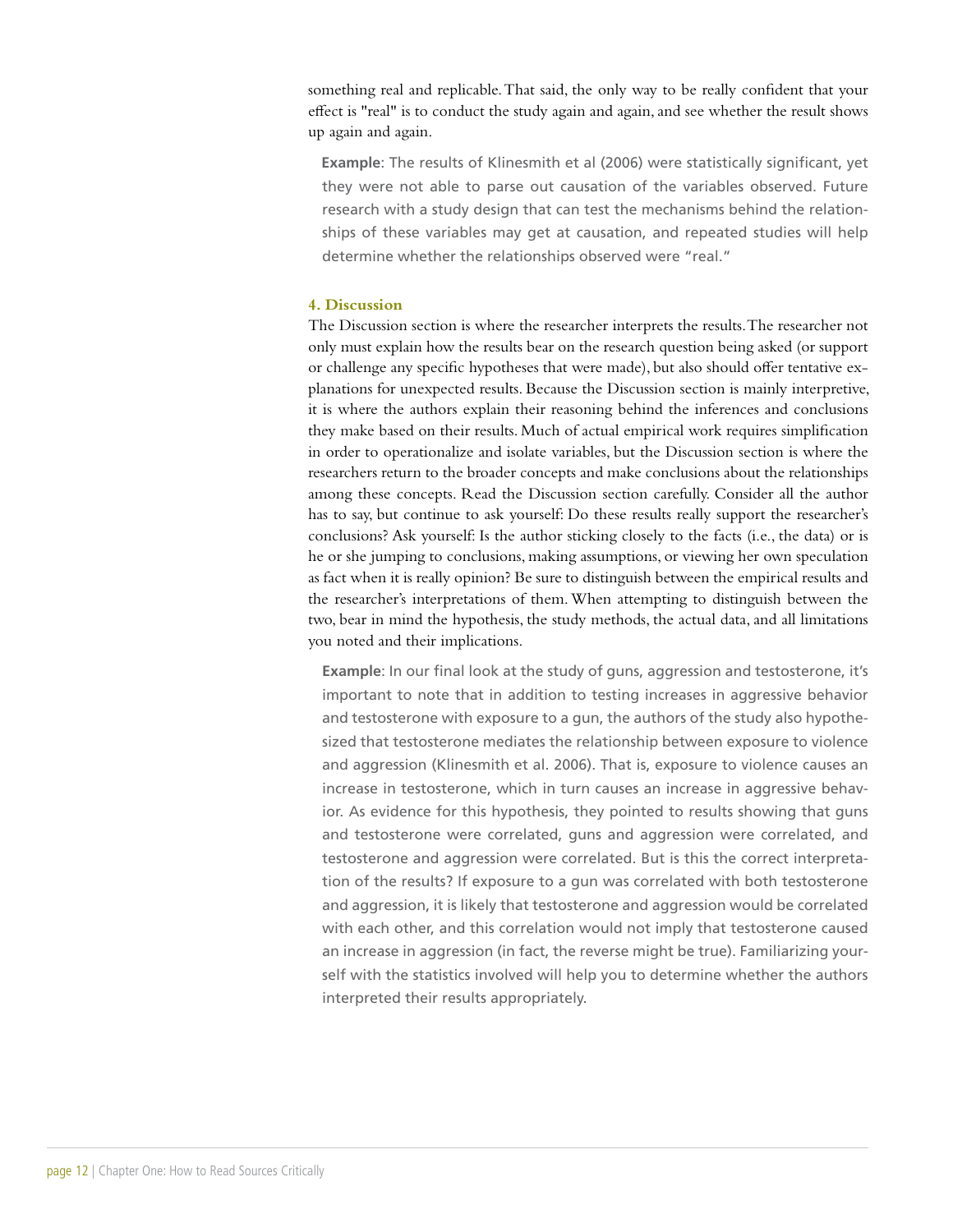## Writing a Conceptually Coherent Paper

In Expos, you were directed to use a number of basic elements in the construction of your essay: presenting an arguable *thesis* and the use of evidence, situating on a thesis in terms of a question or problem, *analysis*, *structure, transitions, orienting*, and *key terms*. You also had to write pre-drafts, drafts and revisions of your papers. Although most psychology courses will not assign pre-drafts and drafts, it is essential that you do similar kinds of prep work before writing the final version of any psychology essay: freewrites, literature searches, annotated bibliographies, outlines, and drafts are still essential to putting together a piece of writing that is coherent and concise. All good researchers in psychology utilize at least some of these prewriting exercises, as well as all of the elements of the essay you learned in Expos.

## I. Before You Begin to Write: Reviewing the Literature and Generating a Thesis Statement

Generating a *thesis statement* for the psychology essay is similar in many ways to generating a *thesis* for an Expos paper. Although the type of evidence required in Expos essays often differs from that required in psychology essays, you must rely on evidence when generating your thesis for either type of writing.

In some cases, you will have a thesis idea before you begin your review of the literature; in other cases, reviewing the literature will suggest a thesis statement to you. It can be great to have tentative ideas about a topic, because they can drive your motive or help direct your literature searches. But remember not to stop there; your *thesis* must be an empirically justifiable position that is supported by the evidence you gather from the studies that you review. So, you will need to gather evidence by conducting a thorough review of the articles that have been written about your topic before you generate your final *thesis statement*.

#### *A. Reviewing the Literature: The Lit Search*

The purpose of the literature search is to find out what is currently known about a particular topic in a given field and to determine the sequence in which discoveries on the topic were made. Without reviewing the current state of knowledge on your topic, you cannot determine whether opposing theories have been tested, whether new theories need to be generated, or where future research needs to be directed. Whenever you wish to gather evidence to answer a question in psychology, whether your goal is to write a course paper, to gain background information prior to designing an experiment, or simply to increase your own personal knowledge in a subject area, you will begin the process with a lit search. A lit search is a survey of the published literature (journal articles, reports, books, and dissertations) in a given field of study.

You may conduct a literature search by using one of the electronic databases available to Harvard students or you may use the reference sections of course materials, such as Writing for Psychology | page 13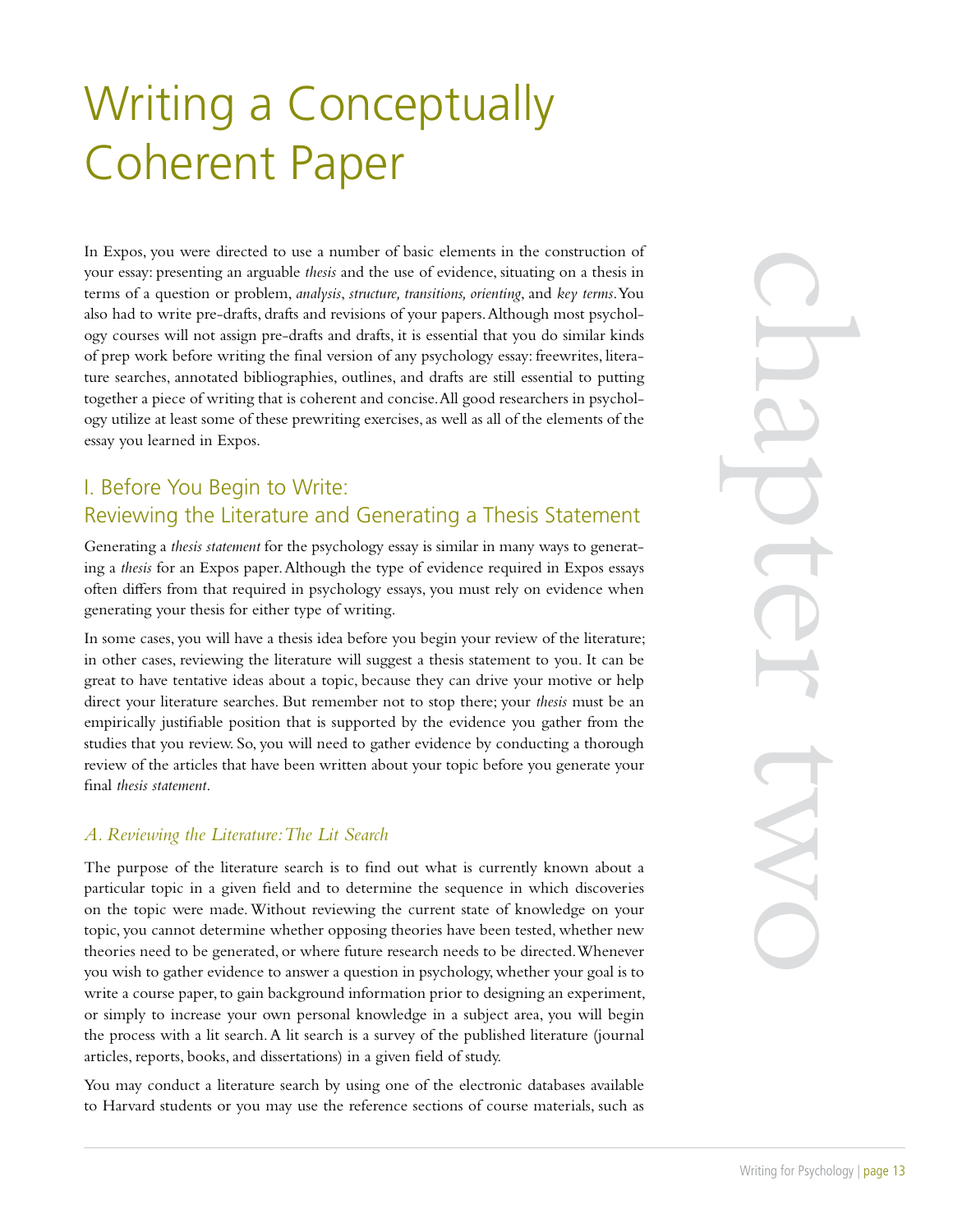textbooks or assigned articles. We suggest that you conduct both types of search in order to cover the full spectrum of possible references for your topic.

#### **Using Online Databases**

Two databases widely used in the field of psychology, PsycINFO and PubMed, are available to you online through the Harvard Library system website (see Appendix). Both provide publication information and abstracts (or short summaries) of articles and book chapters. In addition, general academic data bases, such as Academic Search Premier and Google Scholar, may provide articles of interest and are also available through the Harvard Library system.

#### **Using Reference Sections**

You may begin a literature search by reading the section of a course textbook (or other assigned reading) that pertains to your topic. Note the citations on your topic and look them up in the reference section of the textbook. Acquire these referenced works and then check their reference sections for further articles on your topic. You will note that many articles cite the same sources. Sources that are cited by many authors are usually central to the topic, and thus you should read them in the original. (Note that you should not use textbooks themselves as references in your paper. Textbooks are not primary source materials; however, they can provide an informative list of primary source references on your topic as a starting point.) Most of the articles that you will cite in your paper should be empirical journal articles or review articles published in a peerreview journal. For information on locating sources in the Harvard Library System, see Appendix.

#### *B. Generating a Thesis Statement*

What is a thesis and where does a thesis come from? A thesis is not a "topic." A topic is an area of study, whereas a thesis is a specific point of view that makes sense of data about the topic. One way to develop a thesis is to select a *topic area* of interest. Then ask a *research question* about that topic area that could be answered by examining the current literature. Your answer to that question will be your *thesis*.

Example of *topic area:* 

Creativity and psychopathology

Example of *research question:* 

Are artists and creative writers more often depressed than less creative individuals?

Example of *thesis*:

Artists and creative writers are at greater risk for mood disorders than members of the general population.

Before you begin to write, you first should locate and read the sources in your chosen topic area. Even if you have not generated a research question before you begin to read, an examination of the source materials may suggest one. Once you have read your sources, ask yourself: What conclusions does the existing research support? It is likely that one of these conclusions *will be your thesis*. Before arriving at this thesis, you will need to consider the importance of each article that you have read. Ask yourself: What

Once you have read your sources, ask yourself: What conclusions does the existing research support? It is likely that one of these conclusions *will be your thesis.*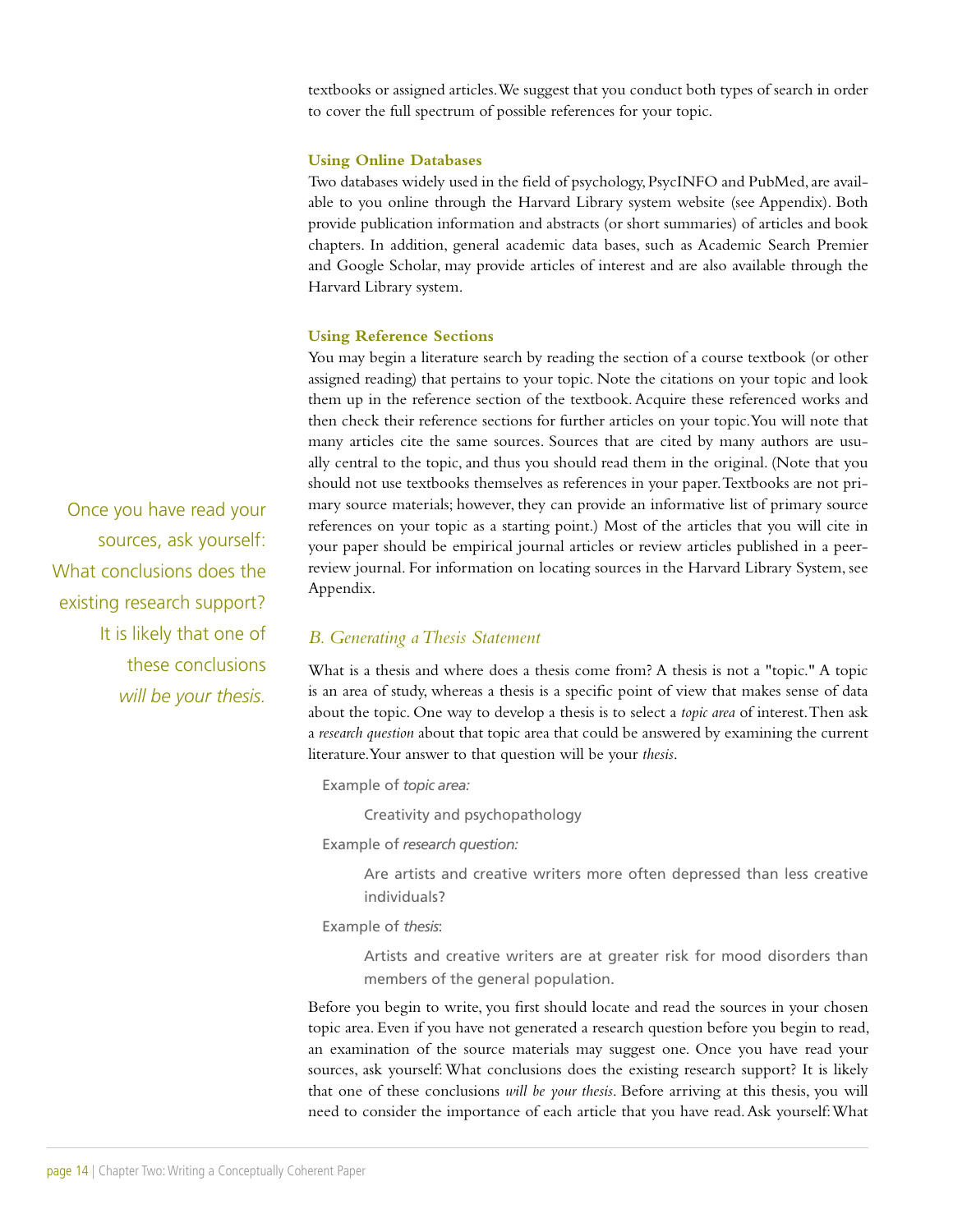does the overall pattern of results suggest? When *analyzing* and *reflecting* about this pattern of evidence, make sure to consider all relevant evidence.

Remember that, sometimes, different pieces of evidence will appear contradictory. Do not simply brush over results that appear inconsistent or incompatible at first glance. Ask yourself why the studies may have contradictory results. How do the studies differ? Are the study methodologies comparable? Are the study samples comparable? Do the studies really address the same hypotheses/questions or do they address different pieces of a question? Before arriving at your conclusion, you should attempt to resolve inconsistencies among studies, or propose potential empirical studies that would help resolve inconsistencies. A close look at ostensible inconsistencies can often spark an idea about a new angle from which to view the studies. If you had a tentative thesis before you reviewed the literature, and you now realize that this tentative thesis is not supported by the literature you reviewed, don't panic, and instead realize you have just been initiated into academia! Throwing out initial hypotheses in favor of more complex ones is an exciting component of research, and one that shows your maturity as a scholar.

A good thesis will be based on the available research, but will do more than simply summarize this research. In Expos, you learned that your thesis should be *"true but arguable (not patently or obviously true)"* (Harvey, p.1, adapted from Harvey, 2002). Similarly, when writing an essay in psychology, you should choose a thesis that is supportable, but not so obvious that it would be a waste of time to write about it. Your thesis should advance a novel contribution of your own. You can make a novel contribution to the psychological literature in various ways:

- You may provide a critique of an existing theory and offer a new theory that seems better supported by the research you review.
- You may compare and contrast two or more competing theories and provide an informed opinion about which theory is better supported by the available data.
- You may combine the data from two or more disparate topic areas to arrive at new insights about your topic.
- Or, you may point out a trend in the data that has been overlooked by others.

When constructing your thesis, look for logical inconsistencies or holes in your argument. If there are inconsistencies in your argument, your readers will notice them. Try to anticipate any potential objections your readers may have with your argument. Then, provide your readers with the evidence that counters these objections (i.e., *counterarguments)*. That said, you may know that there is a logical inconsistency in your thesis as you are first writing your paper but not know how to resolve it. Make a note of where you are uncomfortable, but it often makes sense to start writing. Once you have begun to articulate the evidence and the justification for your thesis, you will have a better sense of what's wrong with your thesis and will be able to modify it. Usually this is not as drastic a change as you may fear, and you will be all the more pleased with the results if you take the time to write your way through the problem with your argument.

A good thesis will be based on the available research, but will do more than simply summarize this research.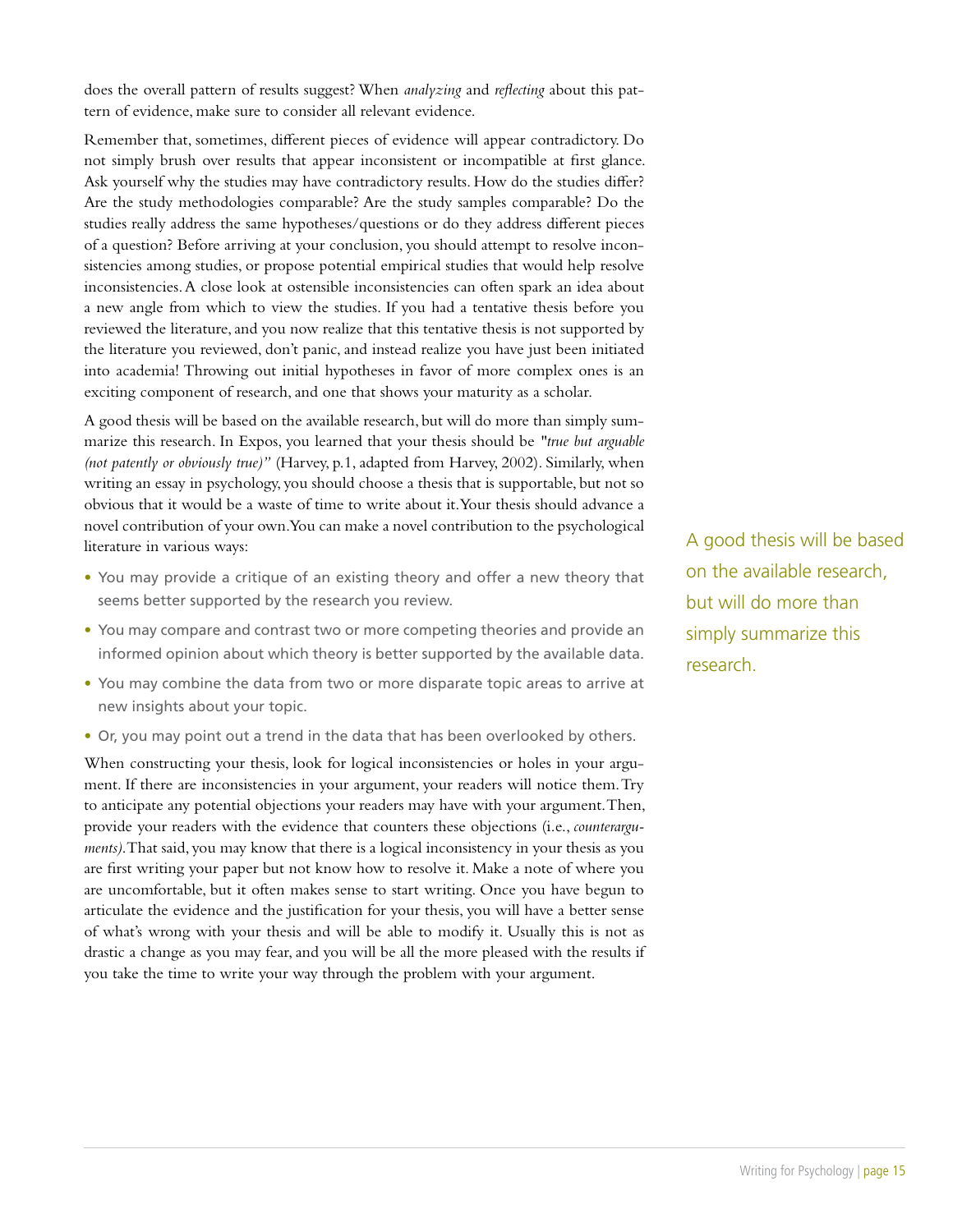## II. Beginning to Write: Annotated Bibliography and Outline

Lay out the *structure* and *transitions/signposting* for your essay.

Once you decide what it is that you wish to say to your readers, you must figure out how to *structure* your argument so that it is clear to your readers how you came to your conclusion.

#### *A. Annotated Bibliography*

The first step to writing a paper of this sort is to construct an annotated bibliography. Each of the articles you review is like a different piece of a puzzle, and constructing an annotated bibliography can help you decide how to piece the puzzle together. In order to construct your annotated bibliography:

a.supply identifying information for each article that you will reference in your paper.

b.write a brief summary (a few sentences) about each article.

c. write a brief justification for why you need to include each article in your paper (i.e., a brief justification of how the article will help you advance your thesis).

The annotated bibliography will be a great resource when you are preparing your outline and when you are actually writing your paper.

#### *B. Outline*

When you are writing your outline, it may be helpful to pretend that you are talking with a friend and explaining why you hold the opinion you are advancing in your essay. Consider how you would demonstrate to your friend that the argument you make in your thesis is valid.

- What are the major points you would have to make to win your friend over to your way of thinking?
- What evidence do you have in support of each point?
- How would you explain contradicting evidence and competing arguments?
- Continue your imaginary conversation with your friend until you have completed your outline.

When constructing your outline, consider carefully how you will stitch your essay together; such stitching requires you to make clear to your readers how each point is related to the one before it — often by using appropriate headings, transition words and phrases, or signposting. Spend the time to think through in detail the logic of your argument while you are writing your outline. Because APA style encourages the use of headings and subheadings in essays, the outline becomes an especially important and productive exercise when writing for psychology. You can use the main points and supporting points from your outline as the headings and subheadings of your finished paper.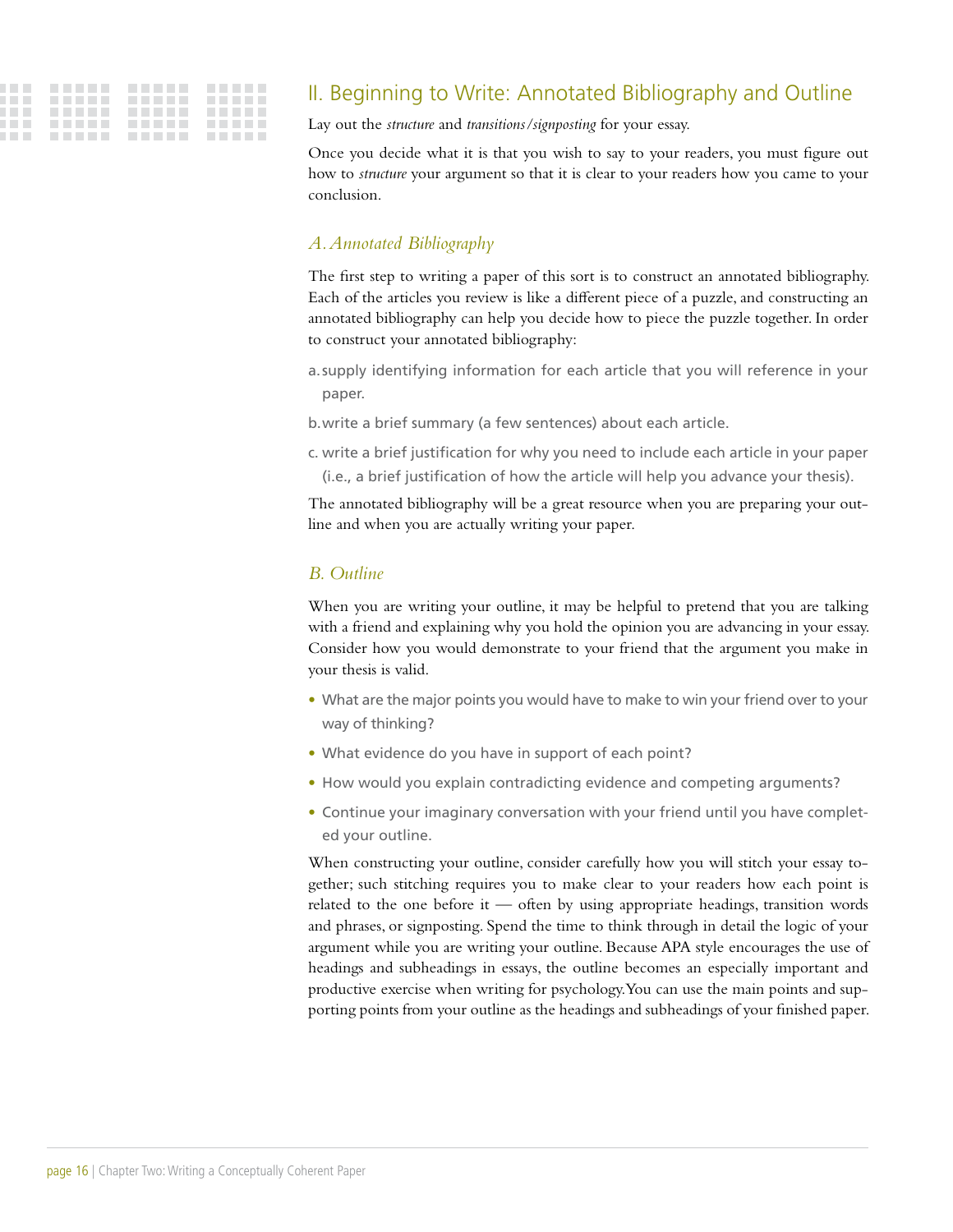#### **Example:**

Your thesis is: "Artists and creative writers are at greater risk for mood disorders than members of the general population."

You determine that in order to convince a friend that your thesis is valid you would need to present the following evidence in your outline:

I. Introduction

Describe mood disorders

Examples of artists and creative writers that had mood disorders

II. Evidence linking artists to mood disorders

Artists and major depressive disorder

Artists and bipolar disorder

III. Evidence linking poets to mood disorders

Creative writers and major depressive disorder

Creative writers and bipolar disorder

IV. Evidence suggesting why mood disorders may enhance creativity

Components of mania and creativity

Components of depression and creativity

V. Conclusions

To see how you could use this outline to form headings and subheadings for your finished paper, check the Headings section under APA Format Guidelines.

### III. Writing the Essay: Introduction, Body, and Conclusion

#### *A. Introduction*

Present *thesis* and *question/problem/stakes* while orienting readers and defining important key terms.

The introduction is the place where you will present your thesis statement. It is also the place where you provide the intellectual *motivation* for writing your paper, and where you briefly *orient* your readers to the intellectual context from which your thesis arose. As noted by Harvey (2000), the introduction is not a place to discuss personal reasons for being interested in the topic, but rather to make a case for why your topic is important and currently relevant.

- Briefly orient the reader to the area by giving a few sentences about what previous studies have shown.
- Briefly tell the reader why it is important to reconsider or further analyze the previous research in this area.
- Make sure to define *key terms* that the reader will need to understand in order to follow your argument.
- Then, tell your readers what your reconsideration/new analysis of previous re-

The introduction is the place where you will present your thesis statement and make a case for why your topic is important and currently relevant.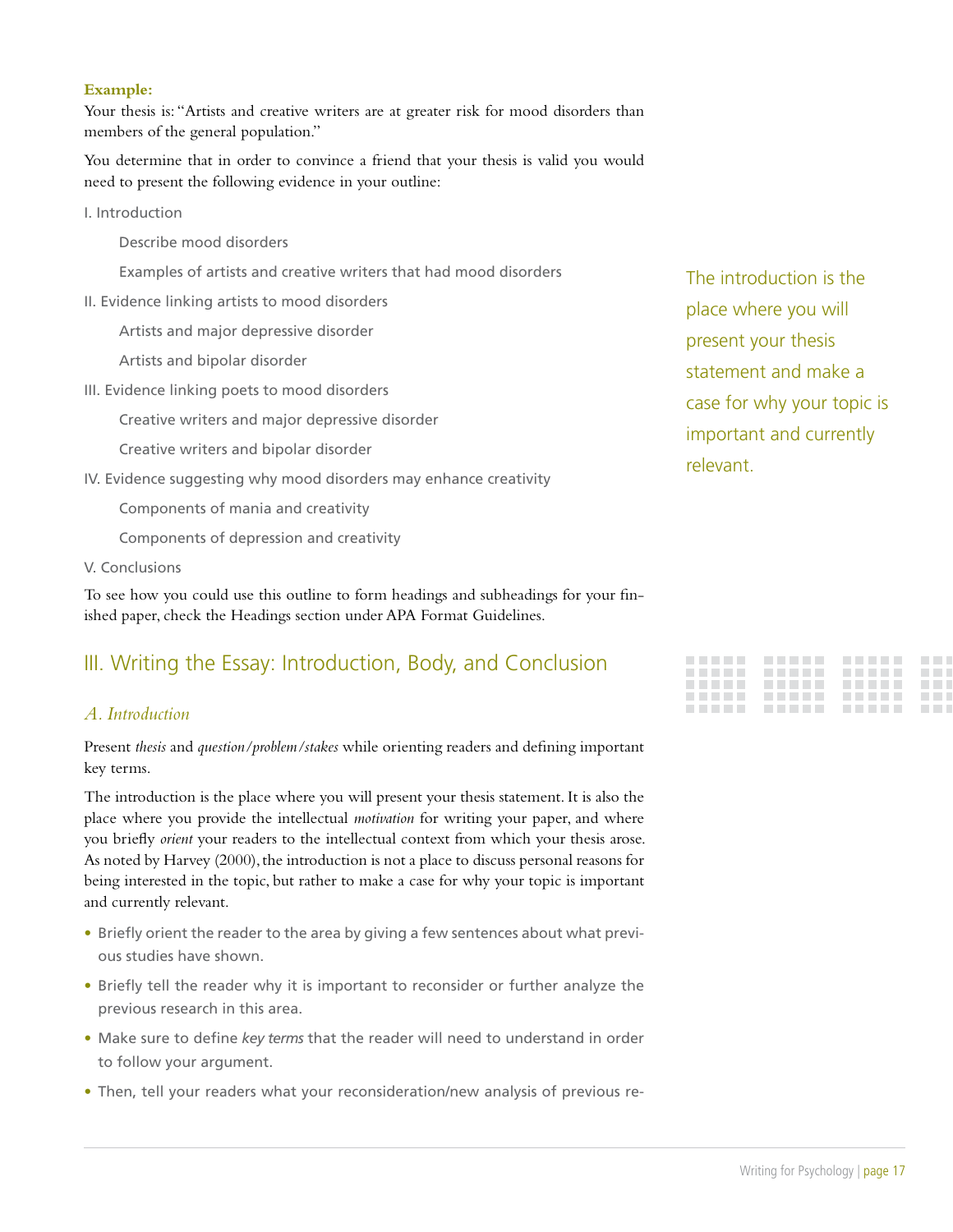search has led you to conclude. That is, tell your reader what your novel conclusion (thesis) is. You need to state your thesis plainly, clearly, and soon. Indeed, when you write, you should present your thesis within the first page or so. Sometimes, students feel as though they don't want to give too much away in the introduction, but an academic paper *should* introduce the main points of the argument, as well as the thesis, early in the essay. Don't make the essay into a mystery novel, where the reader must guess at the point you are trying to make.

• Finally, after stating your thesis, tell your readers why they should care about your thesis (you may remember this from Expos as *question, problem, or what's at stake)*. That is, why is it important?

One way to set up an introduction would be to follow a structure similar to that outlined below:

Previous research suggests…………… However, previous research has not………….. Hence, in this paper it is argued that…(thesis) This is important because……………

This is the most basic template to set up an introduction. Exactly how you set up your introduction will depend upon what it is that you have to say. However you set up the introduction, make sure that you readers are given enough information to follow your logic and understand your thesis.

#### *B. The Body of the Paper*

The body of the paper is, of course, where you say what you have to say. It is where you advance your thesis, point by point. If you have really done the work required in preparing the annotated bibliography and the outline, then writing the body of the paper is mostly a task of connecting the dots of logic that you have already outlined for yourself. How well you do this depends upon your ability to write clearly and present systematically the evidence necessary to make your point, including the relevant details of the empirical studies that you review.

#### **1. Writing Clearly: Paper Structure and Word Choice**

How clearly you are communicating to your readers depends upon how well you are structuring and transitioning/signposting your arguments and how well you are choosing your words.

#### *a. Paper Structure*

Make sure that your readers understand how each paragraph is related to the paragraph preceding it. Also make clear how a set of paragraphs works together to make a point, and how these points work together to communicate your thesis. One way to structure your paper is to repeat the 3-step process (below) at multiple levels of organization within the paper.

Step 1) Introduce a point you want to make.

Step 2) Provide the evidence (e.g., study summaries/interpretations) that supports this point.

The body of the paper is where you will advance your thesis - point by point.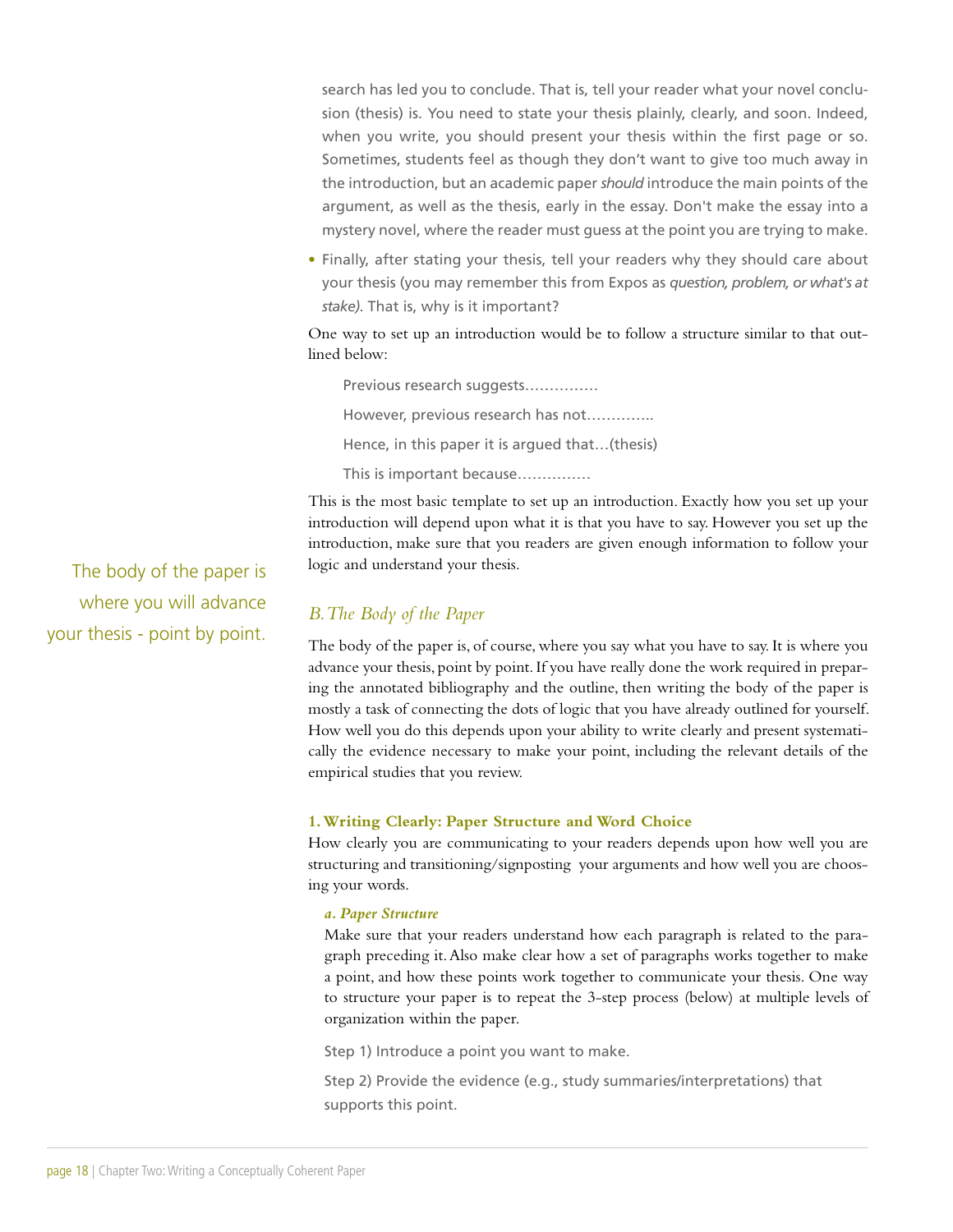Step 3) Recap your point and relate it to the main thesis or to the topic of that particular section of the paper.

Let's look at how the 3-step process can be used to support the sample thesis statement we used earlier: "Artists and creative writers are at greater risk for mood disorders than members of the general population." Note how the overall outline first presented on page 17 conforms to the 3-step process.

- I. Introduction (Step 1-introduce point)
- II. Evidence linking artists to mood disorders (Step 2 evidence)
- III. Evidence linking poets to mood disorders (Step 2 evidence)
- IV. Evidence suggesting why mood disorders may enhance creativity (Step 2- evidence)
- V. Conclusions (Step 3 recap)

In addition, within each of the "evidence" sections of the paper (Step 2), the 3-step process can be repeated.

Evidence linking artists to mood disorders

Introductory paragraph (Step 1 – introduce point) Artists and major depressive disorder (Step 2 - evidence) Artists and bipolar disorder (Step 2 – evidence) Summary of evidence (Step 3 - recap)

Using the 3-step process in both the overall structure and the structure of each section of evidence is one way to provide clarity in the body of your paper.

#### *b. Word Choice.*

When writing a scholarly paper for psychology, assume that your audience is educated and has a basic knowledge of general psychology. You cannot assume that your audience is familiar with technical terms or concepts of a specific branch of the field. Therefore, you need to provide as much information as is necessary to make your point crystal clear. You should do this, however, with the fewest words possible. Hence, when writing your paper, you must be exceptionally mindful of the words you choose. You should strive both to "omit needless words" (Strunk & White, 1979) and to choose all words that are maximally informative. Most of the time, you cannot make your point maximally concise in your first go at a paper; you must draft and revise in order to see the structure of your argument and the components that are unnecessary.

#### **2. Presenting the Evidence: Summarizing the Relevant Details of Empirical Studies**

The body of the paper is where you will provide the relevant details of the empirical studies that you cite as evidence. Throughout the body of the paper, many of the paragraphs will contain details about empirical studies that support your point (main points and mini points) or that, at first blush, appear to contradict your thesis. Beginning students often have questions about how much detail to include when summarizing studies. Some guidelines about what to include follow. However, the number and type of details you include about a particular study will depend, in part, upon your reason for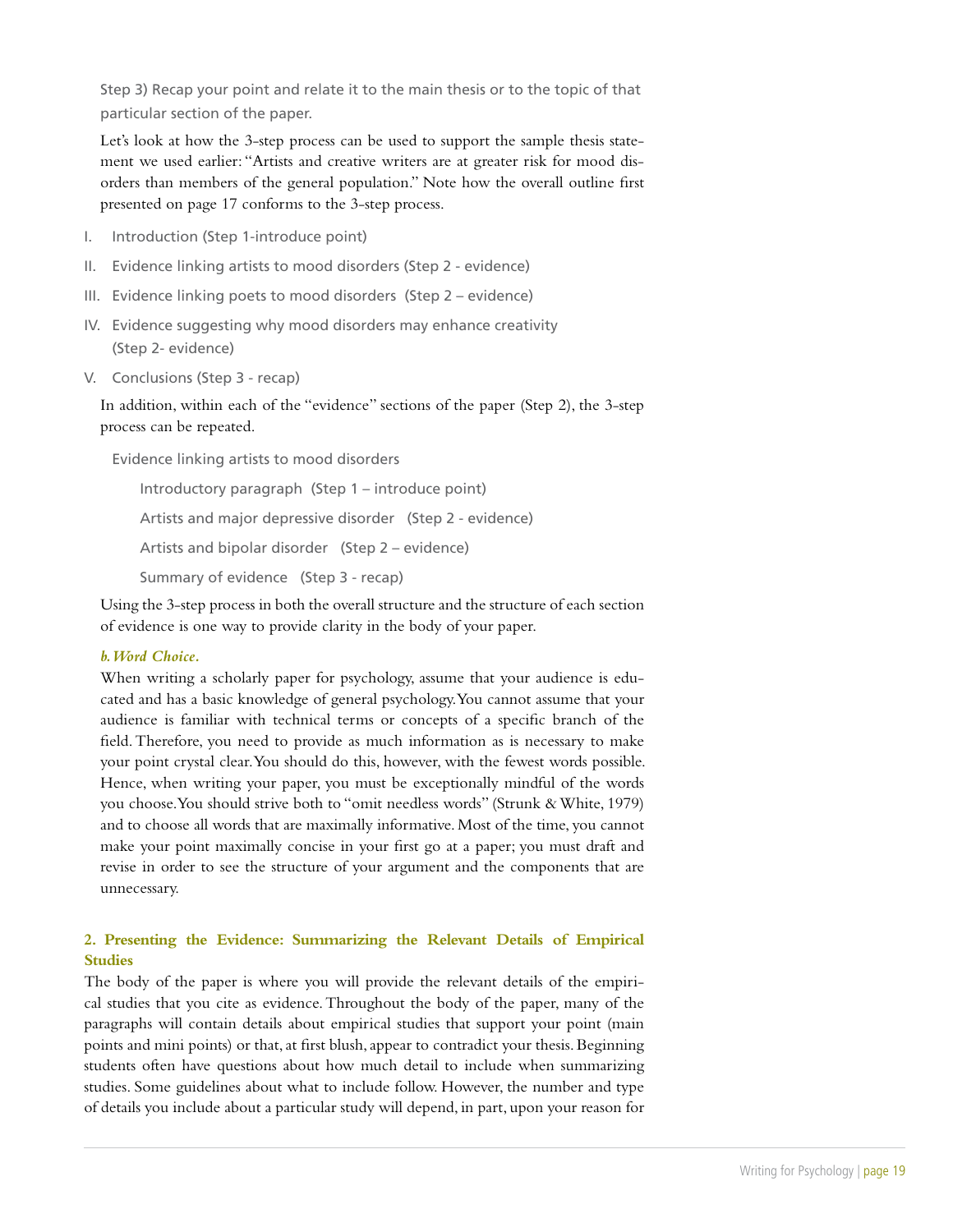discussing the study: Are you citing this study because of its methodology? Its data? The way it conflicts with your own thesis? Tell the reader what you would want to know about the study before you accepted it as evidence for whatever point another author was making. Some things critical readers often want to know about a study being cited as evidence are :

- What did the study researcher hypothesize?
- How did the study researcher test his or her hypothesis (procedures, sample, limitations, etc.)?
- What did the study researcher find?
- How did the study researcher interpret her results?
- What controls were used to rule out alternative interpretations?
- How do you interpret the results? Why?
- Finally, do not forget to tell the reader how the study results (or your interpretation of the results) support whatever point (main or mini) that you are making. Remember, the whole reason that you are describing the study is because you are using it as evidence to support your argument.

Although most of the citations in your paper will be citations of empirical articles, there may be times when you include other types of citations. For example, there may be times when you wish to refer to an expert's untested opinion or theory (perhaps, before reporting the empirical results of the studies that would support or disconfirm this expert's opinion or theory.) Do not present untested opinion as fact. It is fine to refer to an expert's opinion, as long as you make the reader aware that you are referencing opinion and not data. One way of making this distinction clear is to use words that indicate whether you are citing opinions or data. Use words like "suggested," "theorized," and "posited" when referring to opinions or theories. Consider the difference between the following sentences:

1.Research has **shown** that girls are more likely to cry than are boys.

2.Researcher A has **theorized** that girls are more likely to cry than are boys.

Sentence 1 indicates that there are data in support of the claim being made. Sentence 2, however, does not indicate this.

#### *C. Conclusion of Your Review Paper.*

Here are some guidelines for writing a strong conclusion.

- Restate your conclusion/thesis, summarizing the evidence that supports it.
- Do not introduce new evidence in the conclusion.
- Do not lead the reader through twenty pages of literature review only to leave them with a conclusion that is unrelated (or only tangentially related) to the research that you have reviewed!
- You can offer future suggestions for research, but again, be sure to base any suggestions for future research on what has been reviewed in your paper.
- Finally, restate the importance and relevance of the topic of your paper (with-

The conclusion of your paper should restate the importance and relevance of your topic. Leave the reader feeling that they have learned something very worthwhile.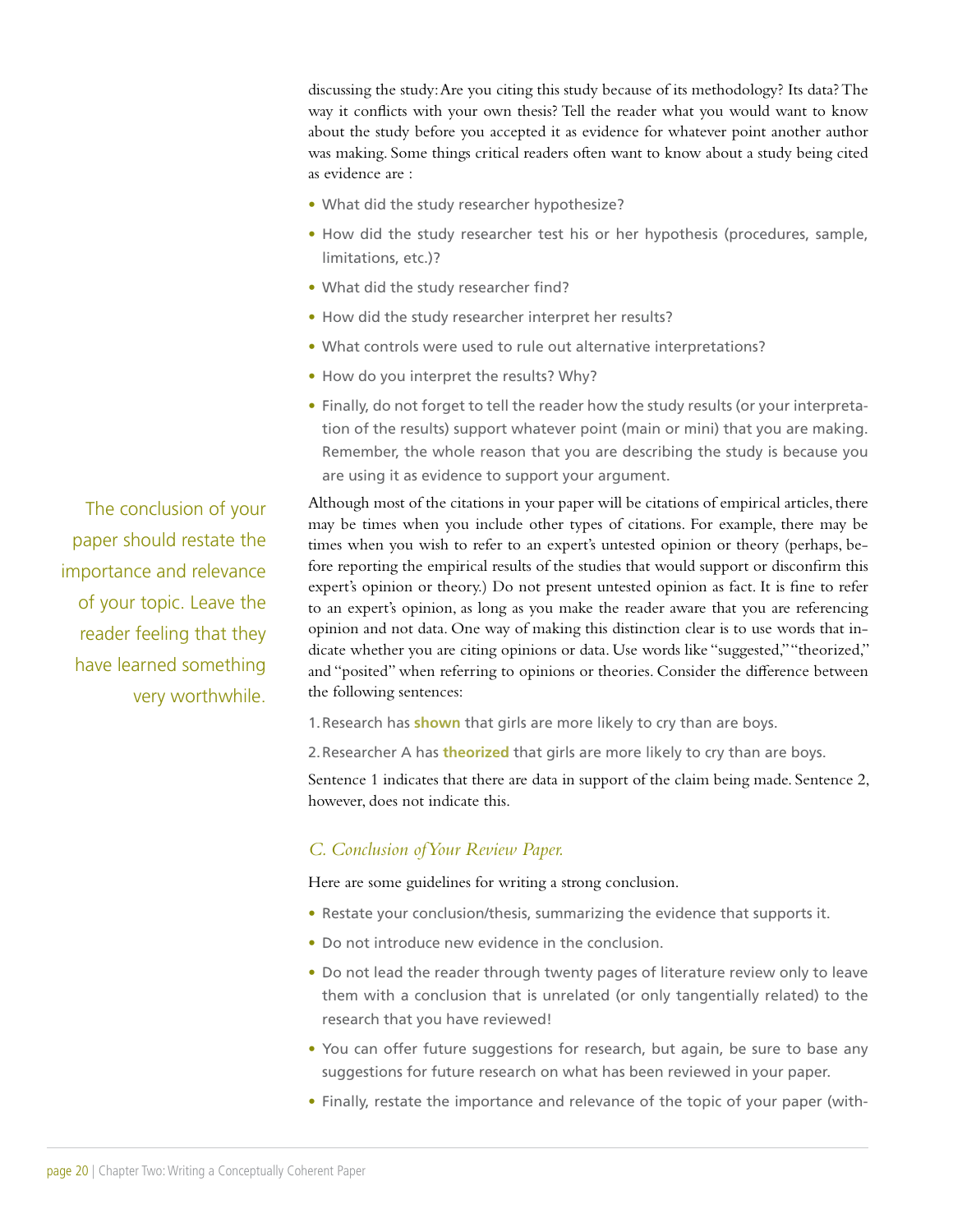out overstating the importance or implications of your thesis). Leave the reader feeling that they have learned something very worthwhile.

#### *D. Revising Your Review Paper.*

Many (probably most) authors cannot easily monitor their writing when they craft their initial drafts. Revision is a critical part of the writing process. Specifically, keep in mind the following:

- Is the paper clear? If you can, put the paper aside for a few days and then try to read it as if you are someone who knows nothing about the topic you are discussing. Is each word clear? Each sentence? Is a point clearly made by each paragraph, and by each major section of the paper? Mark any points that might be unclear. Revise them. It is helpful to have a friend, roommate, or peer at the Writing Center read your revision for clarity.
- Re-examine the logic and flow of your paper. Add stitching where needed. Reword unclear parts. Provide additional background information if needed. Check for grammatical and spelling errors. Not only will poor writing detract from your argument, it tends to pit the reader against you.
- Is the paper succinct? When revising, go through your paper and remove any word, sentence, paragraph, or paper section that does not contribute to the advancement of your conclusion/thesis (Bem, 1995; Strunk & White, 1979).

With these tools, you should now be more comfortable in your role as a junior scholar of psychology. You can now read sources critically, both in order to learn from their writing style and to become a good evaluator of evidence. You also have the tools to write well and concisely. Remember that when you write a research paper in psychology you are not only enhancing your knowledge, you are, in effect, becoming an expert on the topic area in which you choose to write. You will gain great satisfaction by communicating your ideas and knowledge in writing to others. Best of luck in your scientific pursuits!

## Checklist for Writing a Conceptually Coherent Paper

- $\Box$  Select general topic area (e.g. "treatment of anorexia nervosa")
- $\Box$  Conduct literature review through online database (e.g. PsycInfo)
- $\Box$  Generate thesis statement based on lit review
- $\Box$  Create annotated bibliography
- $\Box$  Create outline (using headings and subheadings)
- $\Box$  Write introduction (thesis and motivation)
- $\Box$  Write body of paper (present the evidence, including alternative arguments)
- $\Box$  Write conclusion (restate thesis, summarize evidence, suggest future research, restate importance)
- $\Box$  Rewrite for clarity and completeness
- □ Proofread!!!

Revision is a critical part of the writing process.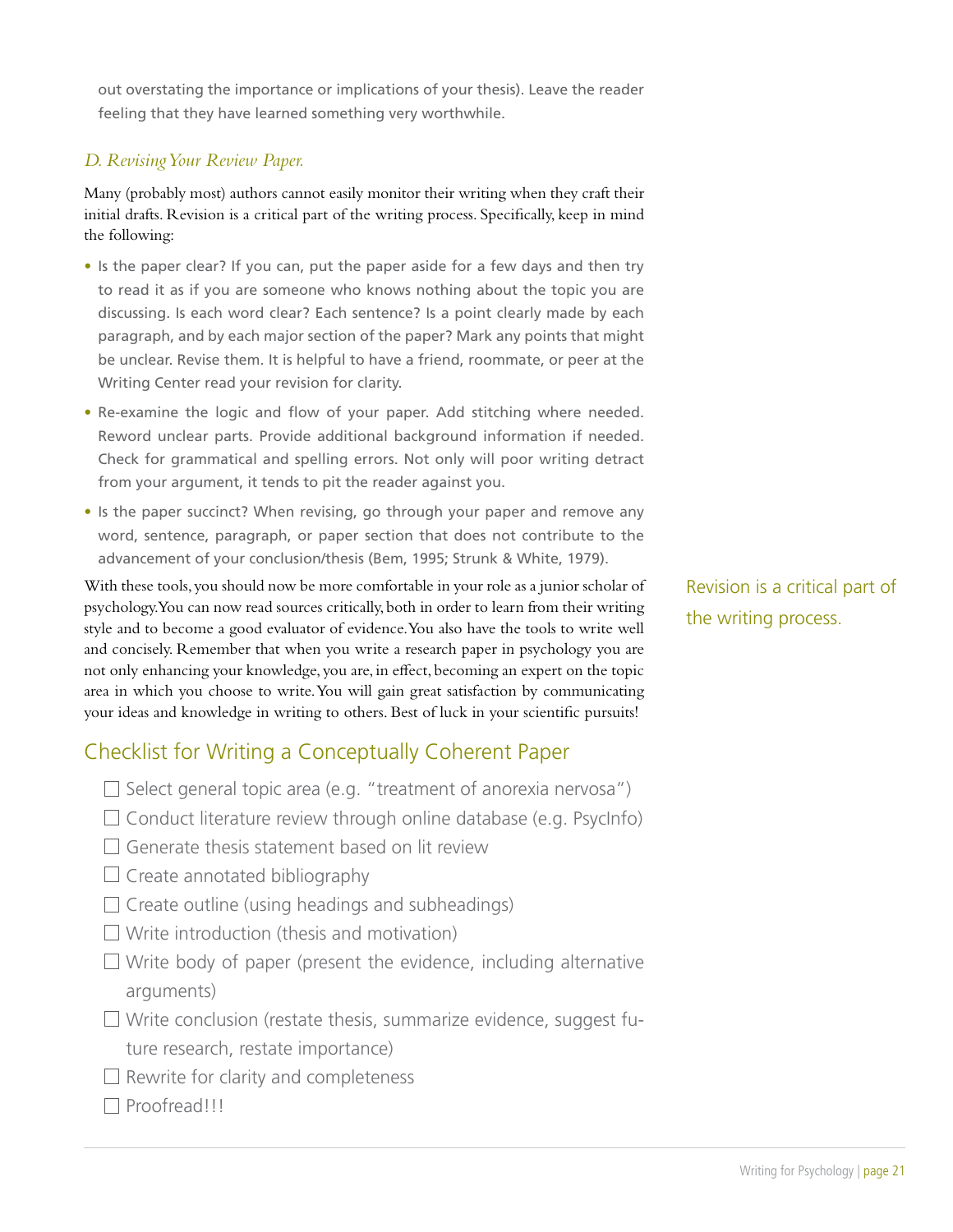## Academic Honesty in Writing

There are three reasons that you must adhere to strict guidelines for maintaining academic honesty in your writings as a psychology concentrator:

- 1) New findings in the field of psychology are built on the ideas, theories, and research of other scholars. It is of utmost importance to give appropriate credit to those who have made our current understanding of psychology possible. Proper citation of the work of others is crucial to the advancement of truth in psychology and in all scientific endeavors. It is your responsibility as a novice scientist to make certain that you cite every idea, opinion, research finding, or conclusion that is not your own. Failure to do so is considered a breach of scholarly honesty.
- 2) One of the most important skills you will learn at Harvard is the ability to write excellent scholarly papers. This skill can only be honed by completing written assignments in the form of term papers, essays, and response papers. If you lift material from other sources and claim it as your own, you are actually cheating yourself out of the opportunity to learn the valuable skill of academic writing. You are here to learn; don't shortchange your education.
- 3) Academic dishonesty in the form of plagiarism (either intended or unintended) is considered a major violation of integrity and carries severe consequences within the Department of Psychology that may result in a failing grade and disciplinary action by the College. Because ignorance of what constitutes plagiarism or academic dishonesty is not an excuse, we ask that all psychology concentrators review the following rules contained in the Faculty of Arts and Sciences *Handbook for Students.*

### Plagiarism and Collaboration\*

**The College recognizes that the open exchange of ideas plays a vital role in the academic endeavor, as often it is only through discussion with others that one is fully able to process information or to crystallize an elusive concept. Therefore, students generally are encouraged to engage in conversations with their teachers and classmates about their courses, their research, and even their assignments. These kinds of discussions and debates in some ways represent the essence of life in an academic community. And yet, it is important for all scholars to acknowledge clearly when they have relied upon or incorporated the work of others. To ensure the proper use of sources while at the same time recognizing and preserving the importance of the academic dialogue, the Faculty of Arts and Sciences adopted the following policy:**

**It is expected that all homework assignments, projects, lab reports, papers, theses, and examinations and any other work submitted for academic credit will be the student's own. Students should always take great care to distinguish their own ideas and knowledge from information derived from sources. The term "sources" includes not only primary and secondary material published in print or online, but also information and opinions gained directly from other people. Quotations must be placed properly within quotation marks and must be cited fully. In addition, all paraphrased material must be acknowledged completely. Whenever ideas or facts are derived from a student's reading and research or from a student's own writings, the sources must be indicated (see also "Submission of the Same Work to More Than One Course" below.)**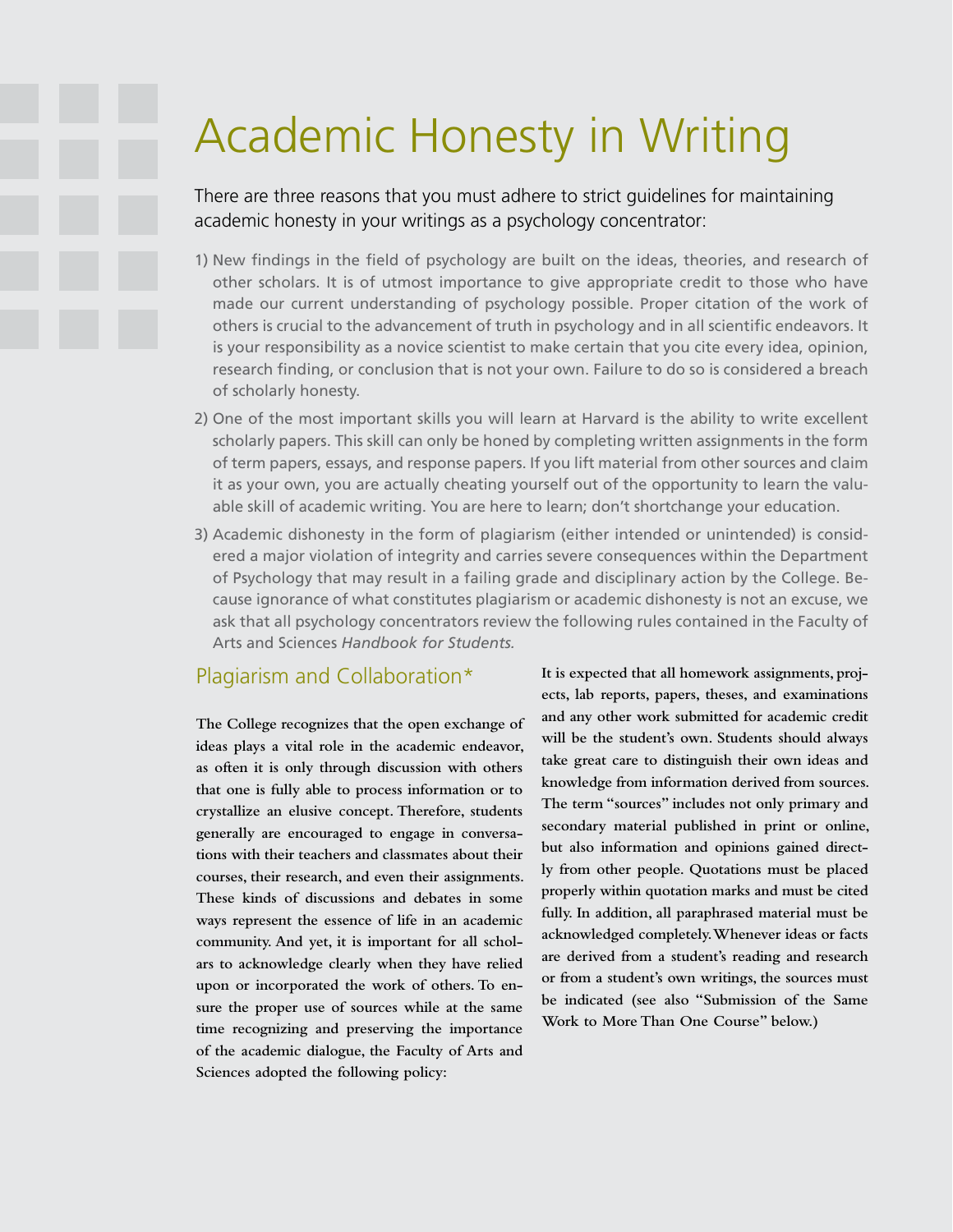**Students must also comply with the policy on collaboration established for each course, as set forth in the course syllabus or on the course website. Policies vary among the many fields and disciplines in the College, and may even vary for particular assignments within a course. Unless otherwise stated on the syllabus or website, when collaboration is permitted within a course students must acknowledge any collaboration and its extent in all submitted work; however, students need not acknowledge discussion with others of general approaches to the assignment or assistance with proofreading. If the syllabus or website does not include a policy on collaboration, students may assume that collaboration in the completion of assignments is permitted. Collaboration in the completion of examinations is always prohibited.**

**The responsibility for learning the proper forms of citation lies with the individual student. Students are expected to be familiar with the Harvard Guide to Using Sources, which is available at http://usingsources.fas.harvard.edu. Students who are in any doubt about the preparation of academic work should consult their instructor and Resident Dean before the work is prepared or submitted.**

**Students who, for whatever reason, submit work either not their own or without clear attribution to its sources will be subject to disciplinary action, up to and including requirement to withdraw from the College. Students who have been found responsible for any violation of these standards will not be permitted to submit a Q evaluation of the course in which the infraction occurred.**

## Submission of the Same Work to More Than One Course\*

**It is the expectation of every course that all work submitted for a course or for any other academic purpose will have been done solely for that course or for that purpose. If the same or similar work is to be submitted to any other course or used for any other academic purpose within the College, the prior written permission of the instructor must be obtained. If the same or similar work is to be sub-** **mitted to more than one course or used for more than one academic purpose within the College during the same term, the prior written permission of all instructors involved must be obtained. A student who submits the same or similar work to more than one course or for more than one academic purpose within the College without such prior permission is subject to disciplinary action, up to and including requirement to withdraw from the College.**

**Students are urged to consult their Resident Dean or the instructors involved with questions concerning this important matter (see also Plagiarism and Collaboration above).**

## Tutoring Schools and Term Paper Companies\*

**In keeping with the principle that all material submitted to a course should be the student's own work, any undergraduate who makes use of the services of a commercial tutoring school or term paper company is liable to disciplinary action. Students who sell lecture or reading notes, papers, or translations, or who are employed by a tutoring school or term paper company, are similarly liable and may be subject to disciplinary action, up to and including requirement to withdraw from the College. If a student wishes to accept compensation for private tutoring in Harvard courses, prior written permission of the Dean of the College is required.** 

### Official Forms and Petitions\*

**Students should understand that providing false or misleading information or signing any other person's name or initials on a study card, Plan of Study, change-of-course petition, registration form, or on any other official form or petition will make them subject to disciplinary action, up to and including requirement to withdraw.**

\* **excerpts from 2012–2013 Harvard College Handbook for Students available at http://handbook. fas.harvard.edu/icb/icb.do**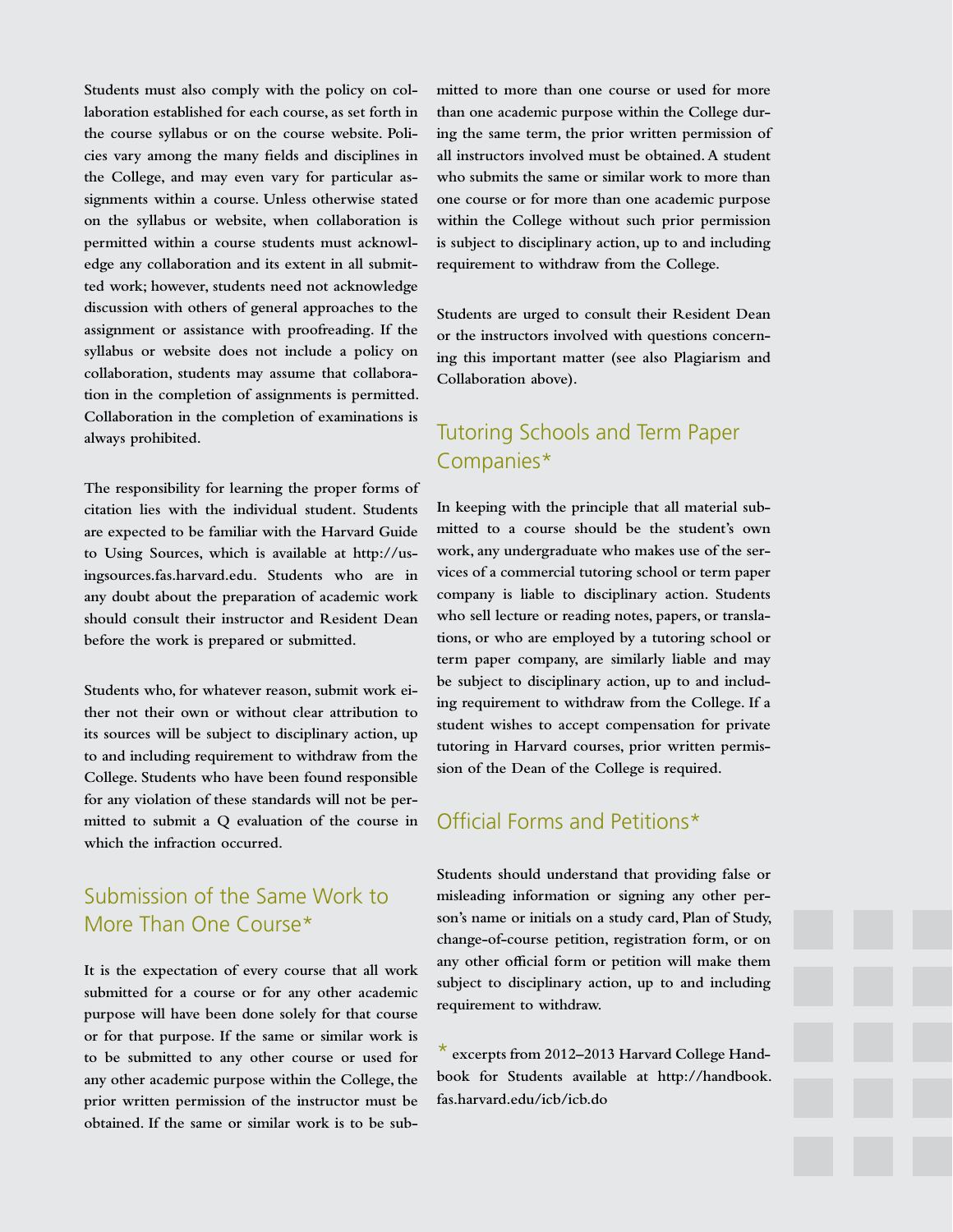## Do's and Don'ts of Effective Writing in Psychology

The primary purpose of APA style is to report information and findings in the field of psychology. Its goal is a **clear**, **concise**, and **orderly flow of ideas** presented in a scholarly and objective manner. Appropriate citation of the work of others is also paramount. The following do's and don'ts of writing are based on mistakes (both APA style errors and scholarly writing errors) commonly made by beginning writers in psychology. Many of the points raised earlier have been boiled down and summarized here, as well as more detailed points that bear specifically on APA rules. **Do** check your paper against this list before turning it in!

### APA Style Errors:

1. **Don't write a novel**. Fiction writing and scientific writing have difference purposes and consequently different styles. Don't weave a tale of suspense complete with foreshadowing, flashbacks or surprise endings. *Don't* wait until the end of the paper to give the punch line!

**Do tell a story.** Your paper should be a straightforward tale of a circumscribed question in want of an answer. The answer is your thesis, and you are going to tell the tale of why your thesis is the answer to the question. Keep it simple and direct and make it clear from the beginning what you are arguing.

2. **Don't try to "prove" a theory.** In science, you cannot prove a theory. The best you can hope for is that a theory accounts for the known data. There is always a chance that new data will come along that challenges the existing theory, and the theory will then have to be revised. So all theories in psychology (as in other scientific fields) are provisional. Therefore, it is incorrect to talk about "proof" in psychology. You are better off comparing and contrasting two or more alternative theories (or hypotheses), and showing that the weight of the evidence favors one of them. Your primary job in evaluating a hypothesis or a theory is deciding whether there is evidence in support of or against it, not whether there is proof for it.

**Example** (avoid): This proves that Bellows' (1998) theory was right.

**Do support the theory.** Even though you cannot prove a given theory, you can certainly provide support for (for against) it in the form of evidence.

**Examples** (preferable):

This study provides support for Bellow's (1998) theory.

Page 24 | chapter Three Do's and D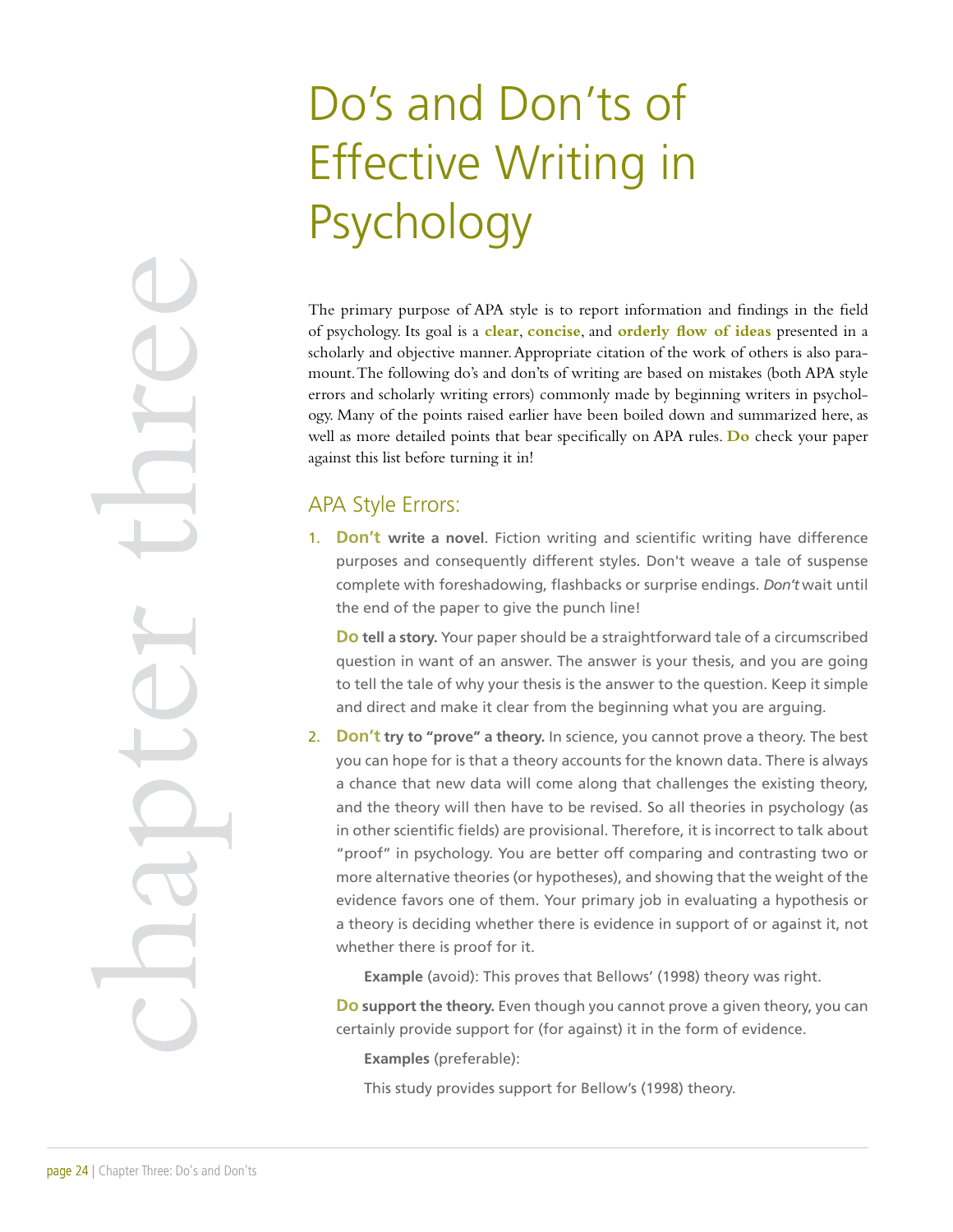The results of this study are consistent with Bellow's (1998) theory.

3. **Don't overuse low-value sources of evidence.** Not all sources of information are equal. Newspapers, popular magazines, and best-selling books are considered lower-value secondary sources. They may best be used to provide examples or case studies, which can be helpful when introducing your topic to the reader, but cite these sources sparingly.

**Do use high-value journals and professional books as your main sources of scientific evidence.** The highest value sources of scientific evidence are peerreviewed journals. Many of these can be located online through the Harvard Library System (see Appendix), or in hard copy in Widener. Articles in peer-reviewed journals have been subjected to review by experts in the appropriate field of psychology. (Note that, in Reference sections, the APA gives preference to professional journals by capitalizing each word in the journal name.) Trade or professional books are also high-value sources (although these books are generally not subjected to peer review; APA capitalizes only the first word of a book title). The bulk of your reference section should be composed of articles from professional journals and chapters from professional trade books.

4. **Don't editorialize.** Avoid evaluative terms such as "horrible," "ridiculous," "indefensible," etc. Let the facts you present speak for themselves.

#### **Examples** (avoid):

"It would be foolish to ignore the evidence in favor of this theory."

"This study completely failed to prove the author's point."

"It is obvious that [this theory] is correct."

**Do express your point of view through an objective presentation of evidence.** One of the main goals of scientific writing is the **objective** reporting of information. Of course, you will have a point of view (your thesis). You want your readers to arrive at the same conclusion that you did by objectively weighing the evidence that you present.

5. **Don't overuse secondary sources.** If you find that you are using more than two or three "as cited in" references, then you need to get hold of the original articles and read them for yourself. Whenever you take one author's word for what another author has reported, you run the risk of misinterpretation. Use these secondary sources very sparingly. (Textbooks are considered secondary sources. They are summaries and interpretations of the work of others. As a rule, you should not cite textbooks in your paper.)

**Do read the work of all authors whom you cite.** Remember that you are responsible for the accurate reporting of the work of others. When you cite an author directly, the assumption is that you have read the work in question.

6. **Don't overuse technical jargon.** Psychology, like all scientific fields, has its own jargon. However, the more jargon you use, the narrower the audience who will "get" your paper. Strive to make your paper comprehensible to an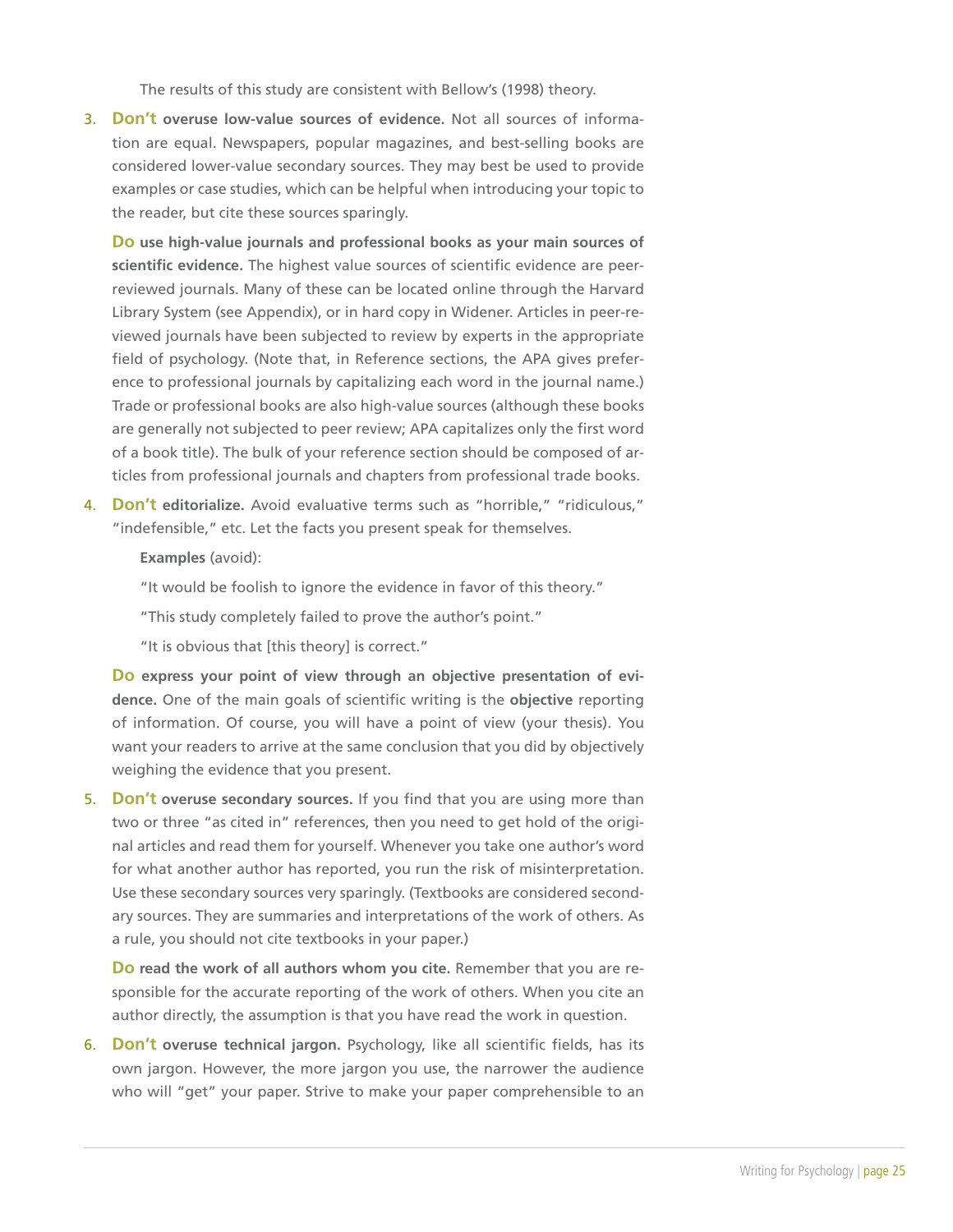audience with a good general education.

**Do define key terms.** If you must use a technical term, be sure to define it (either directly or by using it in a context where its meaning becomes apparent).

**Example** (preferable):

"Expressed emotion (EE) refers to the amount of hostility, criticism, or overinvolvement by family members directed toward the patient."

Also, be sure to define your specific intended usage of terms that may have multiple meanings or connotations. (The word *aggression* has one meaning for sports psychologists, a different meaning for psychopathologists, and still a different meaning for animal psychologists. Its specific meaning in your paper should be defined.)

**Example** (preferable):

"Aggression, for the purposes of this paper, is defined as any case of unprovoked attack (hitting, biting, or kicking) upon another child."

7. **Don't overuse direct quotations.** Remember that although quotations from experts may be considered "evidence" in many liberal arts disciplines, the opinions of others are not considered evidence in scientific fields. Direct quotes interfere with the flow of ideas and should be used sparingly. Beginning writers in psychology often flood their papers with direct quotes from published researchers.

**Example** (avoid): Seidman et al. (1997) have stated that for ADHD "the impact on society is enormous in terms of financial cost, stress to families, disruption in schools, and its potential for leading to criminality and substance abuse" (p. 150).

**Do rephrase and summarize the important points of other writers (properly cited, of course!) in your own words.** Paraphrasing improves the flow of ideas.

**Example** (preferable): Seidman and his colleagues (1997) suggested that the social impact of ADHD is enormous, including financial costs, family stress, school disruption, and the potential for criminal behavior and substance abuse.

8. **Don't use footnotes or endnotes.** The interruption of shifting one's eyes to the bottom of the page or (worse!) to the end of the paper to read a note detracts from the orderly flow of ideas.

**Do incorporate footnote material directly into the body of the paper.** The APA guideline is: if it is important enough to include in the paper, put it in the body of the text. If it is not important enough, delete it altogether!

9. **Don't substitute synonyms when expressing a given concept or vary sentence structure in an attempt to make your sentences more interesting.** Using different words or phrases for the same concept will only confuse your readers.

> **Example** (avoid): Extraverted children demonstrate anger when their play is interrupted, whereas, contrary to their more outgoing counterparts,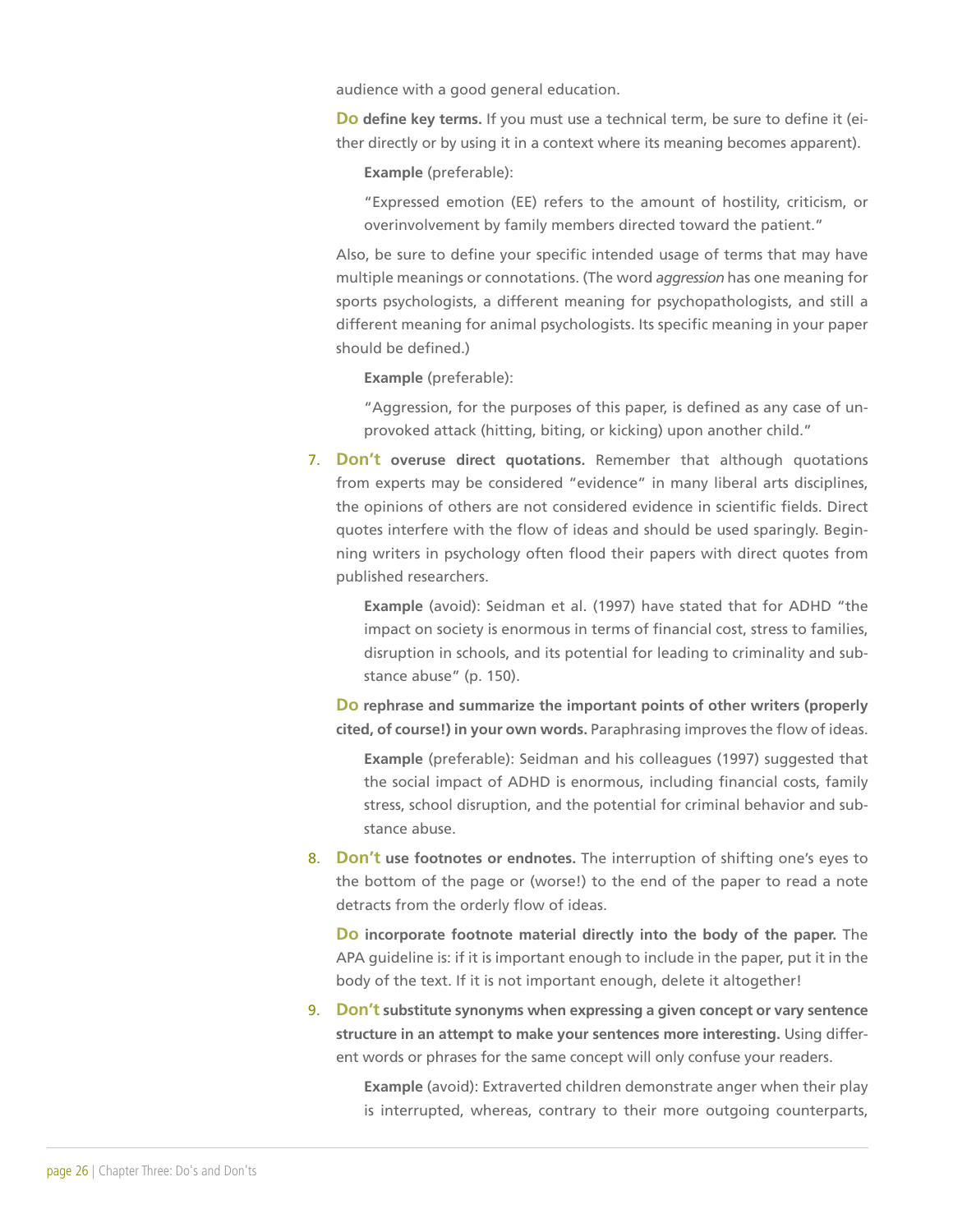youngsters with an introverted temperament, do not get mad when their activities are interrupted.

**Do attempt to use the same words or phrases each time you express a given concept to promote clarity.** Parallel sentence construction also promotes clarity.

**Example** (preferable): Extraverted children demonstrate anger when their play is interrupted, whereas, introverted children do not demonstrate anger when their play is interrupted.

10. **Don't write in First Person.** Avoid reporting First Person personal anecdotes, as well as phrases such as "I feel…" or "I believe…"

**Examples** (avoid):

"My Aunt Chloe had the same experience with depression…"

"I feel like Crespi and Cameron (1992) should have included a placebo control group in their study…"

**Do write in Third Person.**

**Examples** (preferable):

"Chloe Johnson (personal communication, April15, 1999) reported a

similar experience with depression…"

"However, Crespi and Cameron (1992) did not include a placebo control group in their study…"

11. **Don't overuse present tense.** Present tense is appropriate when describing currently-held theories ("Terror Management Theory states that…") or general statements of fact ("Independent cultures place greater value on…"); as such, it is commonly used in introductory and concluding paragraphs, as well as in topic and closing sentences. Don't use present when describing specific work that occurred in the past however. Instead, use past tense if the work occurred at a specific time and present perfect tense if the work spanned several studies or several researchers.

**Examples** (avoid):

William James, in his 1890 treatise, examines how different researchers conceptualize the unconscious.

Carlyle revisits this question in a series of studies (1992; 1994).

**Do use past or present perfect tense.** These tenses are preferred for actions that have already occurred.

**Examples** (preferable):

William James, in his 1890 treatise, examined how different researchers conceptualized the unconscious.

Carlyle has revisited this question in a series of studies (1992; 1994).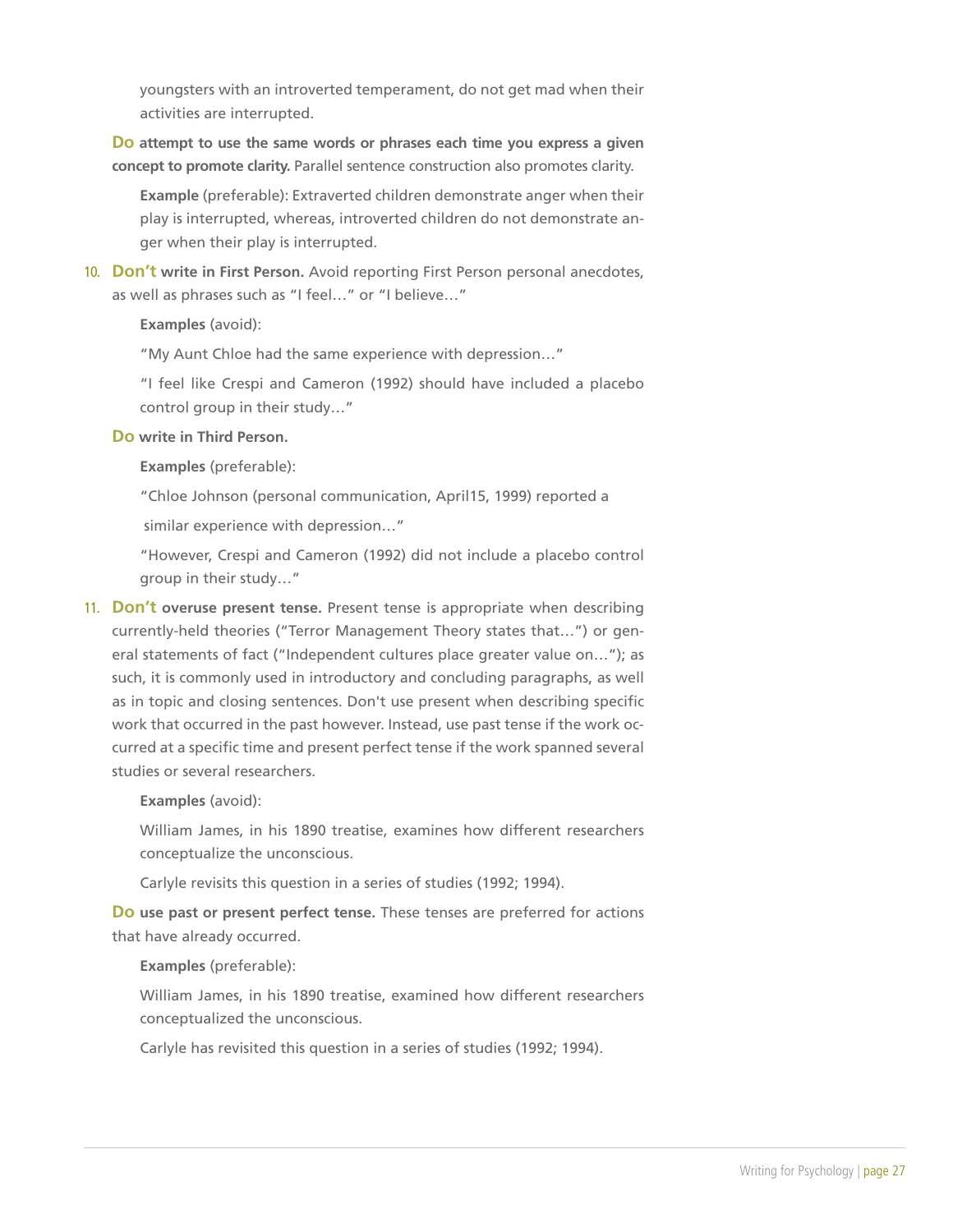

### General Scholarly Writing Errors:

1. **Don't make your thesis a guessing game!** Your reader should not have to guess at the main point of the paper.

**Do formulate a restricted and concise thesis.** Make your thesis very clear and narrow enough in scope that you can thoroughly address it in your paper. State the thesis early in the paper (first or second paragraph). Then do not wander away from the thesis.

2. **Don't expect your reader to automatically understand the importance of your thesis.**

**Do present a motive for your thesis early in the paper.** Why is your thesis important? What larger question or problem will your thesis, when properly supported, make strides toward answering? Give your reader a reason for wanting to read your paper.

3. **Don't use vague pronouns**. If your reader must retrace the previous sentence to determine whether "he" refers to the participant or the experimenter of a study you are describing, then clarity has been compromised.

**Do check your pronouns.** Make sure that each pronoun in your manuscript has an obvious referent. One good rule is to replace all simple pronouns (this, that, these, those) with the appropriate noun or noun phrase.

**Incorrect**: This indicates that creativity and IQ may be correlated.

**Correct**: The results of this study indicate that creativity and IQ may be correlated.

4. **Don't use passive voice.** Passive voice often makes the object of a sentence into the subject and forces the reader to retrace the action in order to understand it.

**Example** (avoid):

**Incorrect**: A connection was found by these researchers between creativity and IQ.

**Incorrect**: It has been shown that there is a connection between creativity and IQ.

**Do use active voice whenever possible.** Active voice moves the story forward and improves the flow of the writing.

**Example** (preferable):

**Correct**: These researchers found a connection between creativity and IQ.

5. **Don't include more than one idea per paragraph.** If you have a paragraph that takes up an entire page (double-spaced), check to see if it includes two or more ideas that can be divided.

**Do keep paragraphs and sentences relatively short.** Shorter sentences and paragraphs promote clarity. As a general guideline, you should have 2-3 paragraphs per page. Sentences should contain no more than 15-20 words. You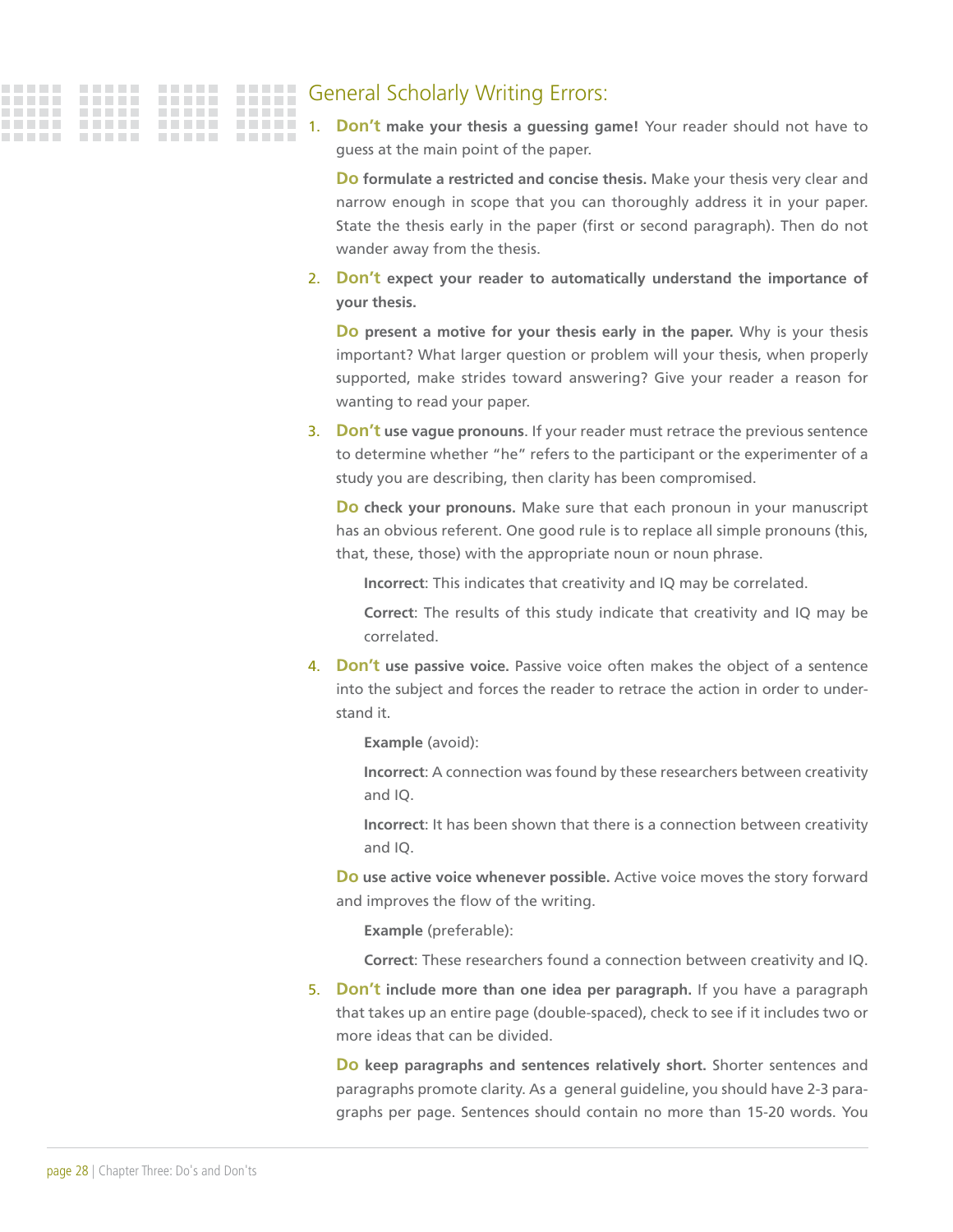may intersperse shorter sentences, but avoid sentences as long as 30 words.

6. **Don't use colloquialisms.** Your writing should be scholarly, rather than conversational, in tone. A scholarly tone does not imply pretentiousness of language but rather an avoidance of colloquialisms that could interfere with precision and clarity.

**Do choose language that is precise, clear, and scholarly.** Some examples:

**Examples**:

| Avoid | $\int$ a whole lot $\int$ on the mend $\int$ just around the corner | write-up |
|-------|---------------------------------------------------------------------|----------|
|       | Preferable numerous recovering upcoming                             | report   |

7. **Don't treat opposing points of view unfairly.** One mistake often made by beginning writers in psychology is called "bashing the counterargument." This technique includes finding very tiny methodological flaws in studies that contradict your thesis and using these flaws to completely discredit the opposing research results. The same microscopic flaw detection is not, however, employed when evaluating research supporting your thesis. This uneven handling of evidence generally backfires, as most readers will sense the unfairness and pull for the underdog!

**Do present all sides of your argument fairly.** Science is generally not black and white. You do not need to discredit all evidence that fails to support your thesis. You merely need to show in a convincing manner why your thesis is the best fit for the existing data.

8. **Don't write a single draft of your paper.** No one can write a good paper in one draft!

**Do revise and edit your paper!** Revise, proofread, and then revise and proofread again!

#### **Here are some strategies for revising and improving the quality of your paper:**

- 1. Lay it aside for 48 hours and then reread it. You will see many areas for improvement that were not apparent to you during the initial writing.
- 2. Read it out loud. It is often easier to hear (rather than see) sections that are unclear or awkwardly worded.
- 3. Give a copy to a friend (but be sure to proofread it first!). Then don't argue if the friend finds a section that is unclear. By definition, if it is unclear to your reader then it is unclear period!
- 4. Don't get too attached to a particular phrase, sentence, or paragraph. You have to be able to edit out anything, no matter how cleverly-worded, that does not advance your story.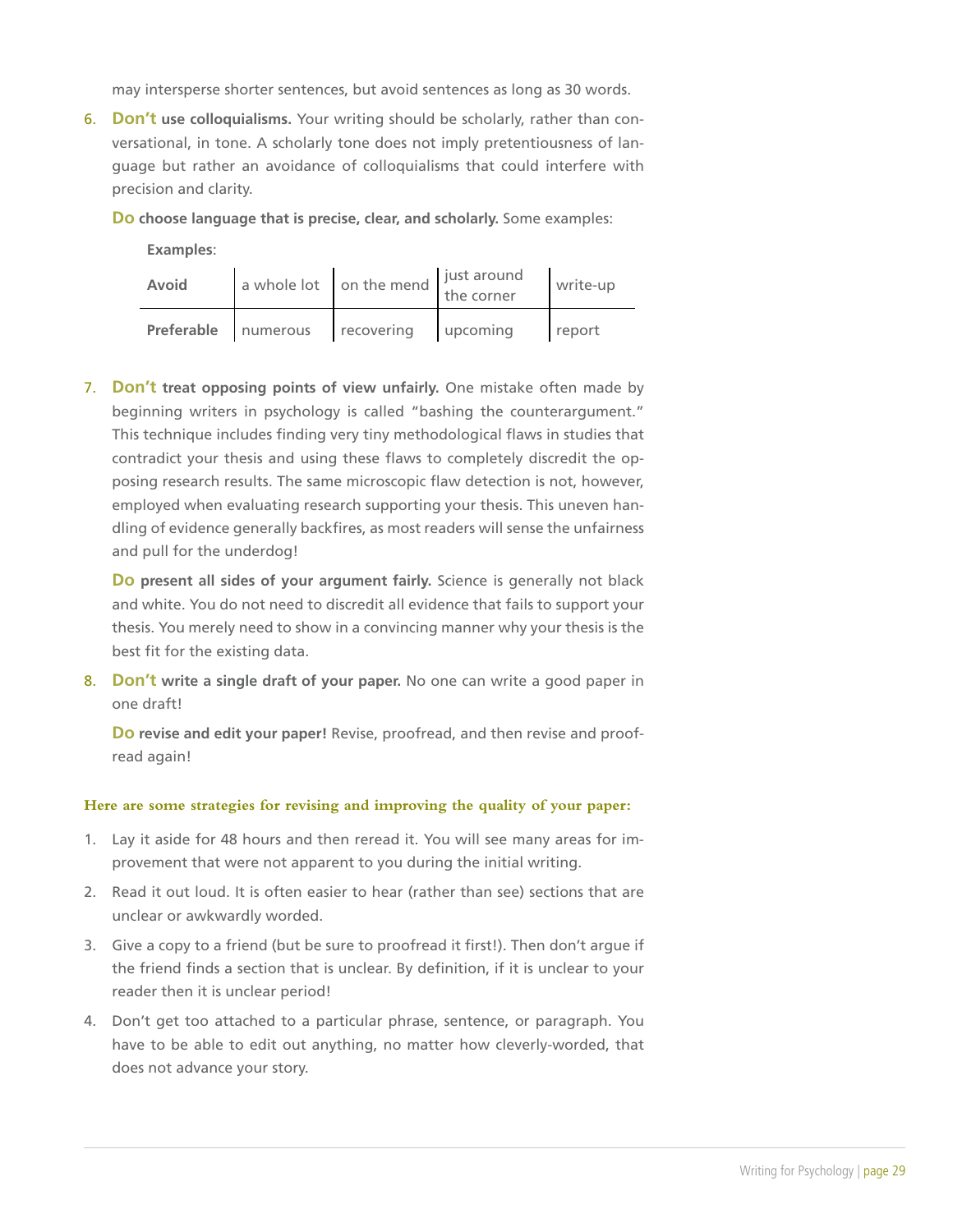## APA Format Guidelines

The American Psychological Association has defined basic formatting rules for psychology papers. For more details consult Publication Manual of the American Psychological Association (2009).

## General Document Format

- 1) Use one-inch margins top, bottom, and sides.
- 2) Double-space entire manuscript, including references.
- 3) Manuscript is left-justified and new paragraphs are indented 5-7 spaces.
- 4) Use 12-pt. standard fonts (recommended: Times New Roman).
- 5) Although underlining and *italicizing* serve the same purpose, the *Publication Manual of the APA* recommends using *italics* rather than underlining. Use underlining only if required by your instructor, and make sure that you are consistent in your use of either *italics* or underlining.
- 6) Always include a title page unless advised otherwise by your instructor. Title page is page 1 of paper.

Center title, author's name and other required information.

7) An abstract (one-paragraph summary of your paper) may be required (check with your instructor).

The abstract (if required) is page 2 of paper.

## In-Text Citations

Science advances by building on the work of others. It is important to give credit to all who have contributed ideas, findings, opinions, and theories. The rule is **cite everything that is not your own idea or is not common knowledge.** In-text citations include the author's last name and the date of the publication cited. When direct quotations are used, the page number of the quote is also cited.

• **Single Author:** If the author's name appears as part of the narrative, follow the name with the publication date in parentheses. Otherwise, both the author's name and publication date are placed in parentheses.

**Examples**: Sternberg (1990) presented writing tips for psychologists.

Clarity is a primary objective in good academic writing (Williams, 1990).

• **Two Authors**: If the authors' names appear in the text, connect them with "**and**." However, if the authors' names appear only in the parenthetical citation connect them with "**&**."

**Examples**: Costa and McCrae (1985) suggested a five-factor model…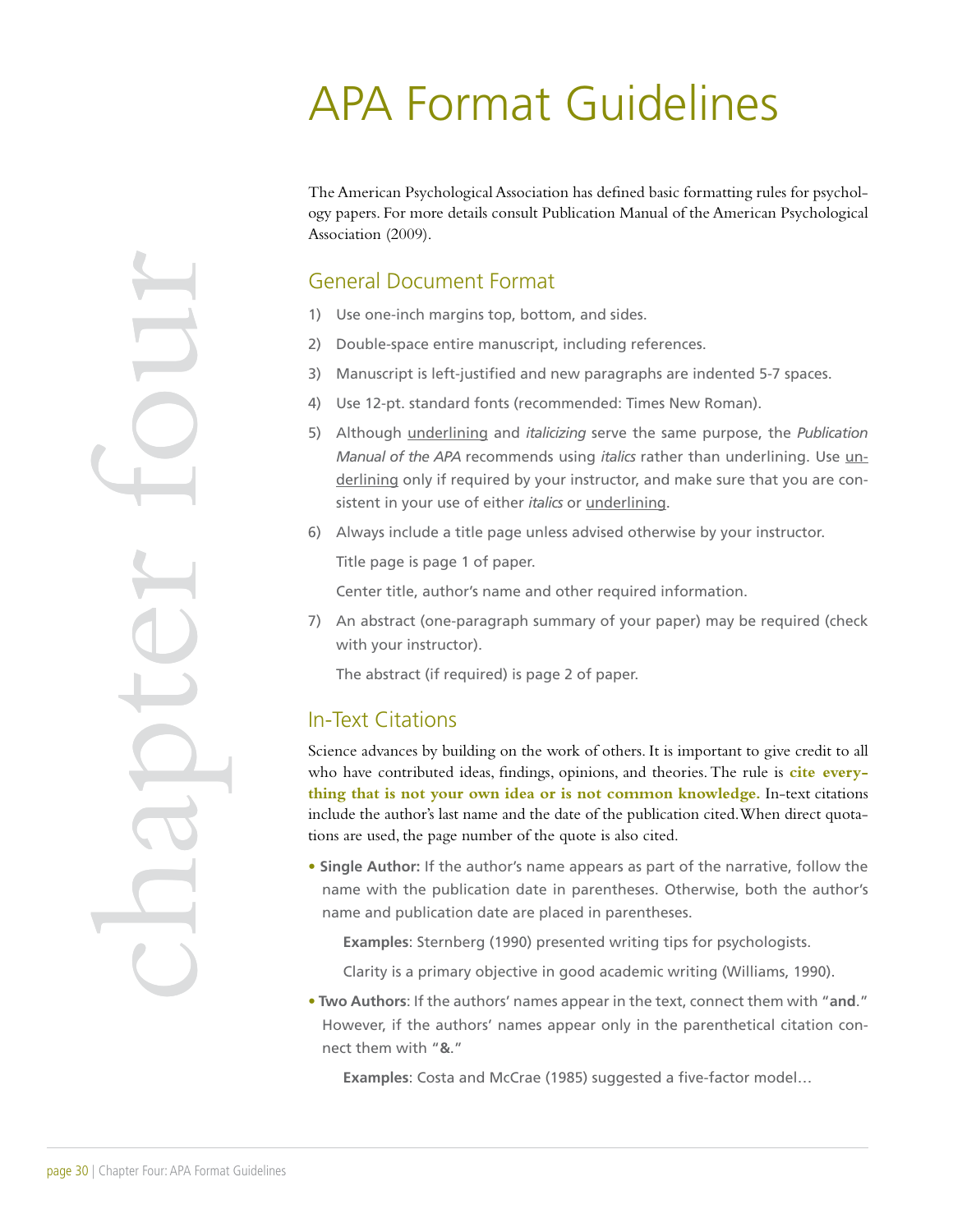The five-factor model of personality (Costa & McCrae, 1985) includes…

• **Three to Five Authors**: List all authors the first time a work is cited. Thereafter, use the first author's name followed by "et al."

**Examples**: Hodges, Cooper, and Bushman (1992) examined…

Hodges et al. (1992) also examined…

- **Six or More Authors:** Use the first author's name followed by "et al." every time the work is cited (including the first time). However, in the Reference section, list the names of the first six authors, replace the next authors with an ellipsis (...), then list the final author.
- **More than One Work in a Citation**: List **alphabetically** by first author's last name. Separate each work with a semicolon.

**Example**: Several authors have noted the importance of clarity in academic writing (Bem, 1998; Hummel & Kaeck, 1995; Williams, 1990).

• **Works by Associations, Corporations, or Government Agencies:** Write out the name of the group that serves as author (corporate author) each time they are cited in text unless the abbreviation of the name is familiar. In the case of familiar abbreviations, write out the entire name in the first citation and use the abbreviation in subsequent citations. The rule is to ensure that the reader will have enough information in the citation to locate the entry in the reference section.

**Example**: (*first citation*) Over 12 million women suffer from depression each Year (National Institute of Mental Health [NIMH], 1999).

*(later citations)*: Twice as many women suffer from depression as men (NIMH, 1999).

• **Direct Quotations (Less than 40 words):** Incorporate them into the structure of the sentence or paragraph, enclose within double quotation marks, and follow with a parenthetical citation including author, publication date, and page number.

**Example**: Wisdom, in this context, is defined as "an expert knowledge system concerning the fundamental pragmatics of life" (Baltes & Staudinger, 2000, p. 122).

• **Direct Quotations (More than 40 words):** Do not use quotation marks. Indent the entire passage five spaces from the left margin and follow with a parenthetical citation including author, publication date, and page number.

**Example**: One typical problem encountered in data collection is that of missing data. The authors provide explicit directions for scoring:

If the respondent has not provided a response to every item and the respondent is no longer available to the examiner, the examiner must determine whether the data may be validly scored and interpreted. The NEO PI-R should not be scored if 41 or more responses are missing. (Costa & McCrae, 1992, p. 5)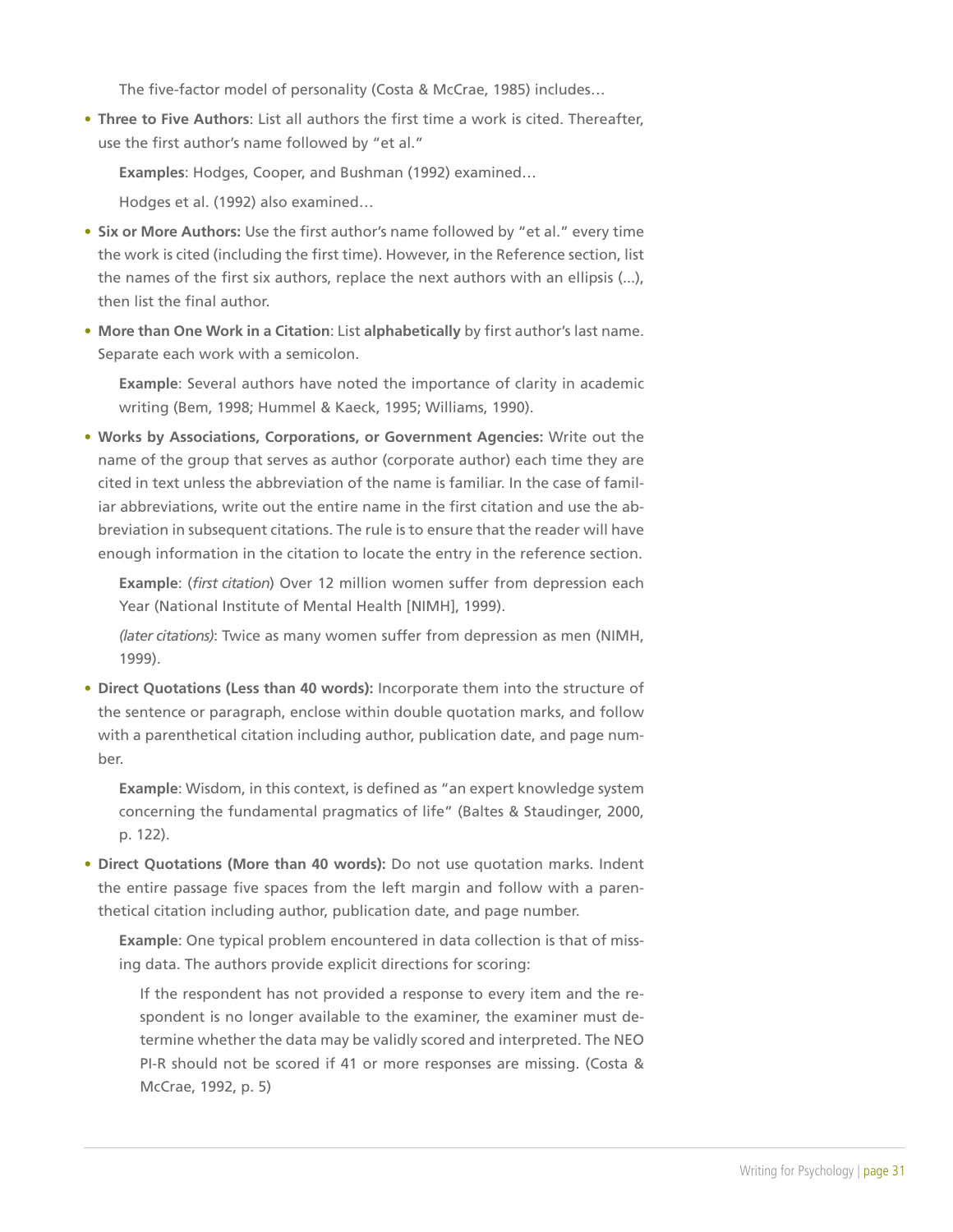• **Secondary Sources:** You should cite only works that you have actually read. If you read about a study by Mednick and Schulsinger cited in a book by Durand and Barlow, your parenthetical citation should include the cited author(s)' name followed by "as cited in" and the author(s)' name/publication date of the source which you actually read. Put only the source you read in the reference section. Use secondary sources sparingly!

**Example**: A similar study examined children at high risk for schizophrenia (Mednick & Schulsinger, as cited in Durand & Barlow, 1997).

• **Personal Communications:** Letters, personal conversations, email, and lab discussions provide us with insight and information on topics of interest. These communications are legitimate sources of information and may be cited in your papers. Place authors' initials and last name, followed by "personal communication" and the full date in parentheses.

**Example**: (R.J. McNally, personal communication, April 8, 2001)

Note that accuracy in reporting personal communications is your responsibility!

|  |  | . |
|--|--|---|
|  |  | . |
|  |  | . |
|  |  | . |

### Reference Section

The reference section should begin on a separate page with the word "References" centered at the top. The section should employ the "hanging indent" format, with the first line flush left and subsequent lines indented 5-7 spaces. All entries should be alphabetized by the first author's last name. Note that book titles and journal names are italicized. The first letter of every word in the journal title is capitalized, whereas only the first letter of the first word of a book title is capitalized. (Please see the reference section at the end of this booklet for an example, but note that in term papers the section will be double-spaced.)

**Journal Articles:** Include the following:

- **Author** (Last name, comma, 1st initial, period, 2nd initial, period)
- **Year of Publication** (in parentheses, period)
- **Name of journal article** (lower case, period)
- **Name of Journal** (italicized, 1st letter of each word uppercase, comma)
- **Volume (and issue in parentheses) of journal** (italicized, comma)
- **Page numbers of articles** (period)
- If available, **Digital Object Identifier** (prefaced with doi:)

**Example:** (using hanging indent format)

McCrae, R.R. (1987). Creativity, divergent thinking, and openness to experience. *Journal of Personality and Social Psychology*, 52 (6), 1258-1263. doi: 10.1037/0022-3514.52.6.1258

**Books**: Include the following:

• **Author** (Last name, comma, 1st initial, period, 2nd initial, period, comma, next author, comma, &, last author, period)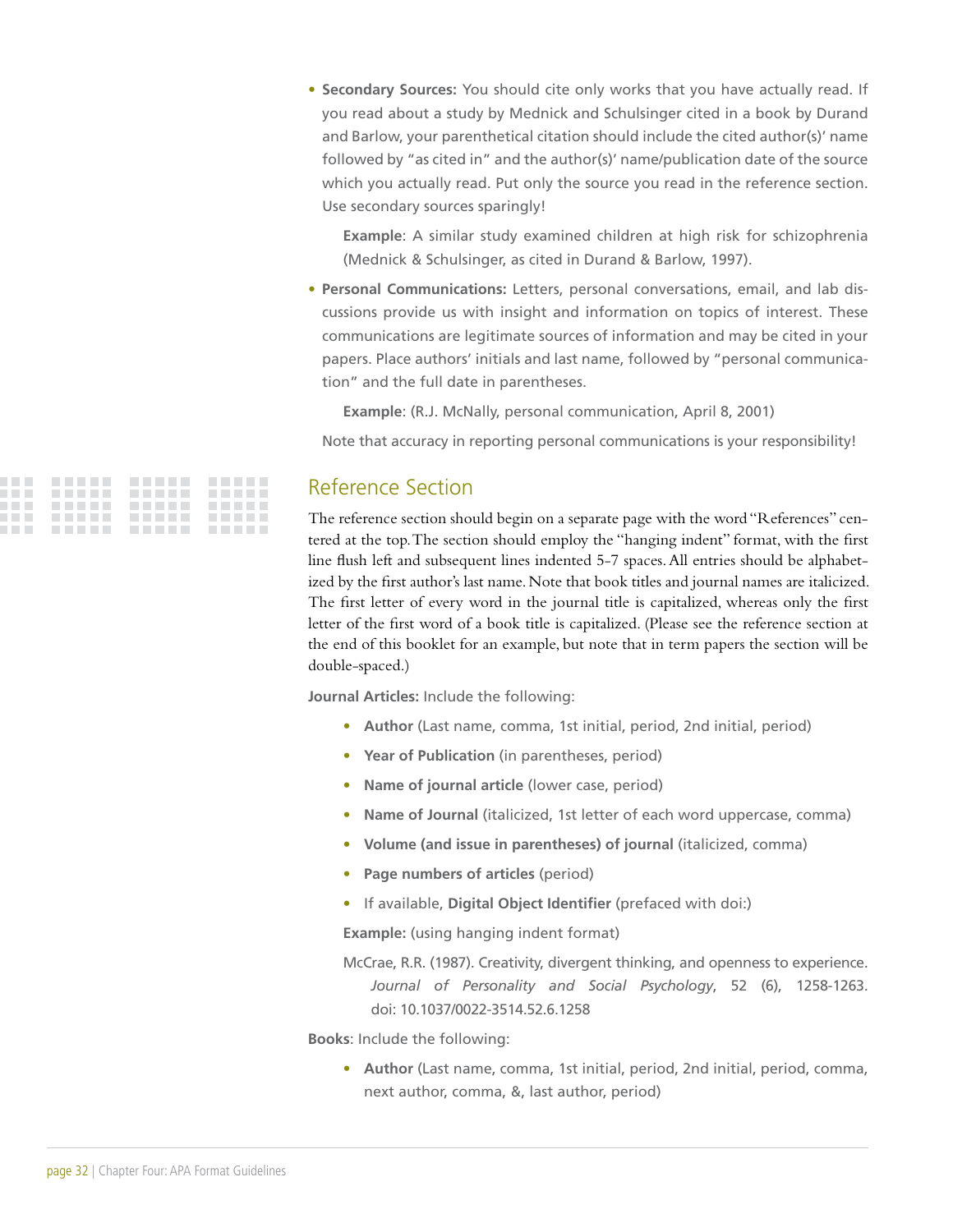- **Year of Publication** (in parentheses, period)
- **Name of Book** (italicized, lower case, period)
- **City of Publication** (colon)
- **Publisher** (period)

#### **Example**:

Williams, J.M. (1990). *Style: Toward clarity and grace*. Chicago: University of Chicago Press.

**Chapter Within a Book:** Include the following:

- **Author** (Last name, comma, 1st initial, comma, 2nd initial, next author, comma, &, last author, period)
- **Year of Publication** (in parentheses, period)
- **Name of book chapter** (lower case, period)
- **Name of Editors** ( preceded by "In," 1st initial of 1st author, period, last name, &, 2nd author, parenthesis, "Eds.", parenthesis, comma)
- **Name of Book** (italicized, lower case, period)
- **City of Publication** (colon)
- **Publisher** (period)

#### **Example**:

Eysenck, H.J (1995). Creativity as a product of intelligence and personality. In D. Saklofske & M. Zeidner (Eds.), *International handbook of personality and intelligence.* New York: Plenum Press.

**Electronic References:** Because a variety of different types of references are available online, APA guidelines for such references are often updated. You may check the following website for the most up-to-date referencing of electronic sources:

**http://isites.harvard.edu/fs/docs/icb.topic28359.files/Undergraduates/Forms\_ for\_Undergraduates/APAStyleGuidetoElectronicReferences.pdf.** 

You will need to log in with your HUID and PIN.

Starting in the 6th edition of the APA Publication Manual, the APA asks that you provide the Digital Object Identifier (DOI). DOIs are links to the article and are more stable than regular URLs.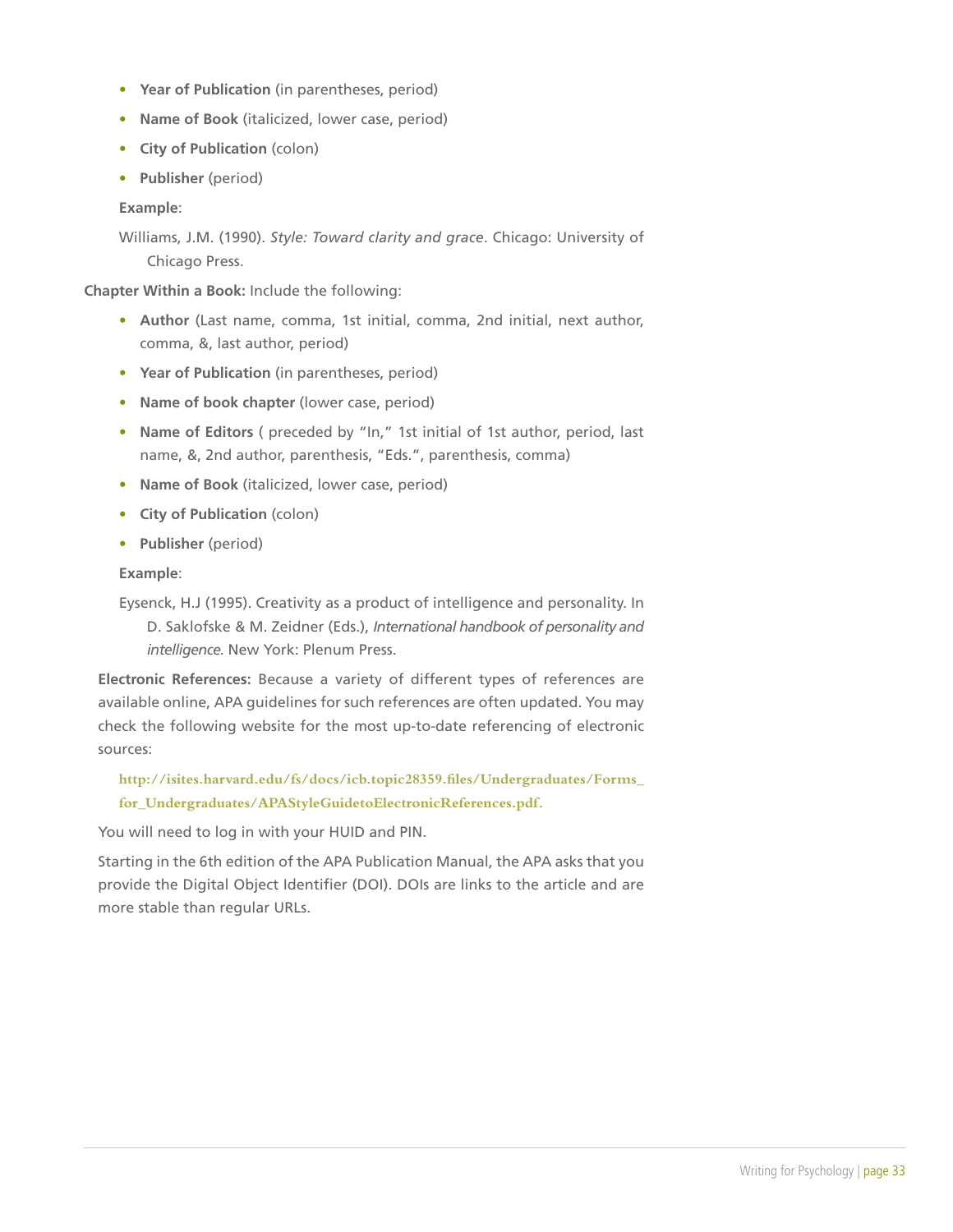| . |  |
|---|--|
| . |  |
|   |  |
| . |  |
| . |  |

### **Headings**

Headings and subheadings are extremely useful in scientific writing and serve several purposes:

- 1) They divide the paper into orderly sections.
- 2) They act as an outline of the paper.
- 3) They reduce the need for transition paragraphs.
- 4) They help the reader anticipate material.
- 5) They help the reader locate specific material of interest.

The *Publication Manual of the APA* (2009) lists five levels of headings and subheadings. For most student papers, the first three levels should be sufficient, but longer, more in-depth papers may require levels 4 and 5.

| Level        | Format                                                                                                                                        |
|--------------|-----------------------------------------------------------------------------------------------------------------------------------------------|
| $\mathbf{1}$ | Centered, Boldface, Uppercase and Lowercase Headings<br>Then your paragraph begins below, indented like a regular paragraph.                  |
| $\mathbf{2}$ | Left-aligned, Boldface, Uppercase and Lowercase Heading<br>Then your paragraph begins below, indented like a regular paragraph.               |
| 3            | Indented, boldface, lowercase heading ending with a period. Your<br>paragraph begins right here, on the same line as the heading.             |
| 4            | Indented, boldface, italicized, lowercase heading ending with a period. Your<br>paragraph begins right here, on the same line as the heading. |
| 5            | Indented, italicized, lowercase heading ending with a period. Your paragraph be-<br>gins right here, on the same line as the heading.         |

Level 1 headings are used for the title and main sections of the paper (e.g. major sections of your literature review, Method, Results, Discussion). Start text on the line following a Level 1 heading and indent the text.

Level 2 headings are used for subscriptions within the main sections. For example, in the Method section of a paper, it would be used for Participants, Measures, and Procedure. Start text on the line following a Level 2 heading and indent the text.

Level 3 headings are used to divide up these subsections. For example, in the Measures subsection of the Method section, it would be used to describe individual measures, such as the Beck Depression Inventory, NEO-PI, Wechsler Adult Intelligence Scale, etc. Start text on the same line as the Level 3 heading, right after the period.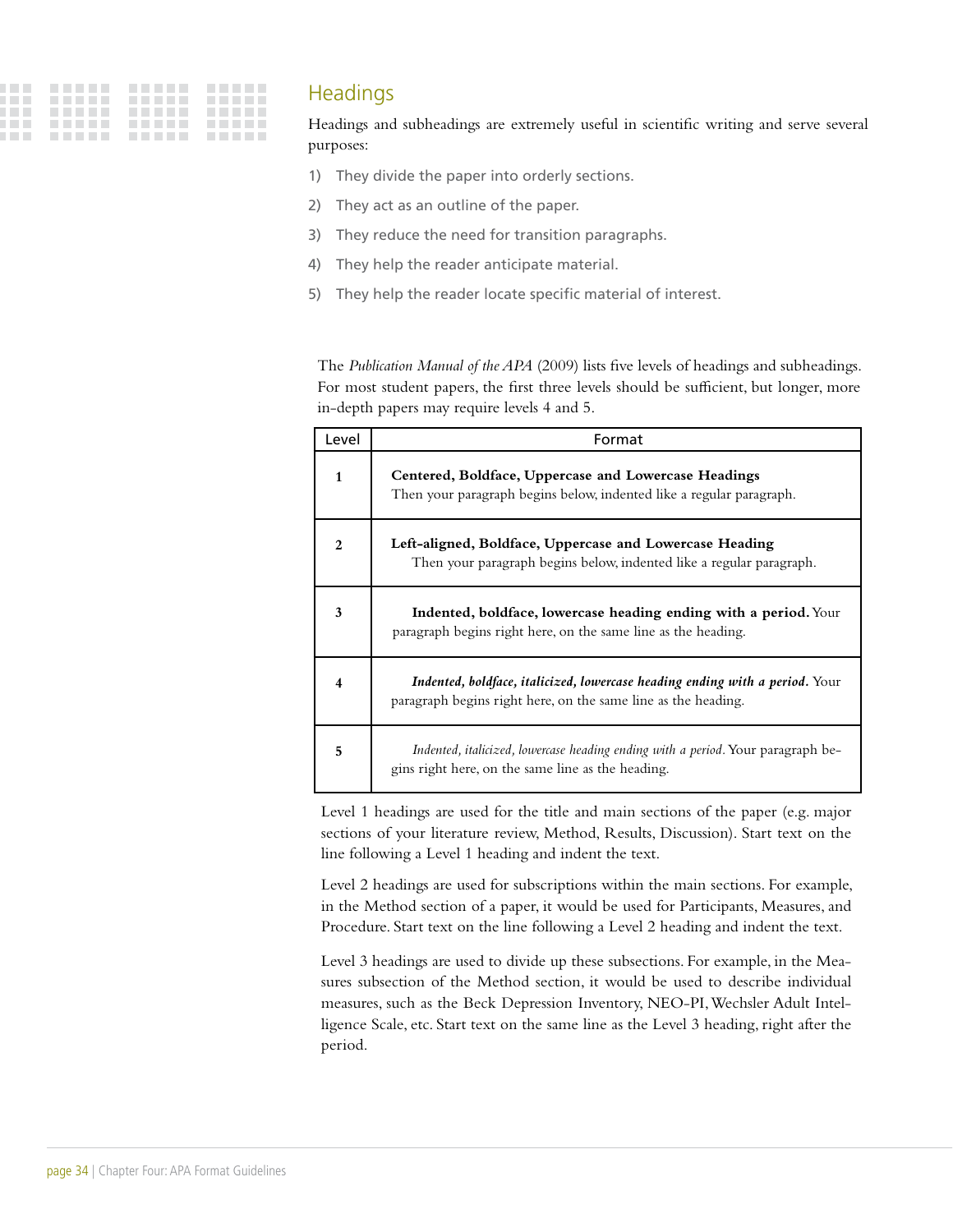#### **Here is an example of headings and subheadings from the term paper outline on artists and mood disorders shown earlier.**

| Introduction                                                                                                                                                                                                                         | Level 1            |  |
|--------------------------------------------------------------------------------------------------------------------------------------------------------------------------------------------------------------------------------------|--------------------|--|
| Mood disorders                                                                                                                                                                                                                       |                    |  |
| Begin text here.                                                                                                                                                                                                                     |                    |  |
| Major depressive disorder. Begin text here.                                                                                                                                                                                          | Level 3            |  |
| Bipolar disorder. Begin text here.                                                                                                                                                                                                   |                    |  |
| Famous artists and writers with mood disorders _________________________________                                                                                                                                                     | Level 2            |  |
| Begin text here.                                                                                                                                                                                                                     |                    |  |
| Studies of Mood Disorders in Artists                                                                                                                                                                                                 | Level 1            |  |
| Artists and major depressive disorder <b>container and the container of the container of the container of the container</b>                                                                                                          |                    |  |
| Artists and bipolar disorder                                                                                                                                                                                                         | Level 2            |  |
| Studies of Mood Disorders in Writers                                                                                                                                                                                                 | Level 1            |  |
| Creative writers and major depressive disorder <b>contract to the contract of the contract of the contract of the contract of the contract of the contract of the contract of the contract of the contract of the contract of th</b> | Level 2            |  |
|                                                                                                                                                                                                                                      |                    |  |
| Why Mood Disorders May Enhance Creativity —                                                                                                                                                                                          | Level 1            |  |
|                                                                                                                                                                                                                                      | Level 2            |  |
|                                                                                                                                                                                                                                      |                    |  |
| Unusual associations.                                                                                                                                                                                                                | Level 3            |  |
|                                                                                                                                                                                                                                      | Level <sub>2</sub> |  |
| Critical evaluation.                                                                                                                                                                                                                 |                    |  |
| Depression as subject matter.                                                                                                                                                                                                        | Level 3            |  |
|                                                                                                                                                                                                                                      | Level 1            |  |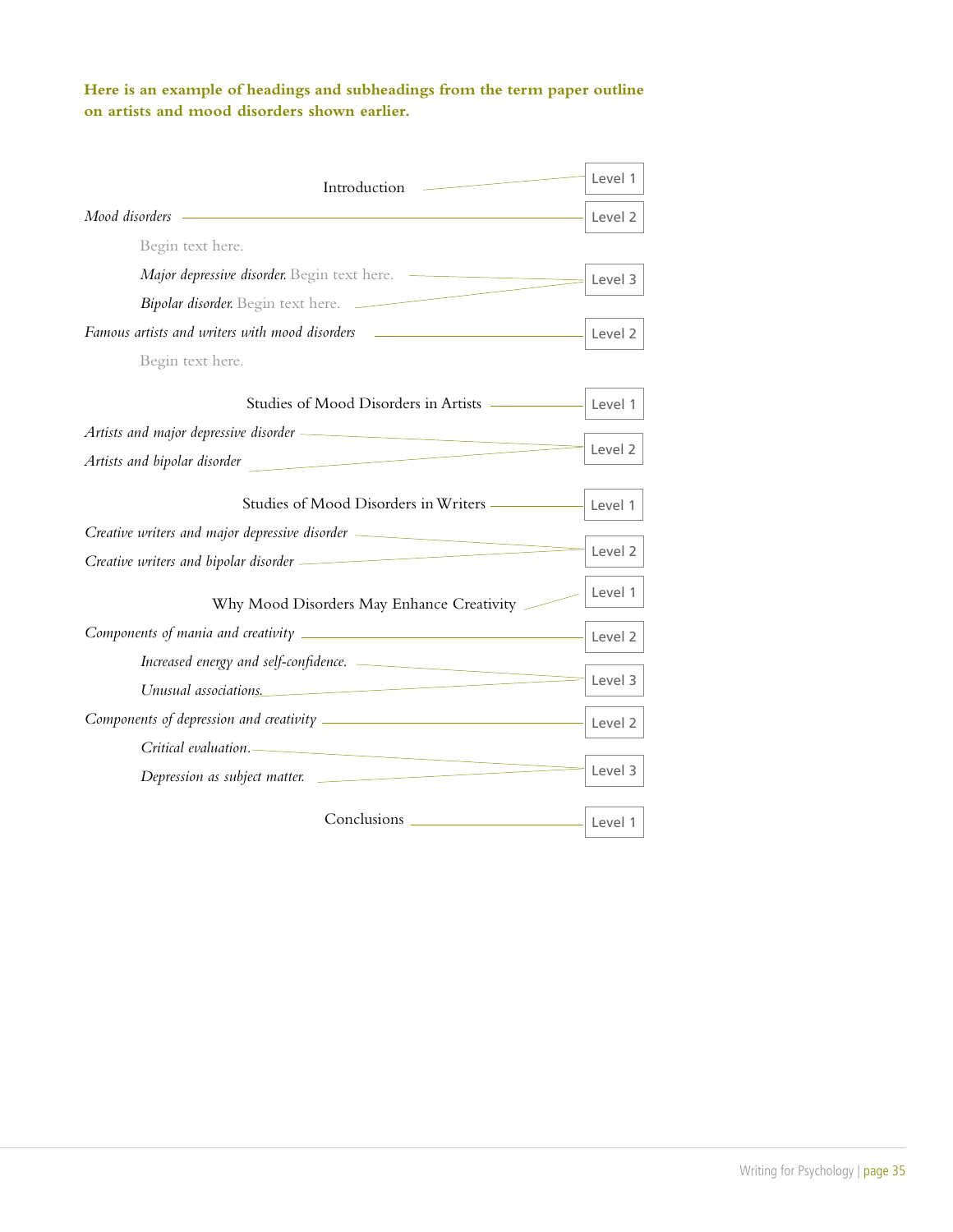## Word Usage and Unbiased Language

It is permissible to use the word 'subjects' *or* the word 'participants' to describe individuals who participate in research.

The 6<sup>th</sup> edition emphasizes the use of unbiased language.

*Examples:* 

| Problematic                                        | Preferred                                                                         | <b>Note</b>                                             |
|----------------------------------------------------|-----------------------------------------------------------------------------------|---------------------------------------------------------|
| wife/husband<br>mankind<br>housewife               | spouse<br>humankind, people<br>homemaker                                          | Use gender-neutral lan-<br>guage when possible          |
| homosexuals                                        | gay males<br>lesbian females                                                      | Use this form when refer-<br>ring to sexual orientation |
| Oriental                                           | Asian                                                                             | Use specific race and<br>ethnicity                      |
| Native American                                    | Hopi, Seminole                                                                    | Use nation name when<br>possible                        |
| disabled person<br>the mentally ill<br>depressives | person with disability<br>persons with mental illness<br>people who are depressed | Disability – put the person<br>before the disability    |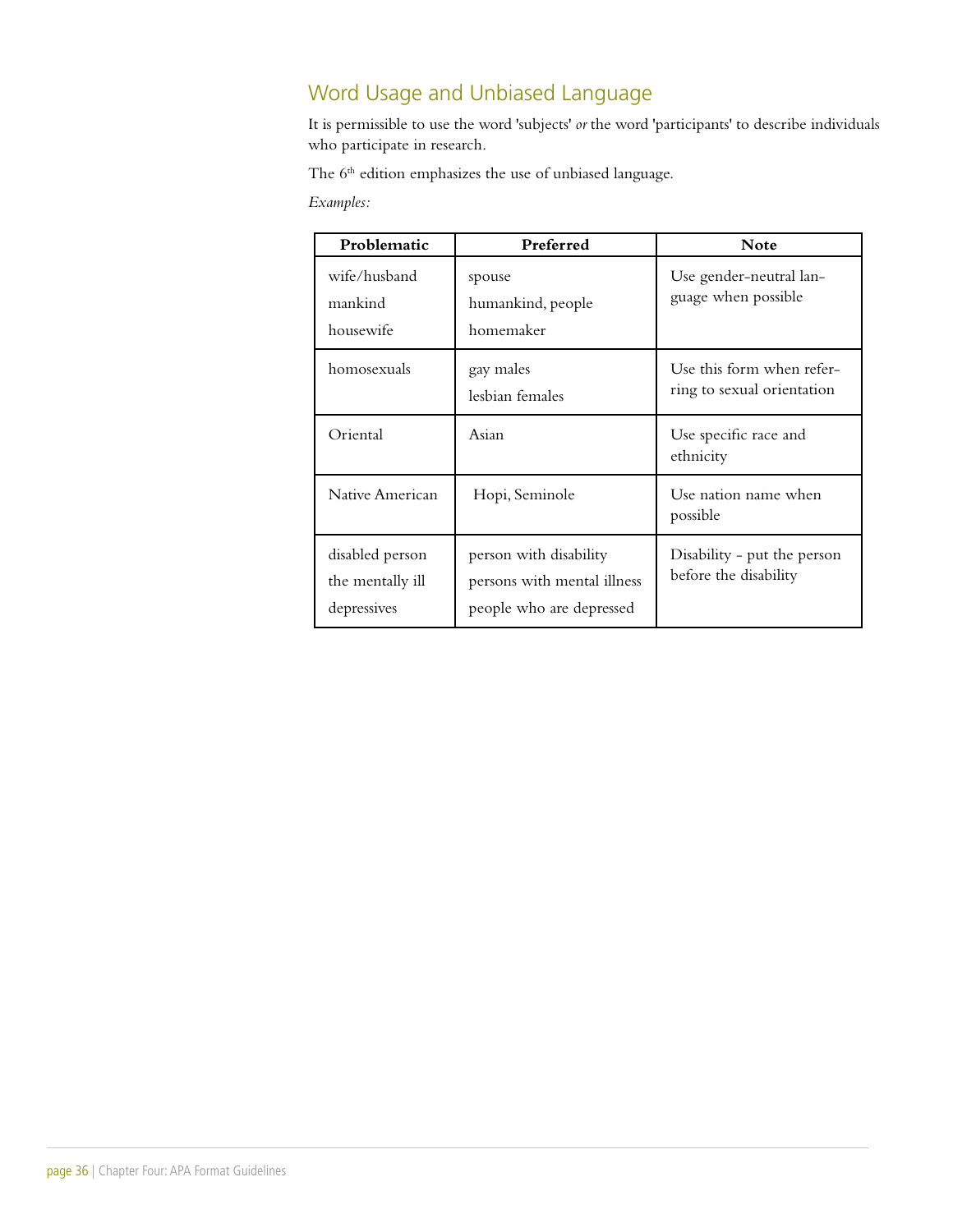## References

- American Psychological Association. (2009). *Publication manual of the American Psychological Association* (6th edition). Washington, D.C.: Author
- American Psychological Association. (2007). *APA Style Guide to Electronic References* [pdf]. Washington, D.C.: Author. Retrieved from http://isites.harvard.edu/fs/docs/icb. topic28359.files/Undergraduates/Forms\_for\_Undergraduates/APAStyleGuideto-ElectronicReferences.pdf.
- Bem, Daryl J. (1995). Writing a review article for Psychological Bulletin. *Psychological Bulletin*, 118, 172-177. doi: 10.1037/0033-2909.118.2.172.
- Bern, D.J., & Honorton, C. (1994). Does psi exist? Replicable evidence for an anomalous process of information transfer. *Psychological Bulletin*, 115, 4-18. doi: 10.1037/0033- 2909.115.1.4.
- Budden, A.E., Tregenza, T., Aarssen, L.W., Koricheva, J., Leimu, R., & Lortie, C.J. (2008). Double-blind review favours increased representation of female authors. *TRENDS in Ecology and Evolution*, 23(1), 4-6. doi: 10.1016/j.bbr.2011.03.031.
- Harvard University Faculty of Arts and Sciences (n.d.). *Handbook for students*. Available from http://handbook.fas.harvard.edu/icb/icb.do.
- Harvey, G. (2002). *The Academic Essay*. Indianapolis: Hackett.
- Klinesmith J., Kasser, T., & McAndrew, F.T. (2006). Guns, testosterone and aggression: An experimental test of a mediational hypothesis. *Psychological Science*, 17(7), 568-571. doi: 10.1111/j.1467-9280.2006.01745.x.
- Kosslyn, S., & M. & Rosenberg, R. S. (2001). How to read, critically evaluate, and write research papers (Appendix B, pp. 605-610). *Psychology: The brain, the person, the world.*  Needham Heights, MA: Allyn & Bacon.
- Madigan, R., Johnson, S., & Linton, P. (1995). The language of psychology: APA style as epistemology. *American Psychologist*, 50(6), 428-436. doi: 10.1037/0003- 066X.50.6.428.
- Maher, B. (1978). A reader's, writer's, and reviewer's guide to assessing research reports in clinical psychology. *Journal of Consulting and Clinical Psychology*, 46(4), 835-838. doi: 10.1037/0022-006X.46.4.835
- Milton, J. & Wiseman, R. (1999). Does psi exist? Lack of replication of anomalous process of information transfer. *Psychological Bulletin*, 125(4), 387-391. doi: 10.1037/0033- 2909.125.4.387
- Sternberg, R.J. (1993). How to win acceptance by psychology journals: Twenty-one tips for better writing. In R.J. Sternberg (Ed.), *The psychologist's companion (3rd edition)*. New York: Cambridge University Press.
- Strunk, W., & White, E. B. (1979). *The elements of style (3rd ed.)*. New York: Macmillan.
- Wenneras, C., & Wold, A. (1997). Nepotism and sexism in peer review. *Nature* 387, 341- 343. doi: 10.1038/387341a0
- Williams, J.M. (1990). *Style: Toward clarity and grace*. Chicago: University of Chicago Press.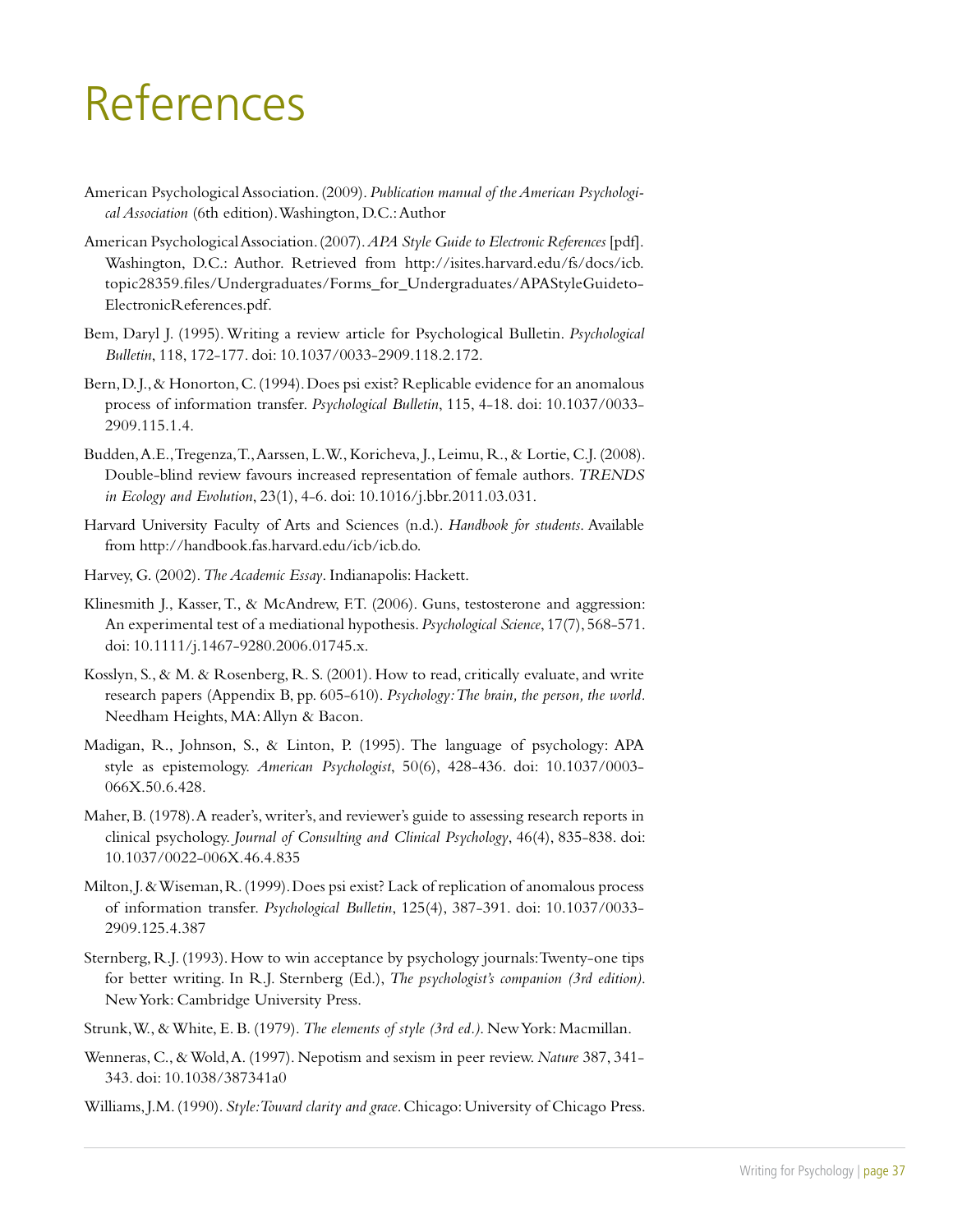## Appendix: Locating Databases and Sources in the Harvard Library System

Two databases widely used in the field of psychology, PsycINFO and PubMed, are available to you online through the Harvard Library system website. Both provide publication information and abstracts (or short summaries) of articles and book chapters.

#### *To access these data bases:*

- 1. Go to the Harvard Library portal page: http://lib.harvard.edu
- 2. Click on Find E-Resources
- 3. Go to "Quick Jump to selected major resources"
- 4. Select PsycINFO (EBSCO host) (1872-) or PubMed with full text (MEDLINE)
- 5. You may be asked to login with your ID and PIN number
- 6. Enter keywords or subjects related to your topic
- 7. APA provides an online tutorial for PsycINFO at : http://www.apa.org/pubs/ databases/training/ebsco.pdf

#### *To find the location of any book or journal at Harvard:*

- 1. Go to the Harvard Library portal page: http://lib.harvard.edu
- 2. Click on HOLLIS
- 3. Enter the title of the journal or book in the search box
- 4. Click on the appropriate title and a display including library locations will appear

Note that Harvard subscribes to online versions of many psychological journals. These journals include full text content (including images and graphs) in PDF form.

#### *To determine if a full-text article is available through the library system:*

- 1. Go to the Harvard Library portal page: http://lib.harvard.edu
- 2. Click on Find E-journals
- 3. Type in the name of the journal and click GO
- 4. Click on the journal name
- 5. Note that some journals will be available through more than one provider, and different providers may offer different dates of publication; select the one that seems best for you.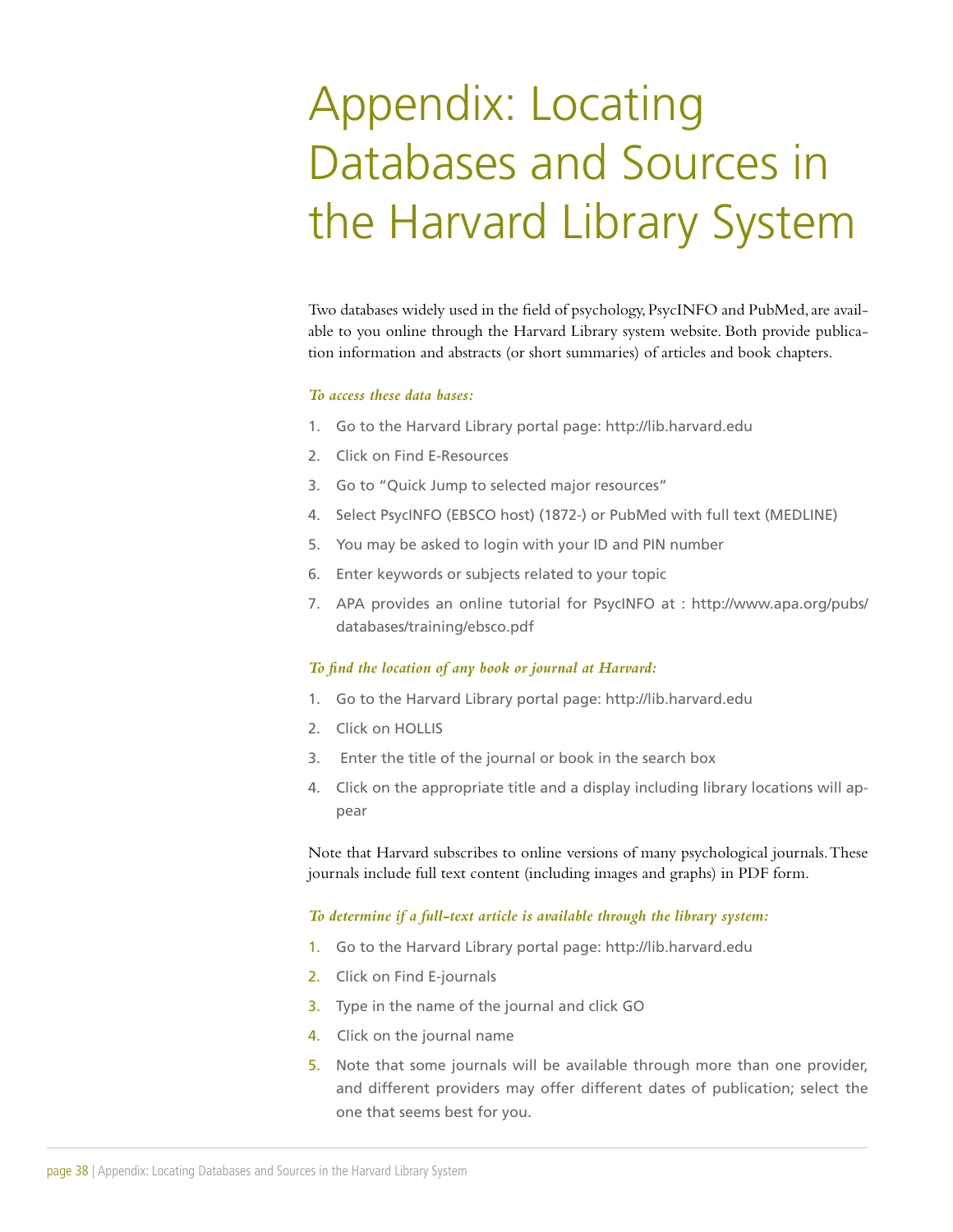6. Once you have reached the journal, you may search for a particular article or browse available content.

APA has a website called Library Research in Psychology: Finding it Easily http://www. apa.org/education/undergrad/library-research.aspx